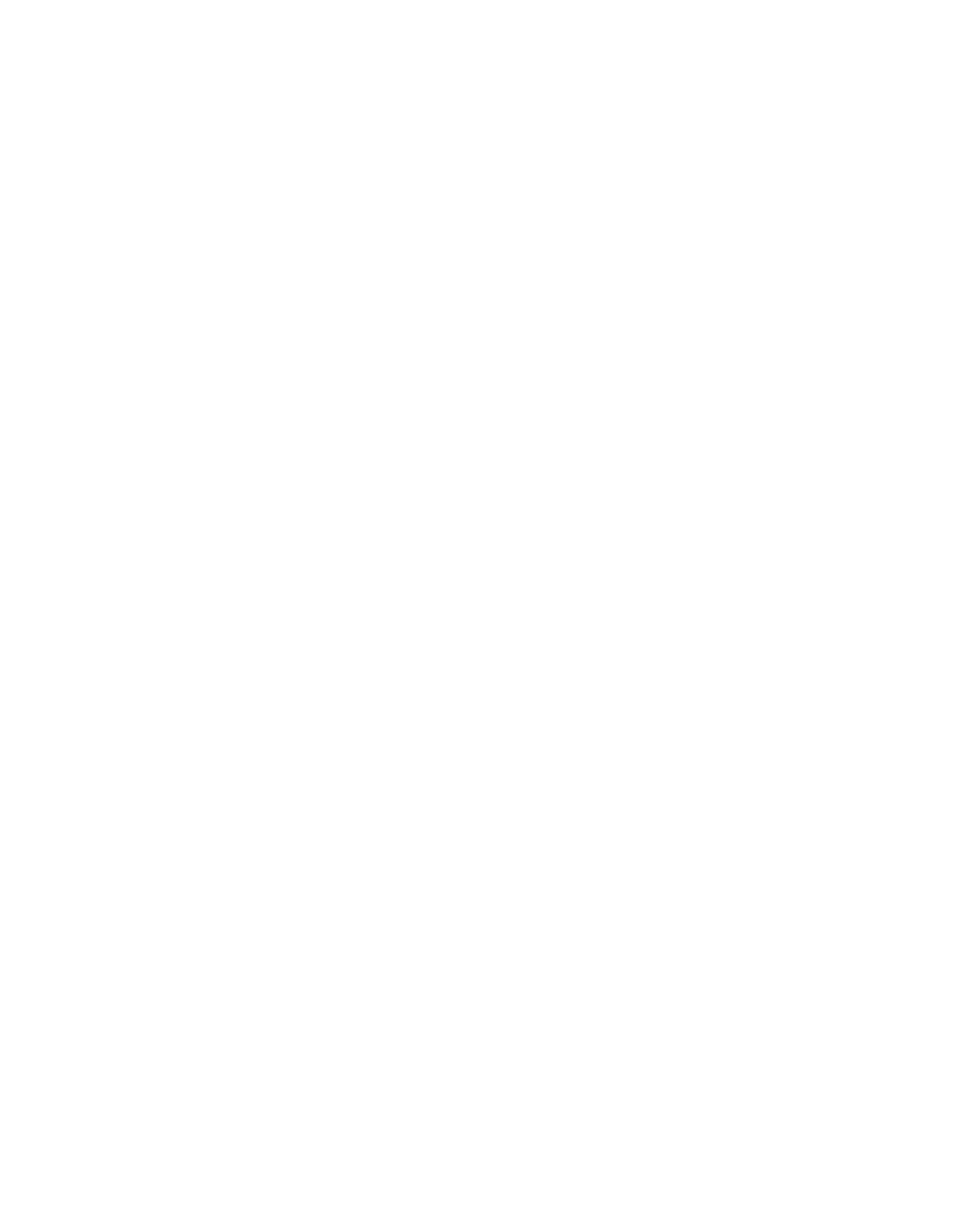The Thesis of Soumyarupa De is approved, and it is acceptable in quality and form for publication on microfilm and electronically:

**Chair** 

University of California, San Diego

2012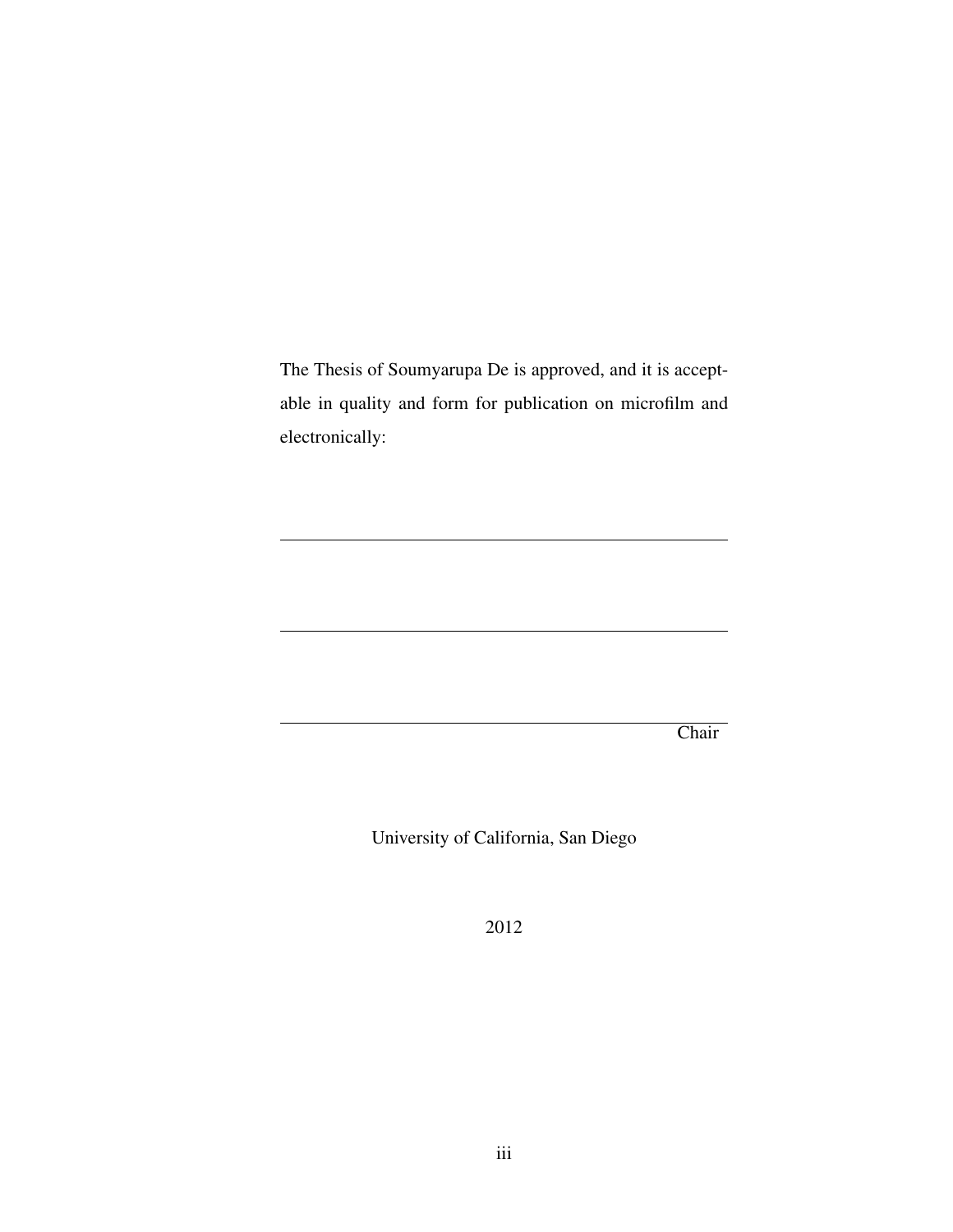## TABLE OF CONTENTS

|           | Signature Page reconstruction of the Contract of the Contract of the Contract of the Contract of the Contract o<br>111                                                                                                                  |  |  |  |  |
|-----------|-----------------------------------------------------------------------------------------------------------------------------------------------------------------------------------------------------------------------------------------|--|--|--|--|
|           | iv                                                                                                                                                                                                                                      |  |  |  |  |
|           | vi                                                                                                                                                                                                                                      |  |  |  |  |
| vii       |                                                                                                                                                                                                                                         |  |  |  |  |
|           | viii                                                                                                                                                                                                                                    |  |  |  |  |
|           | $\overline{1}X$                                                                                                                                                                                                                         |  |  |  |  |
| Chapter 1 | 1<br>1.1<br>$\mathbf{1}$<br>3<br>1.2<br>1.3<br>$\overline{4}$                                                                                                                                                                           |  |  |  |  |
| Chapter 2 | 6<br>6<br>2.1<br>$\overline{7}$<br>Layering of DISC systems<br>2.1.1<br>$\overline{7}$<br>Processing constructs in DISC systems<br>2.1.2<br>8<br>MapReduce architecture<br>2.1.3<br>9<br>2.2<br>10<br>2.2.1<br>Granularities in lineage |  |  |  |  |
|           | 2.2.2<br>11<br>Active vs. lazy lineage collection<br>2.2.3<br>12<br>2.3<br>13                                                                                                                                                           |  |  |  |  |
| Chapter 3 | 15<br>16<br>3.1<br>17<br>3.2<br>Use-cases for lineage $\ldots \ldots \ldots \ldots \ldots \ldots \ldots$<br>18<br>3.2.1<br>3.2.2 Program crash $\ldots \ldots \ldots \ldots \ldots \ldots$<br>19<br>20<br>3.2.3                         |  |  |  |  |
|           | 22<br>3.3<br>3.3.1<br>23<br>3.3.2<br>24<br>27<br>3.4<br>3.4.1<br>Dataflow reconstruction<br>28<br>3.4.2<br>29<br>Tracing query $\ldots \ldots \ldots \ldots \ldots \ldots \ldots$<br>30<br>3.5                                          |  |  |  |  |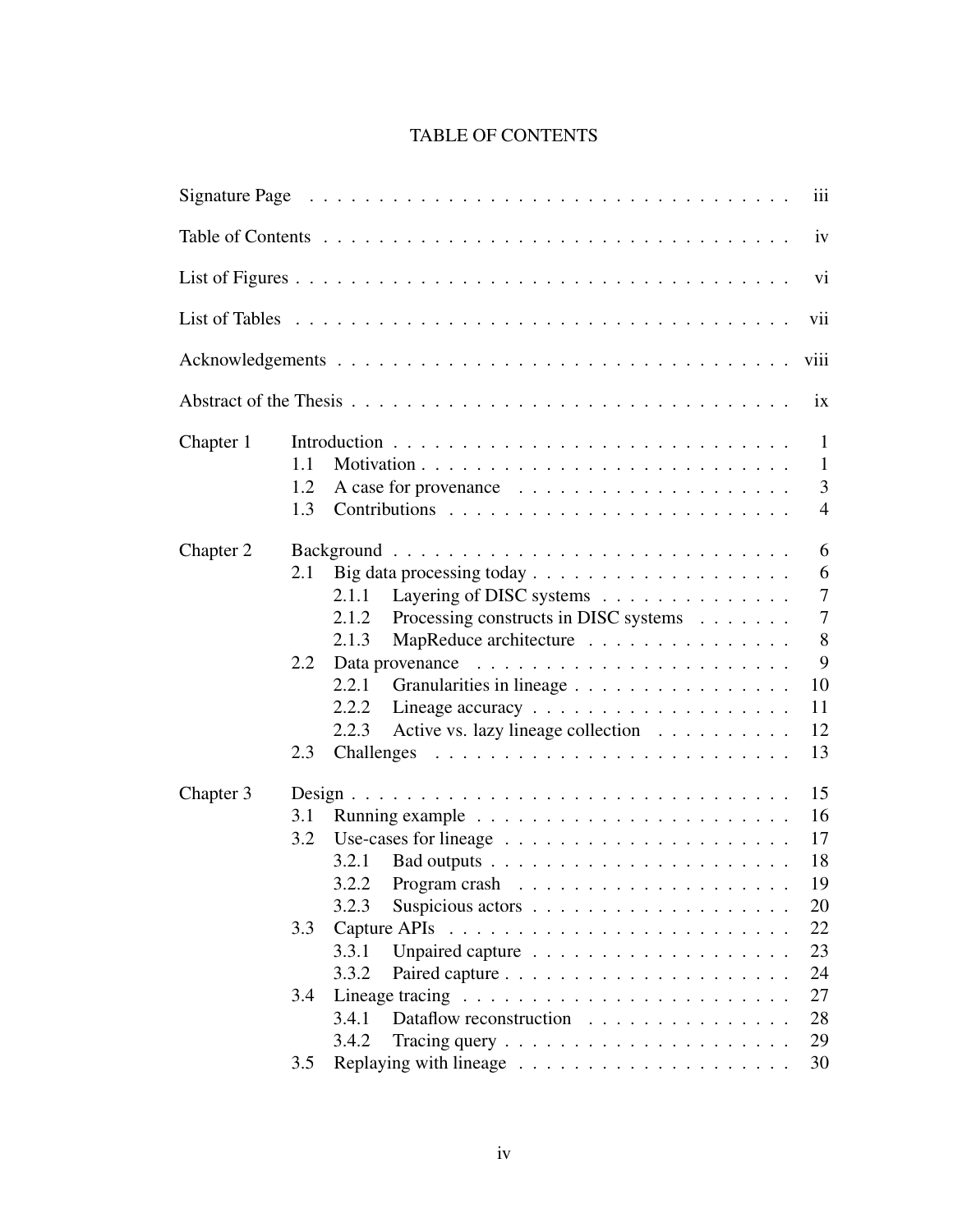|           | 3.5.1<br>30<br>Replay initialization                                                          |
|-----------|-----------------------------------------------------------------------------------------------|
|           | 3.5.2<br>31                                                                                   |
| Chapter 4 | 34                                                                                            |
|           | 35<br>4.1                                                                                     |
|           | 35<br>4.2                                                                                     |
|           | 36<br>4.2.1<br>Anomaly detection interface                                                    |
|           | 38<br>Characterizing faulty behavior<br>4.2.2                                                 |
|           | 38<br>Ranking faulty actors within a dataflow<br>4.2.3                                        |
| Chapter 5 | 41                                                                                            |
|           | 43<br>5.1                                                                                     |
|           | 43<br>5.1.1<br>Actor lifecycle management                                                     |
|           | 44<br>5.1.2                                                                                   |
|           | 44<br>5.2                                                                                     |
|           | 45<br>Load balancing and fault tolerance<br>5.3                                               |
|           | 47<br>5.4                                                                                     |
|           | 5.5<br>48                                                                                     |
|           | 48<br>5.6                                                                                     |
| Chapter 6 | 50                                                                                            |
|           | 50<br>6.1                                                                                     |
|           | 6.2<br>51<br>Storing lineage with $MySQL \ldots \ldots \ldots \ldots \ldots \ldots$           |
|           | 6.3<br>51                                                                                     |
|           | 52<br>6.4                                                                                     |
|           | 53<br>6.5                                                                                     |
| Chapter 7 | 54                                                                                            |
|           | 55<br>7.1<br>Instrumenting DISC systems                                                       |
|           | 55<br>Hadoop instrumentation<br>7.1.1                                                         |
|           | 57<br>7.1.2<br>Hyracks                                                                        |
|           | 58<br>Capture scaling $\ldots \ldots \ldots \ldots \ldots \ldots \ldots \ldots \ldots$<br>7.2 |
|           | 60<br>7.3                                                                                     |
|           | 63<br>Tracing query and selectivity $\ldots \ldots \ldots \ldots \ldots \ldots$<br>7.4        |
|           | 65<br>7.5                                                                                     |
|           | Using fine-grain lineage for dataflow debugging $\dots \dots$<br>67<br>7.6                    |
| Chapter 8 | 70                                                                                            |
|           | 73                                                                                            |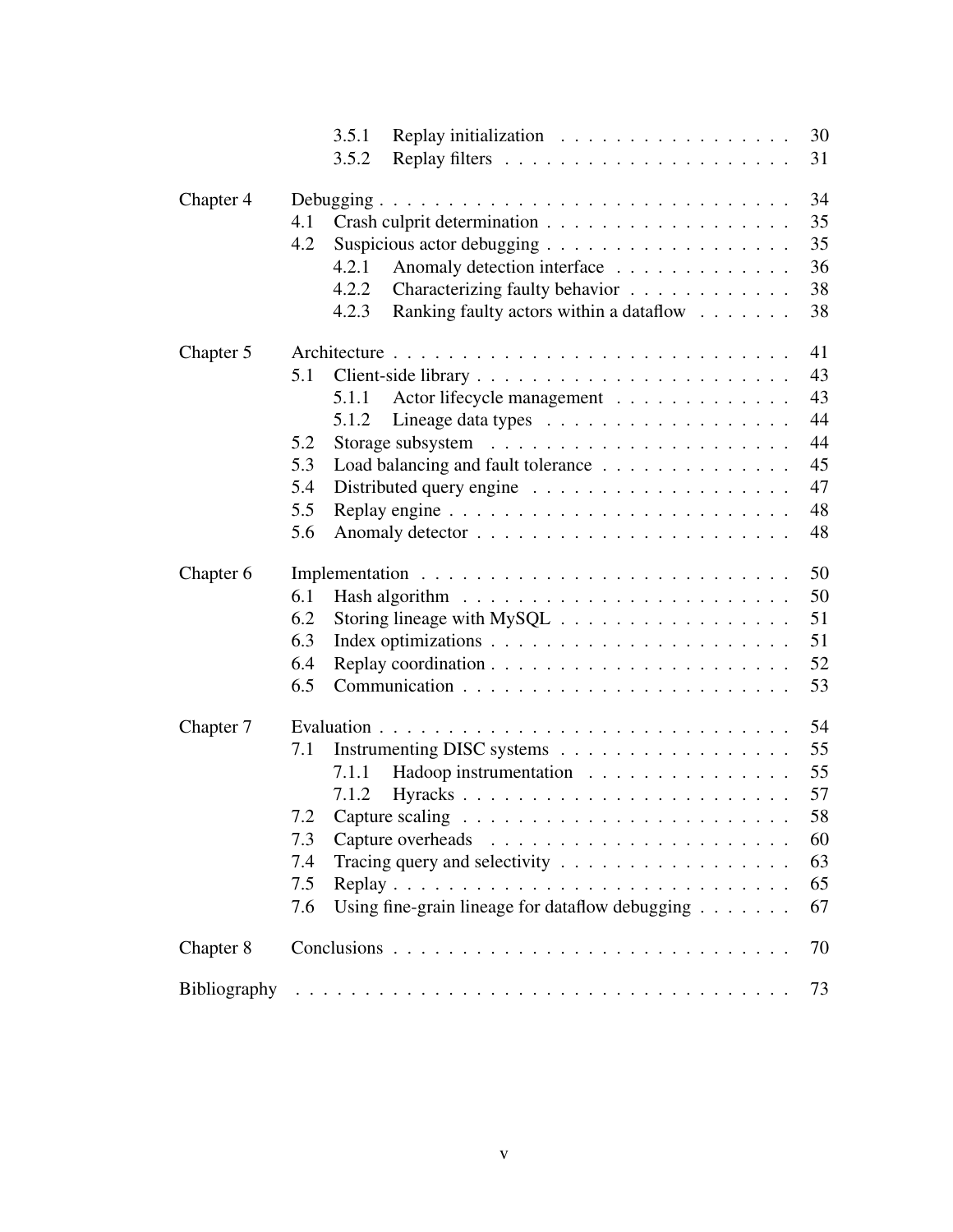### LIST OF FIGURES

| Figure 2.1:     | Schema of a MapReduce job $\ldots \ldots \ldots \ldots \ldots \ldots \ldots$ | 8  |
|-----------------|------------------------------------------------------------------------------|----|
| Figure 2.2:     | Containment hierarchies or gsets in the MapReduce ecosystem                  | 11 |
| Figure 3.1:     |                                                                              | 17 |
| Figure 3.2:     | Error propagation in program crash example                                   | 20 |
| Figure 3.3:     | Error propagation in suspicious actors example                               | 21 |
| Figure 3.4:     |                                                                              | 24 |
| Figure 3.5:     |                                                                              | 25 |
| Figure 3.6:     |                                                                              | 26 |
| Figure 3.7:     | Capturing lineage with tagged capture                                        | 27 |
| Figure 3.8:     |                                                                              | 31 |
| Figure $4.1$ :  |                                                                              | 37 |
| Figure 4.2:     | Outlier detection algorithm for debugging                                    | 39 |
| Figure $5.1$ :  |                                                                              | 42 |
| Figure $7.1$ :  |                                                                              | 59 |
| Figure 7.2:     |                                                                              | 60 |
| Figure 7.3:     |                                                                              | 61 |
| Figure 7.4:     |                                                                              | 62 |
| Figure $7.5$ :  | Tracing query latencies for different table placement policies               | 64 |
| Figure 7.6:     |                                                                              | 64 |
| Figure 7.7:     |                                                                              | 65 |
| Figure 7.8:     |                                                                              | 66 |
| Figure 7.9:     |                                                                              | 66 |
| Figure $7.10$ : | Accuracy of debugging faulty actors in a dataflow                            | 67 |
| Figure $7.11$ : | Time taken for debugging queries for faulty actor detection                  | 68 |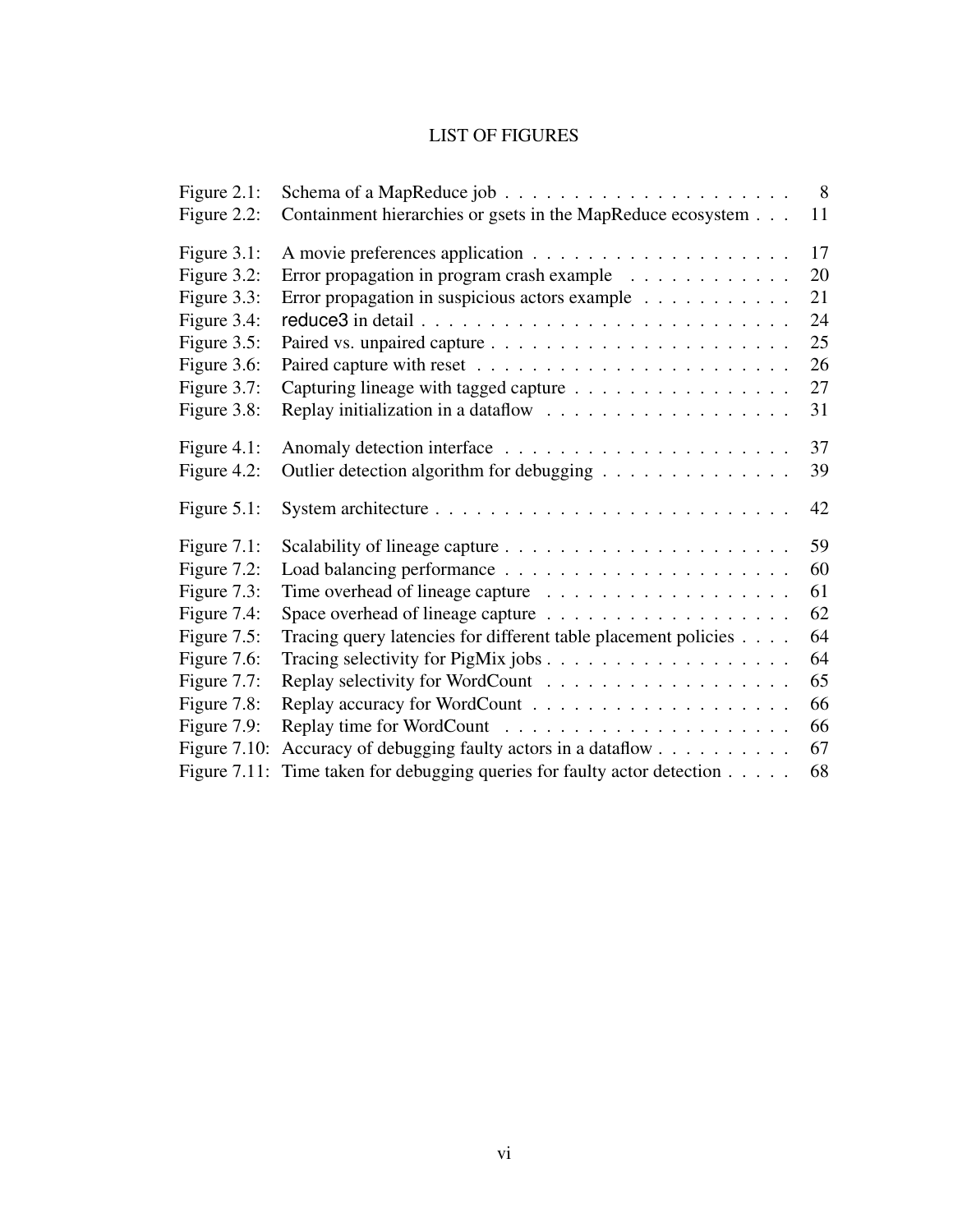### LIST OF TABLES

|  |  | Table 3.1: Newt capture APIs. $\ldots \ldots \ldots \ldots \ldots \ldots \ldots \ldots \ldots$ |  |
|--|--|------------------------------------------------------------------------------------------------|--|
|--|--|------------------------------------------------------------------------------------------------|--|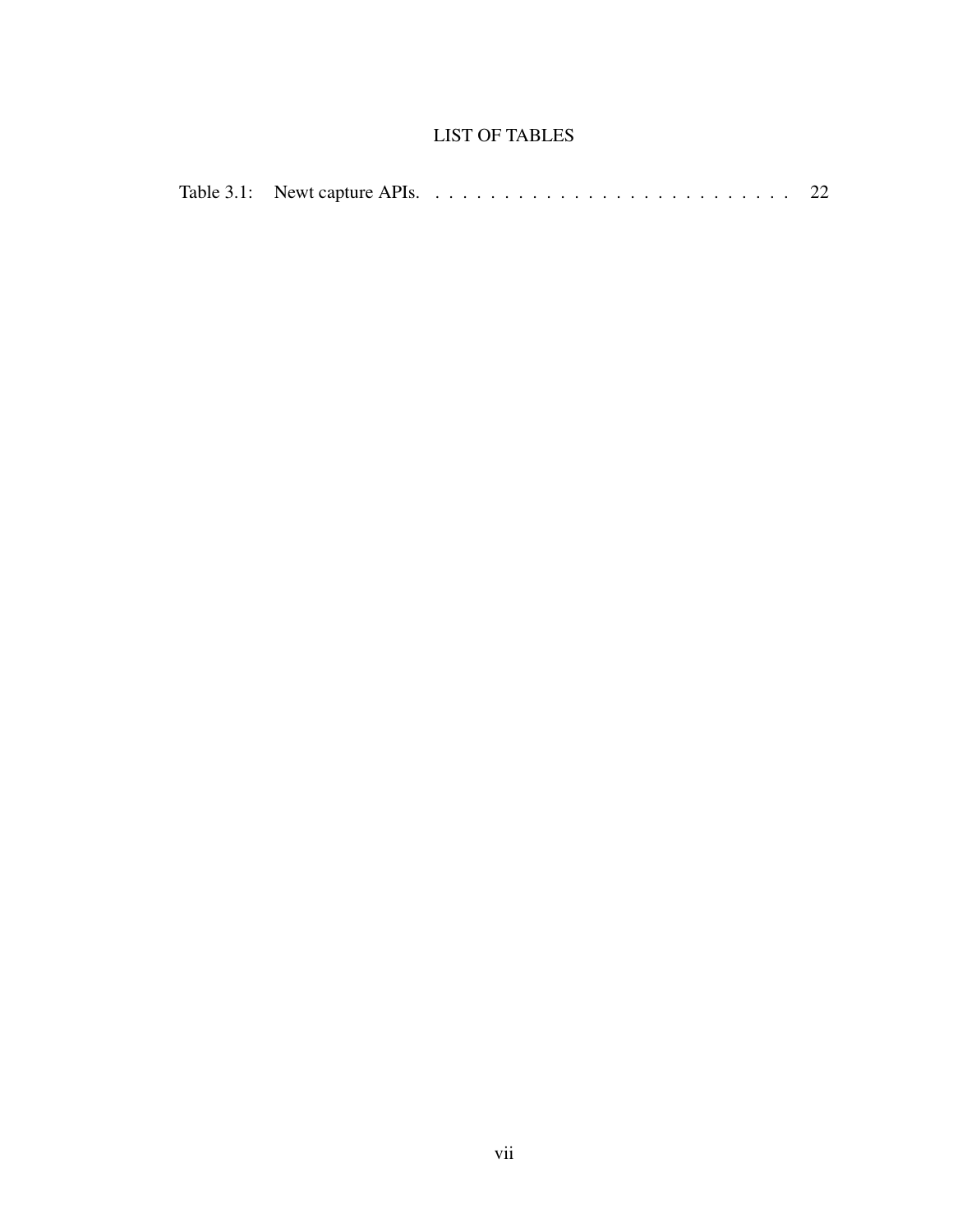#### ACKNOWLEDGEMENTS

I would like to thank my adviser Ken Yocum for his invaluable guidance. The journey to this thesis has been full of ups and downs, and he has supported me throughout with exciting ideas, enthusiastic encouragement and creative analogies for when things go wrong. I have immensely enjoyed working on my research and learned a lot throughout the process. I would also like to thank Dionysios Logothetis and Apurva Kumar who provided a great deal of help and advice on different aspects of this thesis.

Finally, I would like to thank my family and friends for their constant encouragement and best wishes, without which this would not have been possible.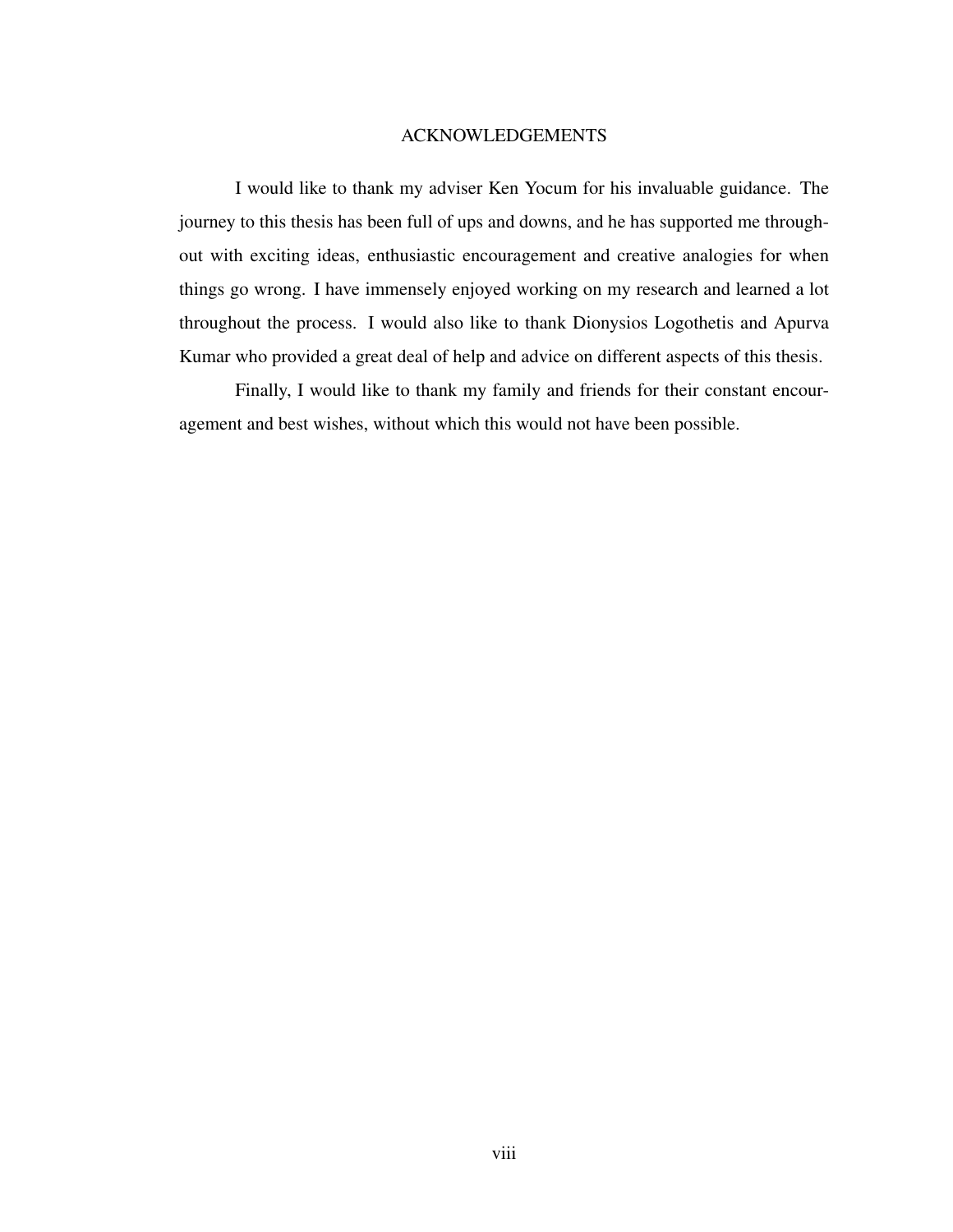#### ABSTRACT OF THE THESIS

#### Newt: An Architecture for Lineage-based Replay and Debugging in DISC Systems

by

Soumyarupa De

Master of Science in Computer Science

University of California, San Diego, 2012

Kenneth Grant Yocum, Chair

Data-intensive scalable computing (DISC) systems facilitate large-scale analytics to mine "big data" for useful information. However, understanding and debugging these systems and analytics is a fundamental challenge to their continued use. This thesis presents Newt, a scalable architecture for capturing fine-grain lineage from DISC systems and using this information to analyze and debug analytics. Newt provides a unique instrumentation API, which actively extracts fine-grain lineage across complex, non-relational analytics. Newt combines this API with a scalable architecture for storing lineage to accommodate the high throughputs of DISC systems. This architecture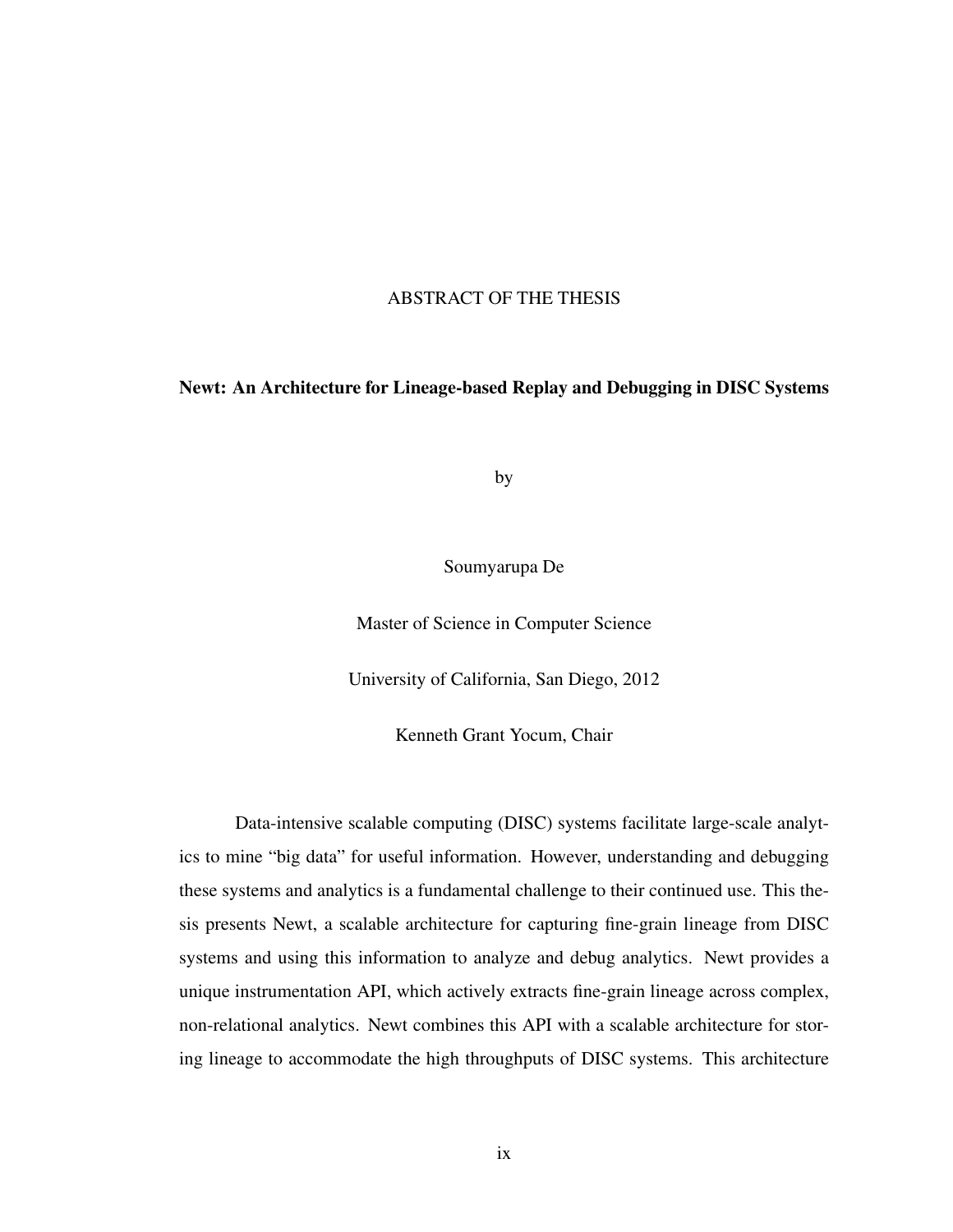enables efficient dataflow tracing queries across thousands of operators found in modern data analytics. Newt extends tracing with replay, enabling users to perform step-wise debugging or regenerate lost outputs at a fraction of the cost to execute the entire analytics. Newt further facilitates replay for re-executing analytics without bad inputs to produce error-free outputs. Finally, Newt also enables retrospective lineage analysis, which we use to identify errors in the dataflow using outlier detection techniques.

We illustrate the flexibility of Newt's capture API by instrumenting two DISC systems: Apache Hadoop and Hyracks. This API incurs 10-51% time overhead and 30- 120% space overhead on workloads consisting of relational and non-relational operators, including a Hadoop-based de novo genomic assembler. Newt can also accurately replay selected outputs, which can reduce the time to recreate errors during debugging. We show that it incurs 0.3% of the original runtime when replaying individual outputs in a WordCount workload. Finally, this work shows the effectiveness of Newt's debugging methodology by pinpointing faulty operators in a dataflow.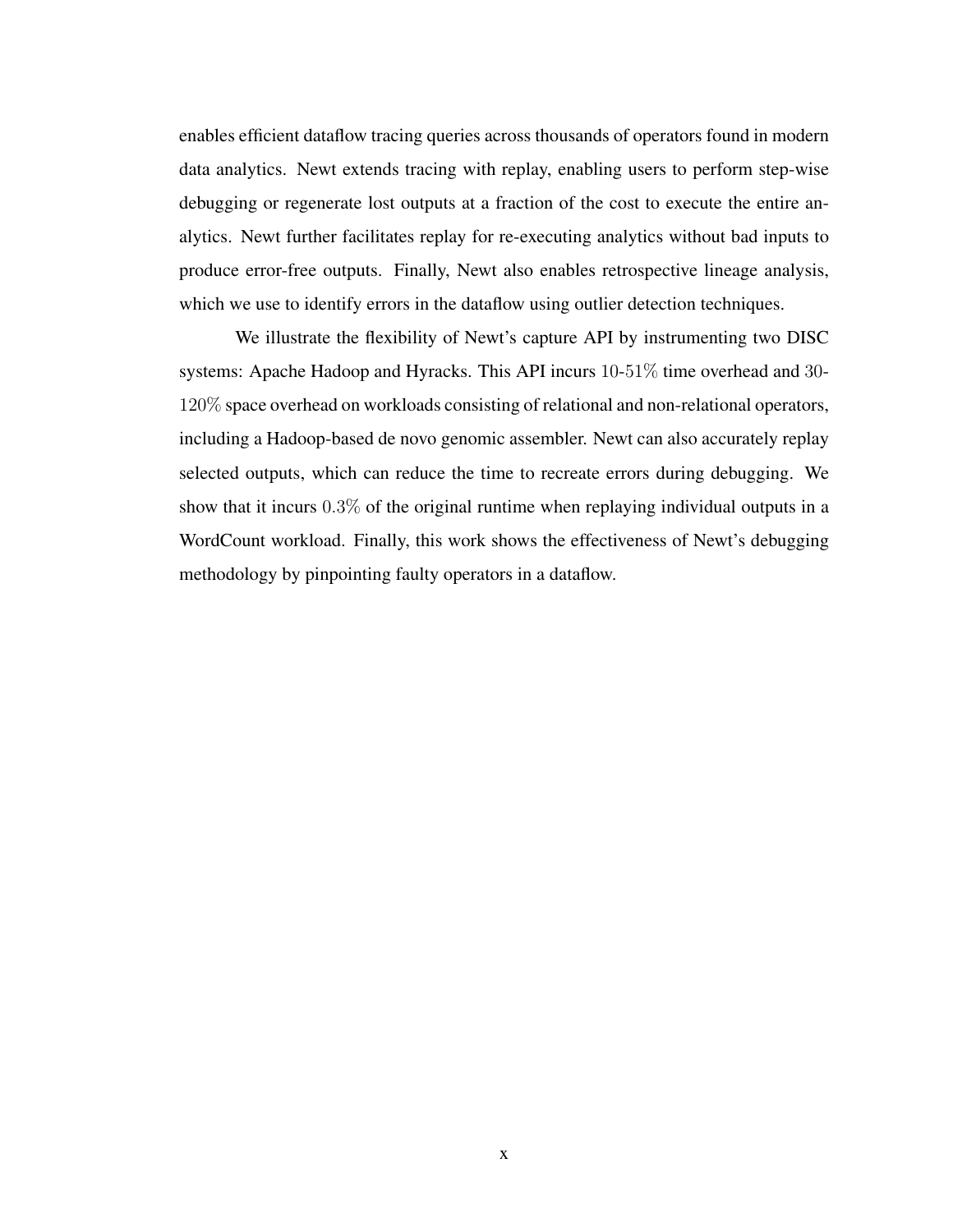# Chapter 1

# Introduction

The era of "big data" has arrived, ushered in by our ability to record and process large amounts of data. Users use data-intensive scalable computing (DISC) systems, which facilitate scale-out analytics, to mine this data. However, a major roadblock to utilizing the potential of big data with DISC systems is our ability to understand largescale data analytics and debug them. This thesis investigates the challenges in analyzing and debugging data processing in DISC systems and introduces the notion of using *data provenance* as a viable approach to address this issue.

## 1.1 Motivation

In recent years, the amount of data in our world has exploded as increasing numbers of users and organizations generate and publish data through the Internet. This data being generated is used by a variety of different sectors, including social networking sites, real world events, scientific communities and businesses. For example, Google processes nearly 20 petabytes of data per day [9] and serves 35,000 queries each second [12] and Facebook generates over 130 terabytes of logs each day [13]. The Large Synoptic Survey Telescope is expected to generate terabytes of data every night and eventually store more than 50 petabytes [6], while in the bioinformatics sector, the largest genome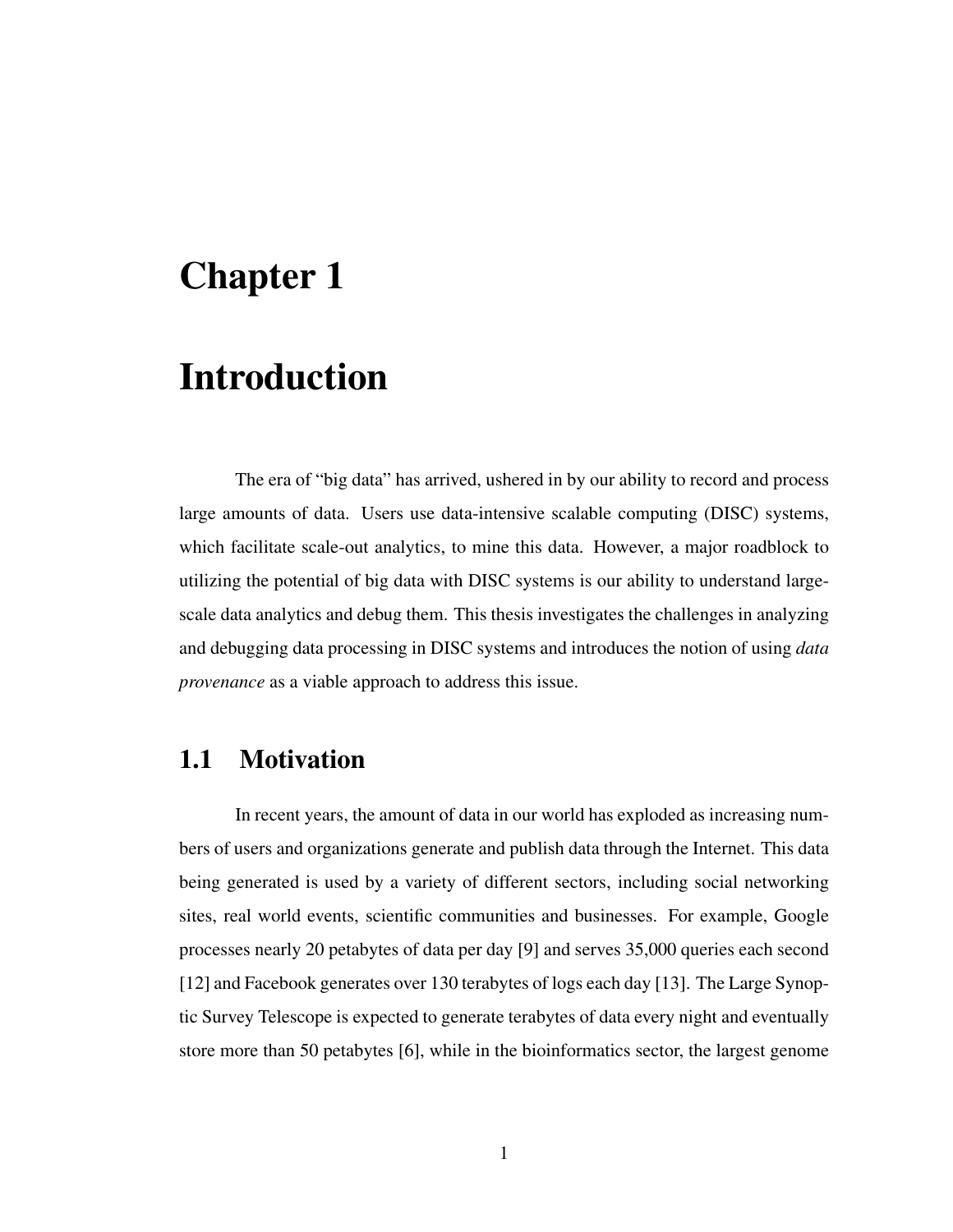sequencing houses in the world now store petabytes of data apiece [11].

This information explosion has opened up a number of opportunities for organizations in different sectors to gain advantage from mining and analyzing big data. Businesses mine search trends, social media generated data, network traffic logs and financial data with the intent to extract market trends, improve ad quality in sponsored search [37], recommend relevant shopping ideas [15, 19], detect fraud [56] and botnets [32], and forecast economy [16]. Government agencies and scientific communities process large amounts of data for advances in healthcare [61], bioinformatics [28, 50, 44], climate predictions [4, 42, 57] and disease outbreak detection [14]. To mine such high volumes of continuously arriving information, large-scale data analytics are required. However, more than 80% of the data in the world is raw and unstructured [10], and the analytics used to process them are not purely relational. These requirements are different from those of traditional relational database management systems (RDBMSs), which assume well-defined structure in data and relational processing [59].

Instead, researchers now use DISC systems that are designed to scale to large volumes of data and accommodate sophisticated data transforms. The DISC architecture exploits parallelism from commodity clusters to achieve comparable performance to expensive servers. One powerful benefit of these systems is that they allow users to write custom functions, known as *user-defined functions* or UDFs, thus enabling a wide range of applications. Today, Google MapReduce [27], Microsoft Dryad [41], Apache Hadoop [1] (an open-source project) and Google Pregel [43] provide such platforms for businesses and users.

However, even with these systems, big data analytics can take several hours, days or weeks to run, simply due to the data volumes involved. For example, a ratings prediction algorithm for the Netflix Prize challenge took nearly 20 hours to execute on 50 cores, and a large-scale image processing task to estimate geographic information took 3 days to complete using 400 cores [25].

The massive scale and unstructured nature of data, the complexity of these ana-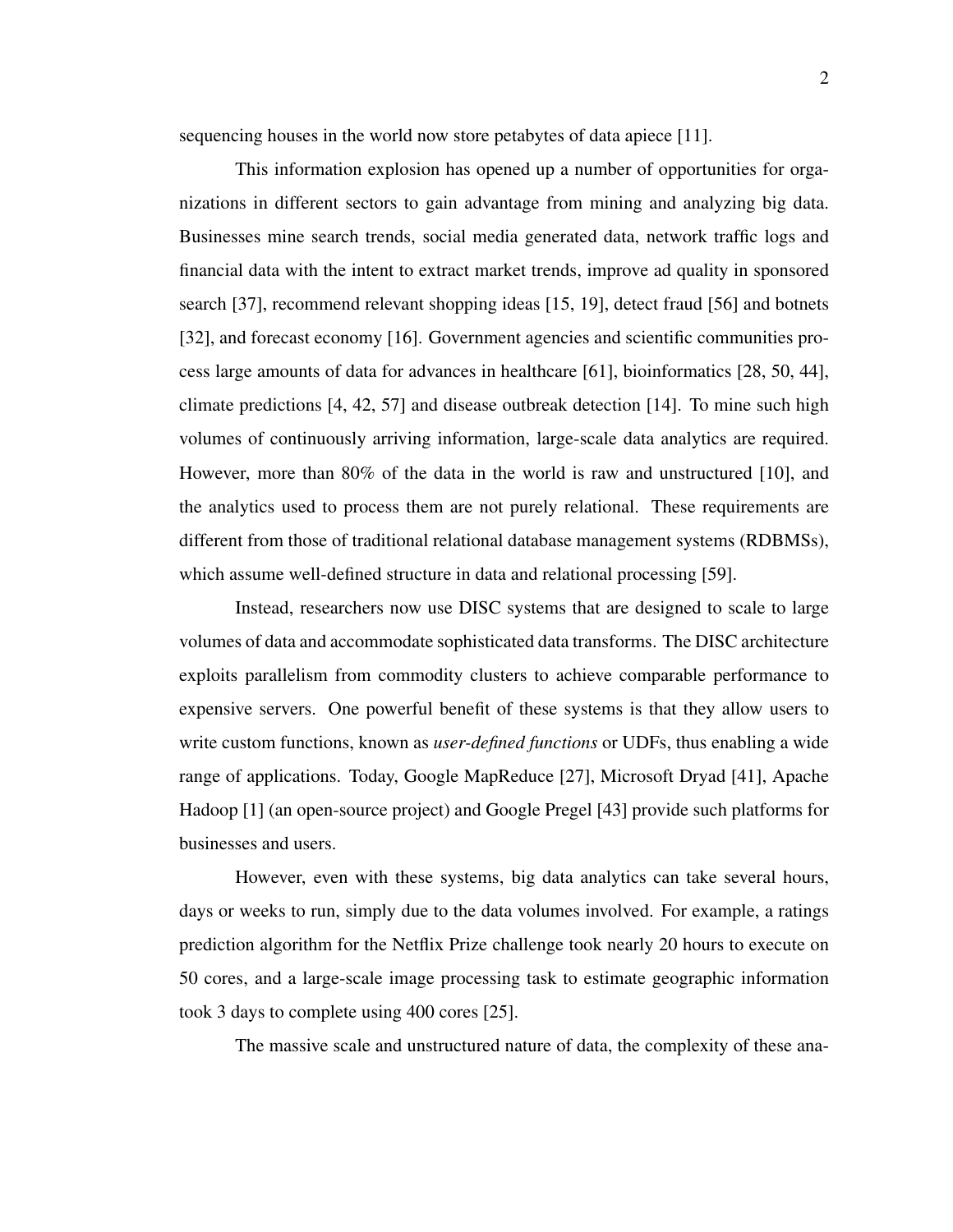lytics pipelines, and long runtimes pose significant manageability and debugging challenges. Even a single error in these analytics can be extremely difficult to identify and remove. While one may debug them by re-running the entire analytics through a debugger for step-wise debugging, this can be expensive due to the amount of time and resources needed. Auditing and data validation are other major problems due to the growing ease of access to relevant data sources for use in experiments, sharing of data between scientific communities and use of third-party data in business enterprises [55, 31, 54, 23]. These problems will only become larger and more acute as these systems and data continue to grow. As such, more cost-efficient ways of analyzing DISC system analytics are crucial to their continued use.

## 1.2 A case for provenance

To address such challenges, what we need is a means to track the lifecycle of each piece of data as it is ingested, processed and output by the analytics. This provides visibility into the analytics pipeline and simplifies tracing errors back to their sources. It also enables replaying specific portions or inputs of the dataflow for step-wise debugging or regenerating lost output (which can happen due to disk errors [20]). In fact, database systems have used such information, called *data provenance*, to address similar validation and debugging challenges already.

This thesis investigates the use of data provenance to analyze and debug DISC systems analytics. Data provenance broadly refers to a description of the origins of a piece of data and the process by which it was derived [23]; essentially, it allows users to associate inputs of a process to its outputs. DBMSs have explored the use of provenance to validate scientific databases, debug queries, clean data in data warehouses, understand and correct complex data integration transformations, and to understand the value of data in curated databases [60, 34, 22, 29].

The benefits of provenance in database systems suggest its use in DISC systems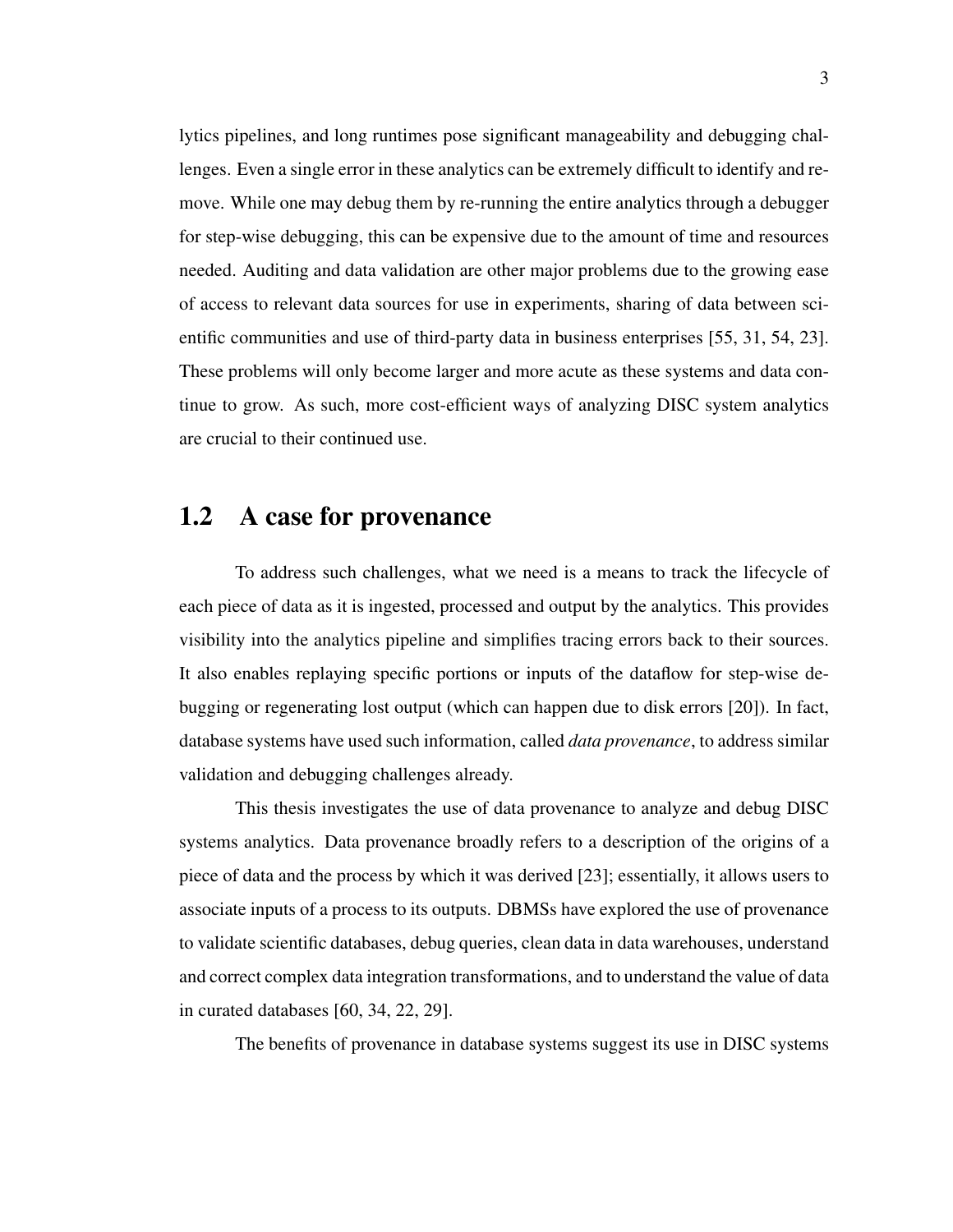to facilitate similar analysis and insight into the flow of data, or *dataflow*, through these systems. Provenance at the granularity of each piece of data, or *fine-grain* provenance, allows users to identify the individual sources of anomalous outputs [34, 55, 33]. The ability to trace data to their derived outputs is useful for auditing and ensuring policy compliance, while tracing data to their sources is useful in debugging [38, 48, 55]. Provenance can also enable fine-grain replay in DISC systems, i.e. replaying specific portions or inputs of the dataflow, which can be used for regenerating lost data, step-wise debugging, simulating what-if scenarios and data cleaning [36, 63, 65, 33].

But using provenance for DISC systems is challenging because unlike DBMSs, DISC systems are inherently designed to deal with unstructured data and complex computations, and their scale of operations can be arbitrarily large. DISC systems have many possible processing architectures, and a provenance collection interface must accommodate them all to enable wider applications. User-defined functions make these systems more challenging, as it can be hard to predict how they derive outputs from inputs, thus making it difficult to extract fine-grain provenance from them. Therefore, a provenance system designed for DISC systems must be able to scale, be generic and handle UDFs and arbitrary data, while still capturing fine-grain provenance and providing useful facilities for tracing, replaying and debugging dataflows.

This thesis describes the design and architecture of a scalable provenance collection system that addresses these challenges and enables fine-grain provenance capture from generic DISC systems and UDFs, supports efficient tracing and replay, and explores new approaches for using provenance for debugging complex DISC analytics.

# 1.3 Contributions

In summary, this thesis makes the following contributions:

• A generic instrumentation API that supports common operators in DISC systems and captures accurate provenance from arbitrary operators.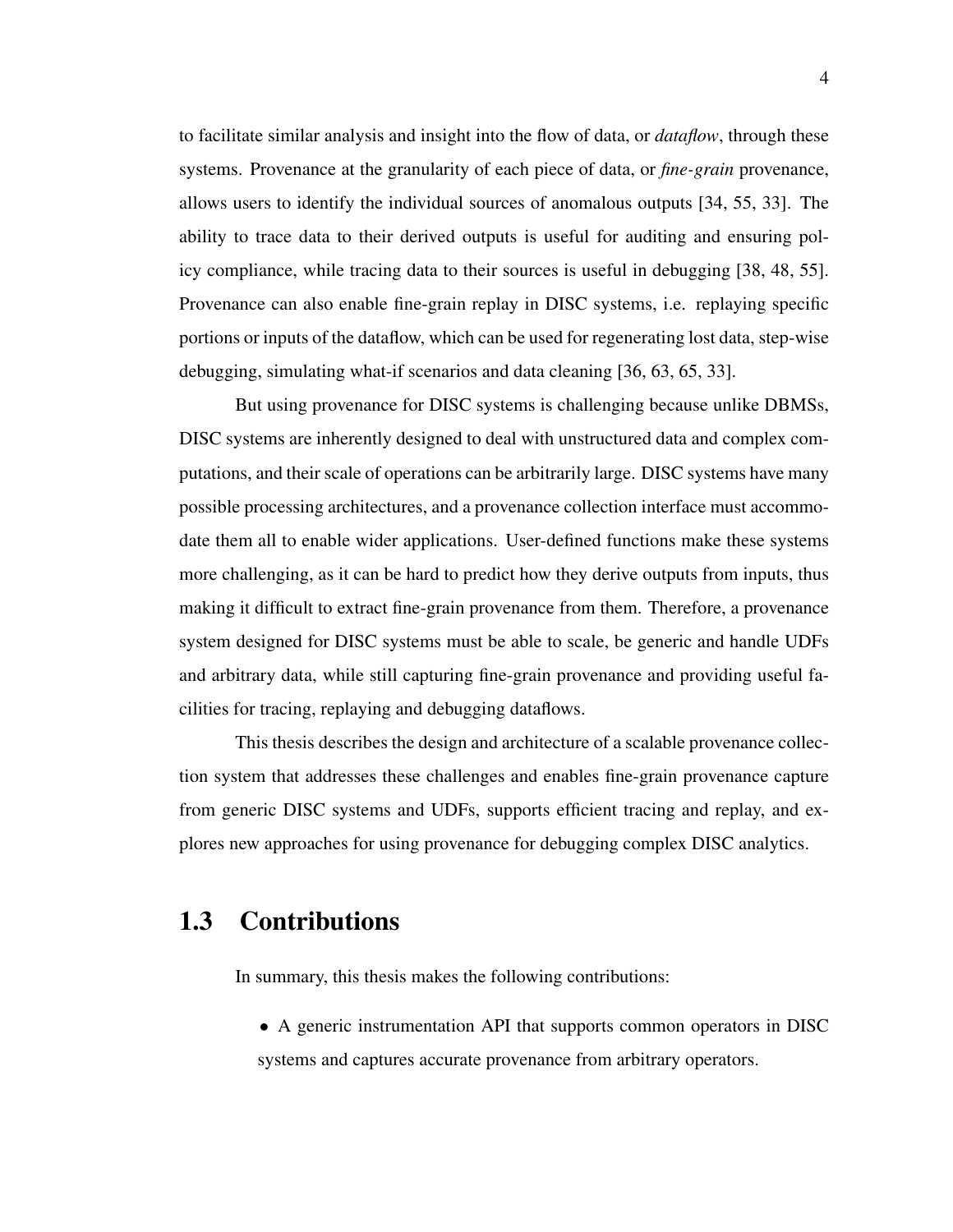• A scalable architecture for efficiently collecting provenance from and tracing through DISC system dataflows. This architecture also enables fine-grain replay for regenerating specific outputs and step-wise debugging.

• Realization of the provenance model proposed by Ibis [46], with optimizations for scalability and accurate lineage capture.

• A technique to identify potential anomalies using dataflow characteristics observable from its provenance, such as selectivity<sup>1</sup>. We also show that our debugging methodology can identify multiple anomalies in a dataflow with reasonable accuracy.

• Instrumentation of two real-world DISC systems - Hadoop [1] and Hyracks [21], which demonstrates the flexibility of our capture API.

• Evaluations to measure performance overheads of provenance capture and replay on Hadoop and Hyracks. We incur 10-51% time overheads and 30- 120% space overheads on simple PigMix benchmarks [8], a Hyracks [21] WordCount program, and a Hadoop-based genomic assembler [53]. We also incur less than 0.3% overheads on individual output replays, enabling efficient step-wise debugging.

<sup>&</sup>lt;sup>1</sup>Selectivity is the number of outputs produced per input.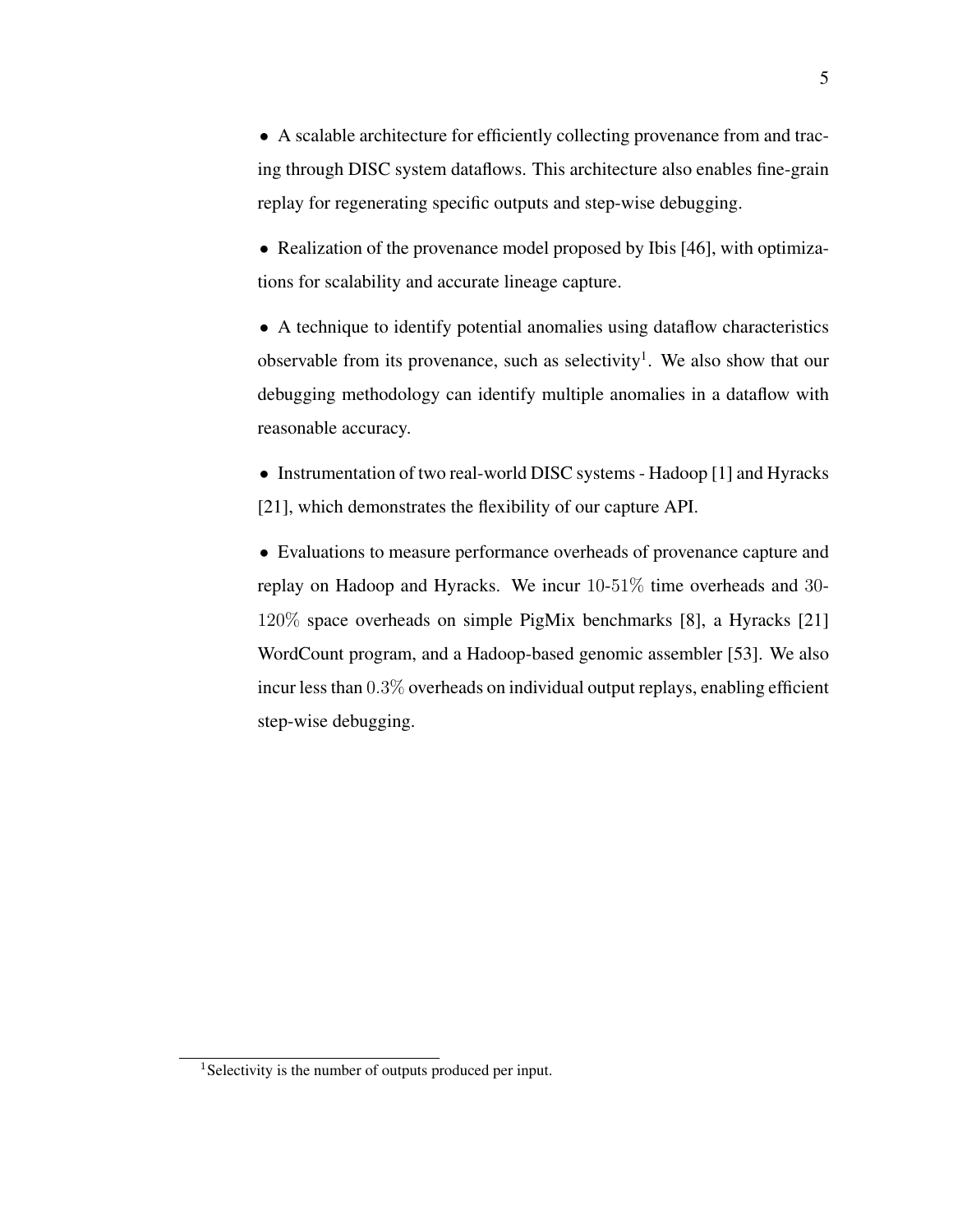# Chapter 2

# Background

This chapter gives an overview of concepts and related work relevant to this thesis. Section 2.1 gives an overview of current approaches to processing big data and common DISC architectures. Section 2.2 describes data provenance, and the form of provenance we believe is required for analyzing DISC analytics. Finally, Section 2.3 summarizes the challenges this work must address to use provenance for DISC systems.

## 2.1 Big data processing today

To mine big data, users can write analytics and execute them in a DISC system. DISC systems abstract away the challenges of writing fault tolerant, load balanced and parallel code for users' programs. They leverage the parallel compute capacity of thousands of cores on commodity clusters by partitioning the input data into small chunks, and processing them in parallel over the entire cluster [27, 41, 43, 21, 1].

The basic unit of work a DISC system accepts is called a *job*, which consists of data and operators that process the data. DISC systems split each job into smaller *tasks*, typically consisting of a single logical operator, which are then executed in parallel on small chunks of data. Failures in DISC systems are handled at the level of each task, which may fail independently and are restarted [27, 41, 43, 21, 1]. This section describes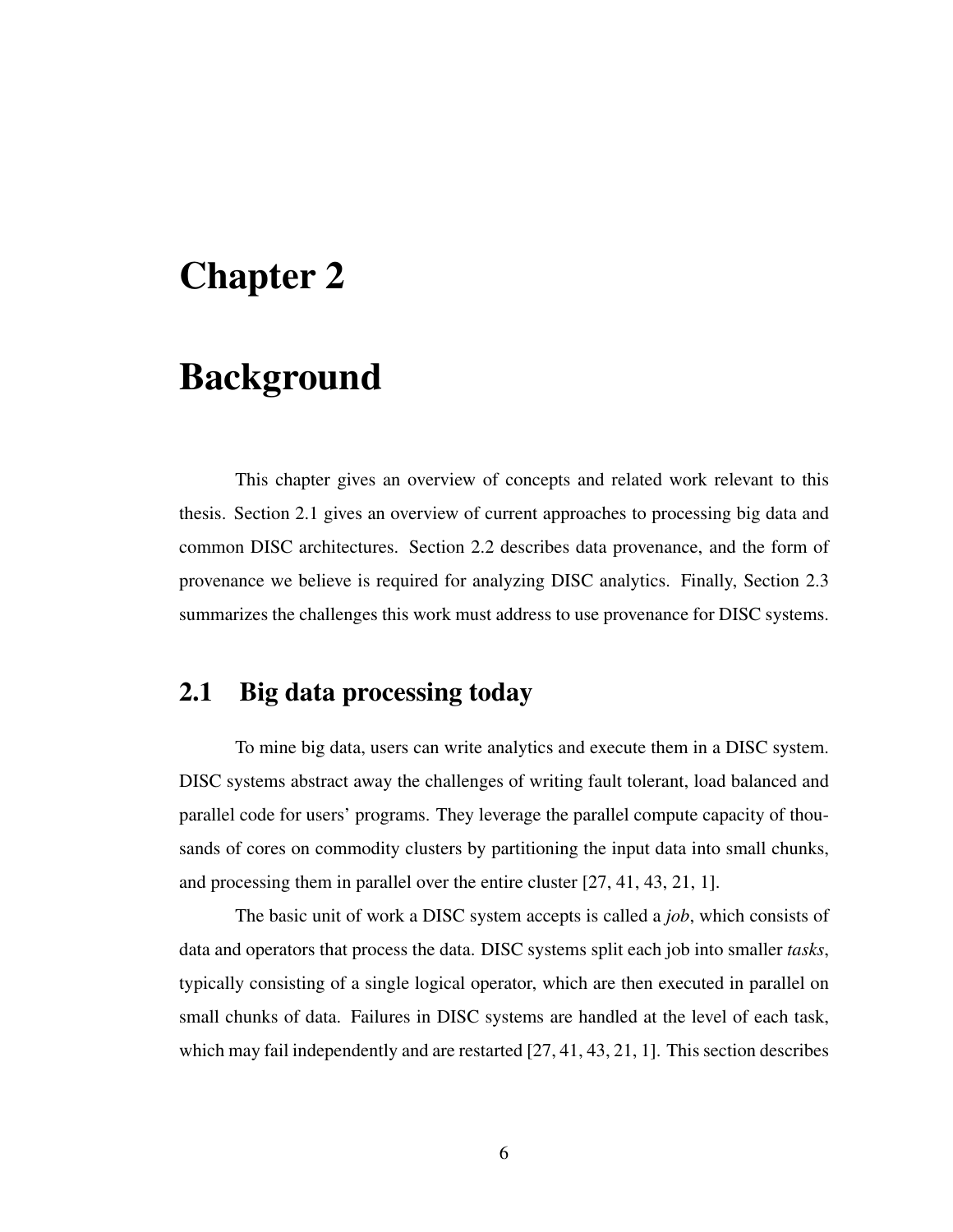the different challenges to capturing and using provenance in DISC systems.

#### 2.1.1 Layering of DISC systems

There are several different DISC systems available today, including Google MapReduce [27], Pregel [43], Apache Hadoop [1], Dryad [41] and Hyracks [21]. Each employs different architectures and abstractions to facilitate different kinds of analytics. To enhance the ease of deploying large-scale analytics on these systems, programming platforms have been developed, which define higher-level languages that compile to DISC programs and provide a wide range of pre-built operators that users can use and extend. Examples of such platforms include Pig [49], DryadLINQ [62], Hive [58] and SCOPE [24]. These, in turn, are combined in workflow systems like Nova [47] or Oozie [2].

Big data analytics can span several DISC systems and compile to long *multistage* dataflows (a stage is a logical step or group of operators within a dataflow). For example, an analytics deployed using Nova can consist of several Pig programs, each of which in turn compile to several MapReduce jobs. Here, each Pig program is an operator. Each MapReduce job is a lower-level operator within a Pig program, and each MapReduce task is a lower-level operator within each job. This poses significant challenges to integrating end-to-end provenance across these analytics, since provenance must be captured across multiple operators, on multiple levels of operators, and accommodate different DISC architectures. Subsequently, tracing must also scale to long dataflows and be able to answer queries across multiple operator levels.

### 2.1.2 Processing constructs in DISC systems

Many DISC systems share common processing constructs. To capture provenance for users' analytics, a provenance collection system must accommodate these constructs. Two common processing constructs in DISC systems are the *group-wise*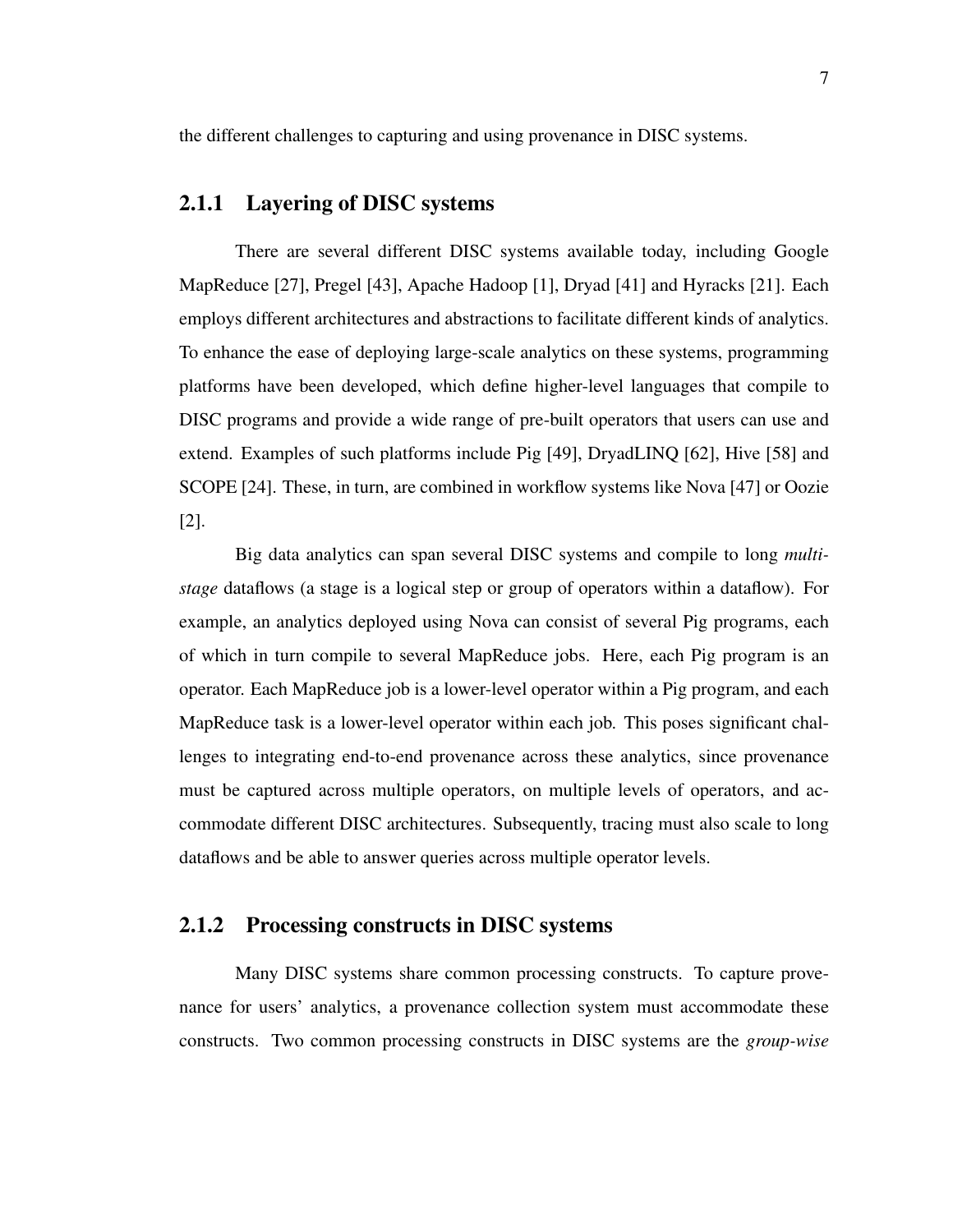

Figure 2.1: A MapReduce job consists of two distinct operators, map and reduce. This figure shows the dataflow across these operators and the schema of the input and output for each operator.

processing construct and the *map* construct [27, 41, 21, 1].

The map construct processes individual input elements, or an input *record*, independently from others, producing one or more output records. The group-wise construct processes values grouped by a key, and produces zero or more outputs. The map operator and the reduce operator in MapReduce [27, 1], are examples of the map and group-wise constructs respectively. Vertices in Dryad [41] and the HashGroup operator in Hyracks [21] are also examples of group-wise constructs. Group-wise processing also underlies common operators used in Pregel [43].

### 2.1.3 MapReduce architecture

Among the different DISC architectures, MapReduce is one of the most widely used, and is therefore, used in most examples in this thesis. This section gives a brief overview of this architecture.

A MapReduce job consists of a map and a reduce operator. Each operator also constitutes a task within the job<sup>1</sup>. The input to the job is set of files  $IF_i$ . The map

 $<sup>1</sup>$ Additionally, a map task also consists of a record reader. We view the record reader as an operator,</sup>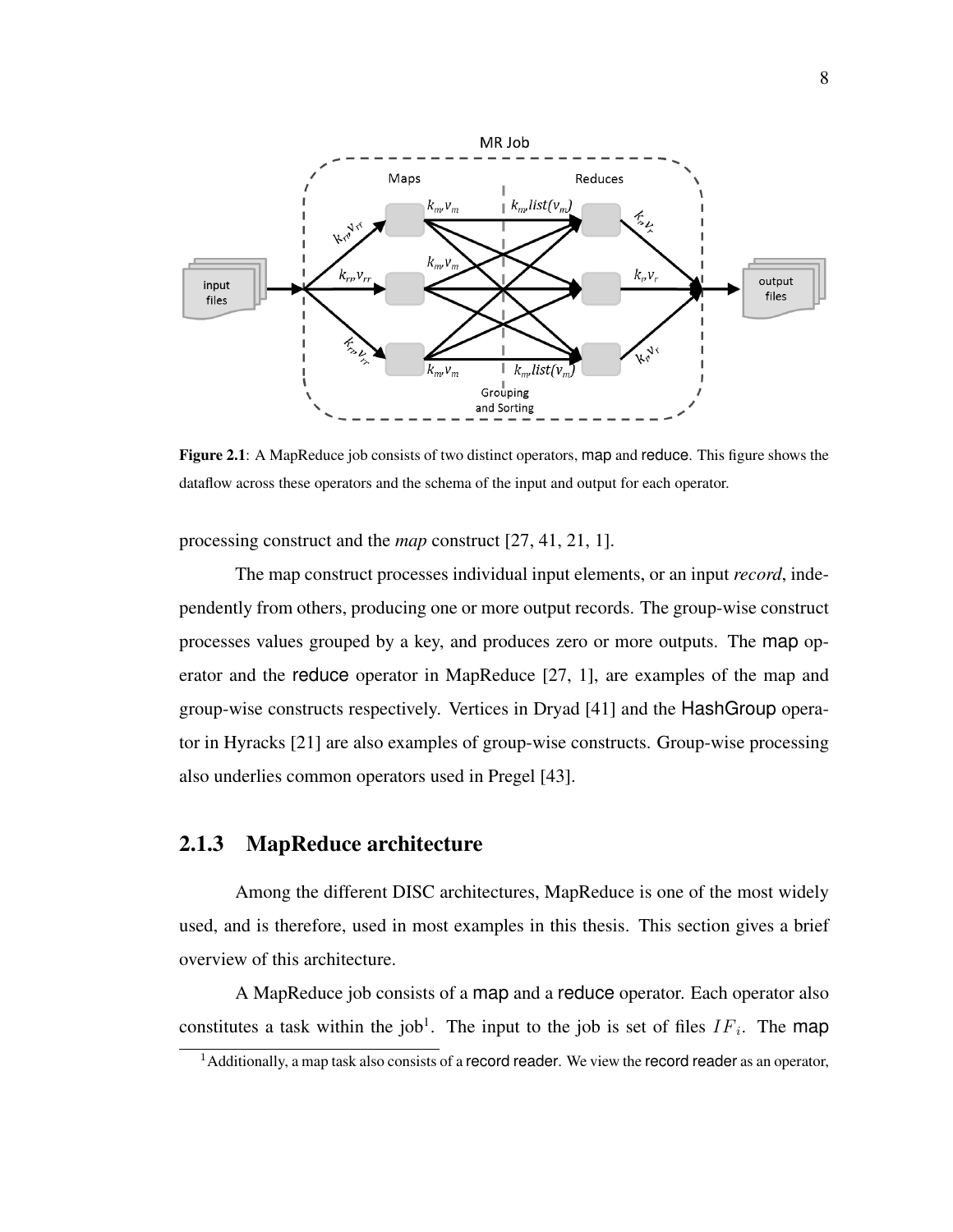operator processes key-value pairs from these input files and for each input key-value pair,  $(k_{rr}, v_{rr})$ , it produces one or more output key-value pairs,  $(k_m, v_m)$ . The output of the map operator is grouped (using a grouping key specified by the user, or the default grouping key used by the MapReduce implementation, which is  $k_m$ ), sorted on the grouping key and then fed to the reduce. Thus, assuming the default grouping key is used, the reduce operator reads in  $(k_m, [v_m^i])$ , where  $[v_m^i]$  is a list of  $v_m$  values. For each key-value-list pair the reduce reads in, it outputs one or more key-value pairs,  $(k_r, v_r)$ which are written to an output file of the job,  $OF_i$ . Figure 2.1 shows a MapReduce job and its tasks. At runtime, several physical instances of each operator exist within a job, due to a copy of each task executing on different machines in the cluster.

## 2.2 Data provenance

This thesis proposes the use of data provenance in DISC systems to trace records through a dataflow, replay the dataflow on a subset of its original inputs and debug dataflows. To do so, we need to track the set of inputs to each operator, which were used to derive each of its outputs. Although there are several forms of provenance, such as copy-provenance and how-provenance [23, 40], the information we need is a simple form of why-provenance, or lineage, as defined by Cui et al. [26].

Intuitively, for an operator  $T$  producing output  $\sigma$ , lineage consists of triplets of form  $\{I, T, o\}$ , where I is the set of inputs to T used to derive o. Capturing lineage for each operator T in a dataflow enables users to ask questions such as *"Which outputs were produced by an input* i *on operator* T*?"* and *"Which inputs produced output* o *in operator* T*?"* A query that finds the inputs deriving an output is called a *backward tracing* query, while one that finds the outputs produced by an input is called a *forward tracing* query [38]. Backward tracing is useful for debugging, while forward tracing is useful for tracking error propagation [38]. Tracing queries also form the basis for

since it transforms data from files to records. Symmetrically, a reduce task consists of a record writer, which transforms a group of records into files.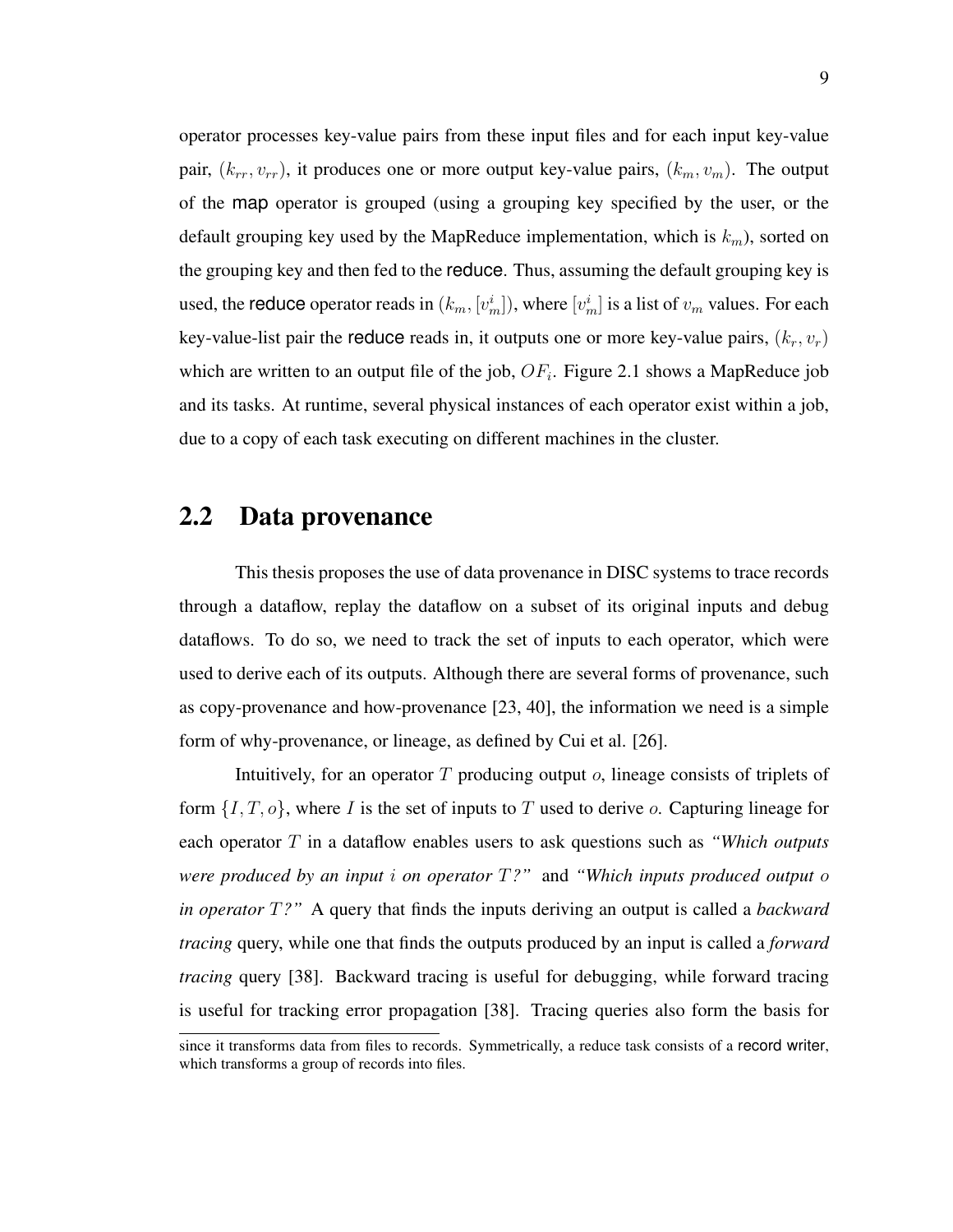replaying an original dataflow [26, 31, 63, 65, 48, 38].

However, to efficiently use lineage in a DISC system, we need to be able to capture lineage at multiple levels (or granularities) of operators and data, capture accurate lineage for DISC processing constructs and be able to trace through multiple dataflow stages efficiently. The following sections describe the notions of lineage at different granularities, lineage accuracy, and different approaches to lineage capture and how they affect tracing performance.

#### 2.2.1 Granularities in lineage

A DISC system consists of several levels of operators and data, and different use cases of lineage can dictate the level at which lineage needs to be captured. For example, consider the MapReduce job in Figure 2.1. While lineage can be captured at the level of the job, using files and giving lineage tuples of form  $\{IF_i, MRJob, OF_i\}$ , lineage can also be captured at the level of each task, using records and giving, for example, lineage tuples of form  $\{(k_{rr}, v_{rr}), map, (k_m, v_m)\}$ . The first form of lineage is called *coarse-grain* lineage, while the second form is called *fine-grain* lineage. Integrating lineage across different granularities enables users to ask questions such as "Which file read by a MapReduce job produced this particular output record?" and can be useful in debugging across different operator and data granularities within a dataflow.

To capture end-to-end lineage in a DISC system, we use the Ibis model [46], which introduces the notion of containment hierarchies for operators and data. Specifically, Ibis proposes that an operator can be *contained* within another and such a relationship between two operators is called *operator containment*. Operator containment implies that the contained (or child) operator performs a part of the logical operation of the containing (or parent) operator. For example, a MapReduce task is contained in a job. Similar containment relationships exist for data as well, called *data containment*. Data containment implies that the contained data is a subset of the containing data (superset). For example, a record is contained in a file. Figure 2.2 shows operator and data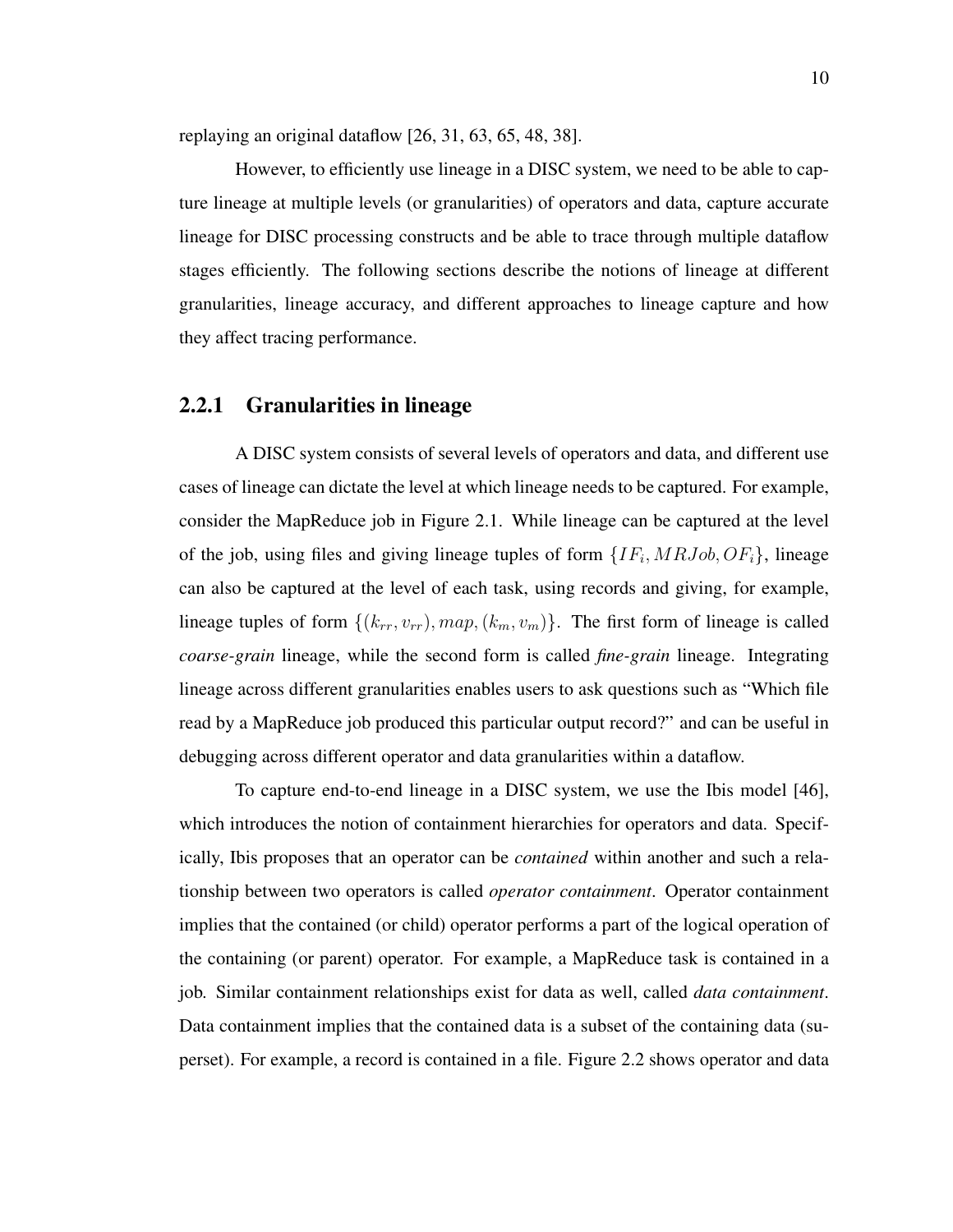

(a) Operator containment hierarchy or gset. (b) Data containment hierarchy or gset.

Figure 2.2: Containment hierarchies or gsets in the MapReduce ecosystem.

containment hierarchies for the MapReduce ecosystem. While on one hand we have coarse-grain operator and data such as the Pig program and directories, on the other hand, we have fine-grain operator and data such as map and reduce tasks and records.

### 2.2.2 Lineage accuracy

One of the challenges of DISC systems is supporting the processing constructs found in these systems. We must be able to capture accurate lineage across these constructs to enable fine-grain debugging. A set of inputs I constitutes *accurate* lineage of an output  $o$  in an operator T, if executing T on I produces  $o$  and for each proper subset  $I' \subset I$ , executing T on I' does not produce o. On the other hand, a set of inputs  $I^c$ constitutes *complete* lineage of  $o$  if executing  $T$  on  $I^c$  produces output  $o$ . Thus,  $I$  is also a complete lineage of  $o$ . Notice that for a monotonic operator [38], any superset  $I^*$  of  $I$ , where  $I^*$  is a subset of the original input to T, may be used to derive o as well. Thus,  $I^*$ constitutes complete lineage of o, but not accurate.

For example, consider the reduce operator in Figure 2.1. It ingests input records  $(k_m, [v_m^i])$  and for each such input record, it produces one or more output records,  $(k_r, v_r)$ . Suppose the reduce operator produces one output for each value in the list of values  $[v_m^i]$ . Although, associating each output with the entire input record  $(k_m, [v_m^i])$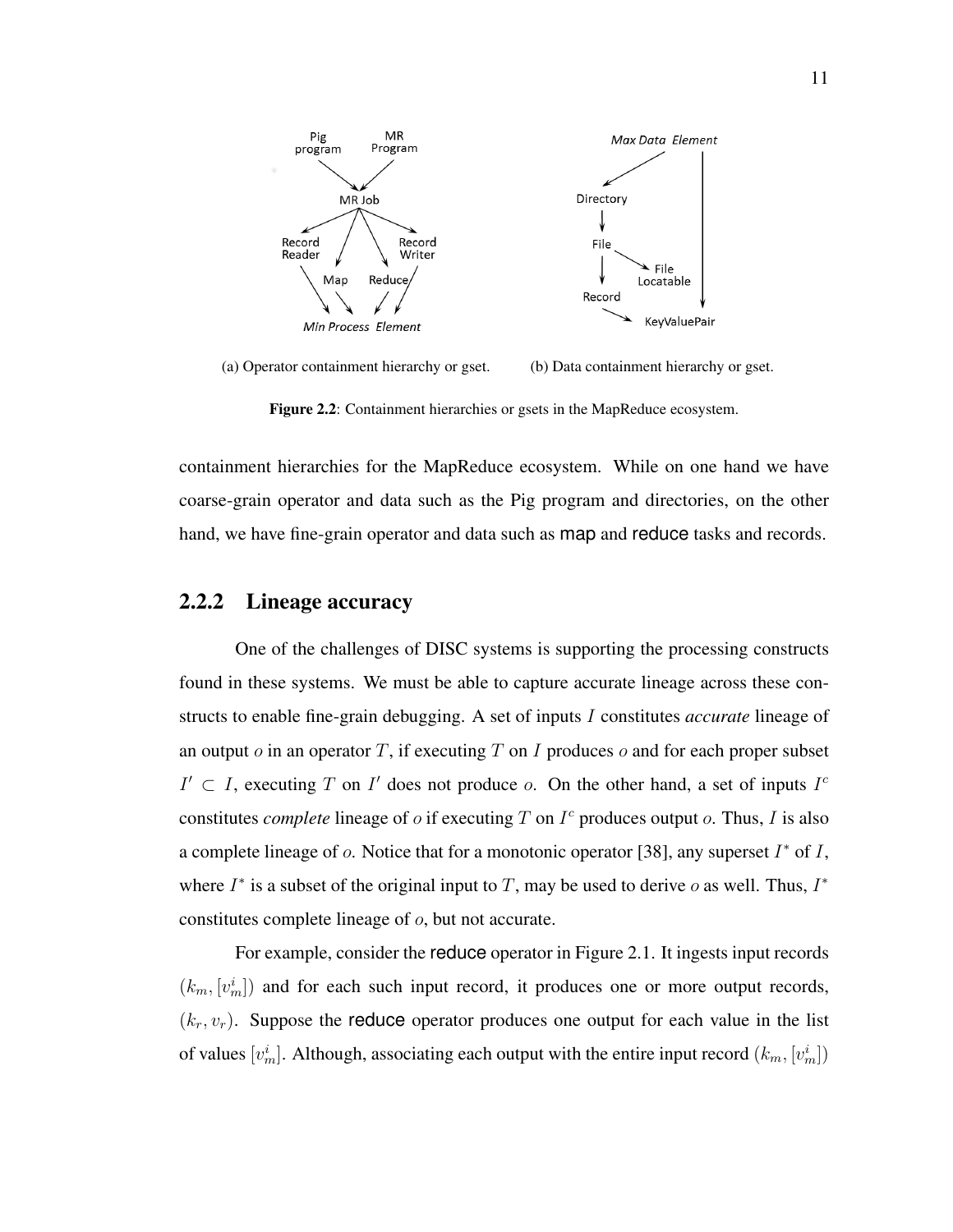would produce complete lineage, accurate lineage would associate only one value from the input list with each output. Accurate lineage is important for fine-grain debugging, as it enables the user to narrow down the subset of inputs that may be faulty. This is particularly important in long dataflows since it reduces the number of records that must be traced through multiple stages to identify the lineage of a bad output.

### 2.2.3 Active vs. lazy lineage collection

One of the requirements for debugging DISC dataflows is the ability to perform fine-grain tracing across multiple stages efficiently. Thus, it is important that we use a lineage capture approach that enables us to do so. Two common lineage collection approaches are active and lazy lineage collection.

Lazy lineage collection typically captures only coarse-grain lineage at runtime. For example, SNooPY [65] and Lineage Tracing in Warehouses [26] use lazy lineage collection. These systems typically incur low capture overheads due to the small amount of lineage they capture. However, to answer fine-grain tracing queries, they must replay the dataflow on all (or a large part) of its input and collect fine-grain lineage during the replay. This approach is suitable for forensic systems, where a user wants to debug an observed bad output.

However, to detect dataflow anomalies in the absence of known bad outputs, simulate what-if scenarios and perform fine-grain step-wise debugging, we require a different approach. Active collection systems capture entire lineage of the dataflow at runtime. The kind of lineage they capture may be coarse-grain or fine-grain, but they do not require any further computations on the dataflow after its execution. For example, PASSv2 [45] and Lipstick [18] use active lineage collection. Ikeda at al. use active collection in Provenance for Generalized MapReduce Workflows [38] as well. Active fine-grain lineage collection systems incur higher capture overheads than lazy collection systems. However, they enable sophisticated replay and debugging. For these reasons, we use active lineage collection.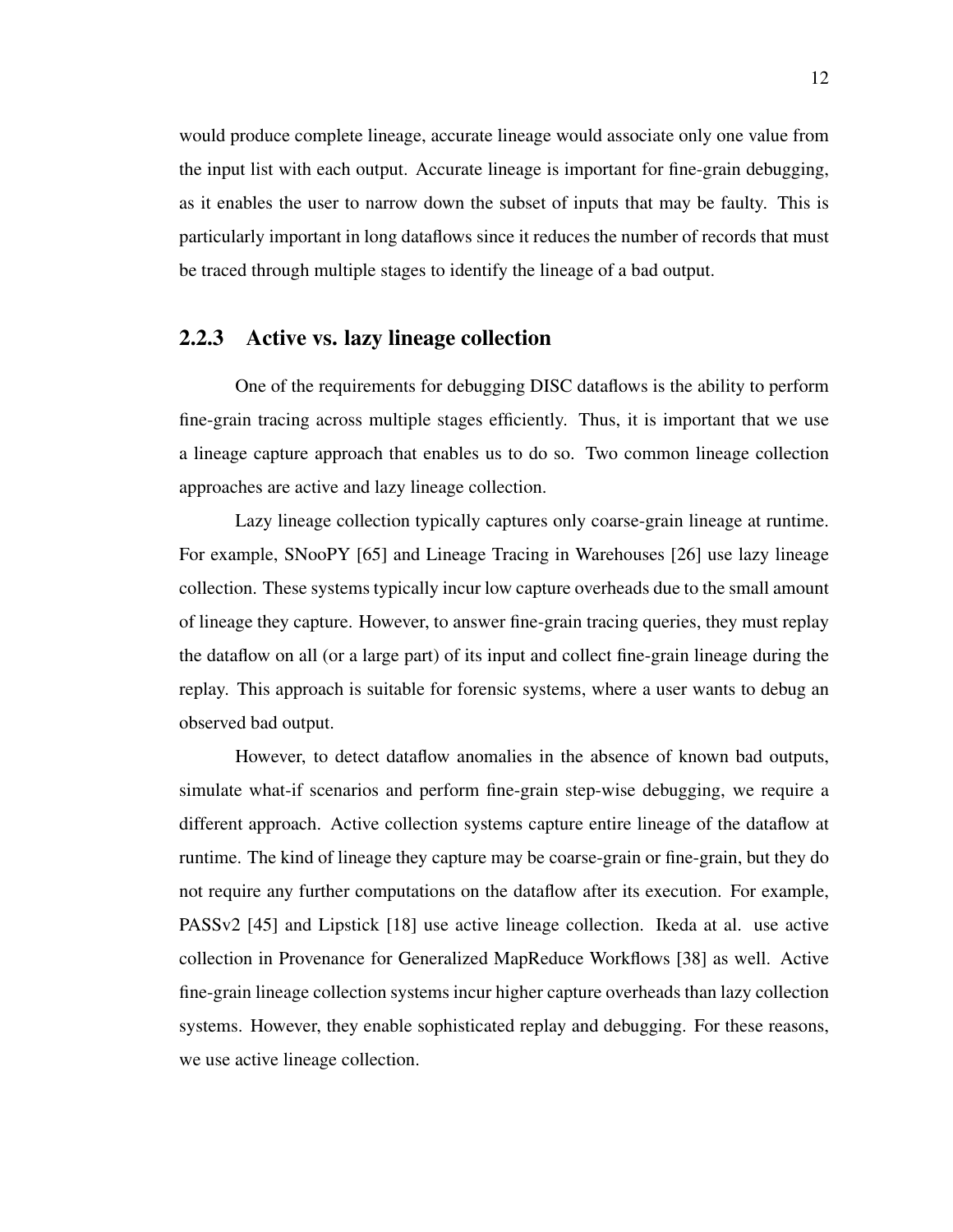## 2.3 Challenges

There are several challenges to capturing and using lineage in DISC systems. This section explores these challenges, and presents current approaches.

Scalability and fault tolerance. DISC systems are primarily batch processing systems designed for high throughput. They execute several jobs per analytics, with several tasks per job. The overall number of operators executing at any time in a cluster can range from hundreds to thousands depending on the cluster size. Lineage capture for these systems must be able scale to both large volumes of data and numerous operators to avoid being a bottleneck for the DISC analytics.

Lineage capture systems must also be fault tolerant to avoid rerunning dataflows to capture lineage. At the same time, they must also accommodate failures in the DISC system. To do so, they must be able to identify a failed DISC task and avoid storing duplicate copies of lineage between the partial lineage generated by the failed task and duplicate lineage produced by the restarted task.

Black-box operators. Lineage systems for DISC dataflows must be able to capture accurate lineage across black-box operators to enable fine-grain debugging. Current approaches to this include Prober, which seeks to find the minimal set of inputs that can produce a specified output for a black-box operator by replaying the dataflow several times to deduce the minimal set [52], and dynamic slicing [17], as used by Zhang et al. [64] to capture lineage for noSQL operators through binary rewriting to compute dynamic slices. Although producing highly accurate lineage, such techniques can incur significant time overheads for capture or tracing, and it may be preferable to instead trade some accuracy for better performance. Thus, there is a need for a lineage collection system for DISC dataflows that can capture lineage from arbitrary operators with reasonable accuracy, and without significant overheads in capture or tracing.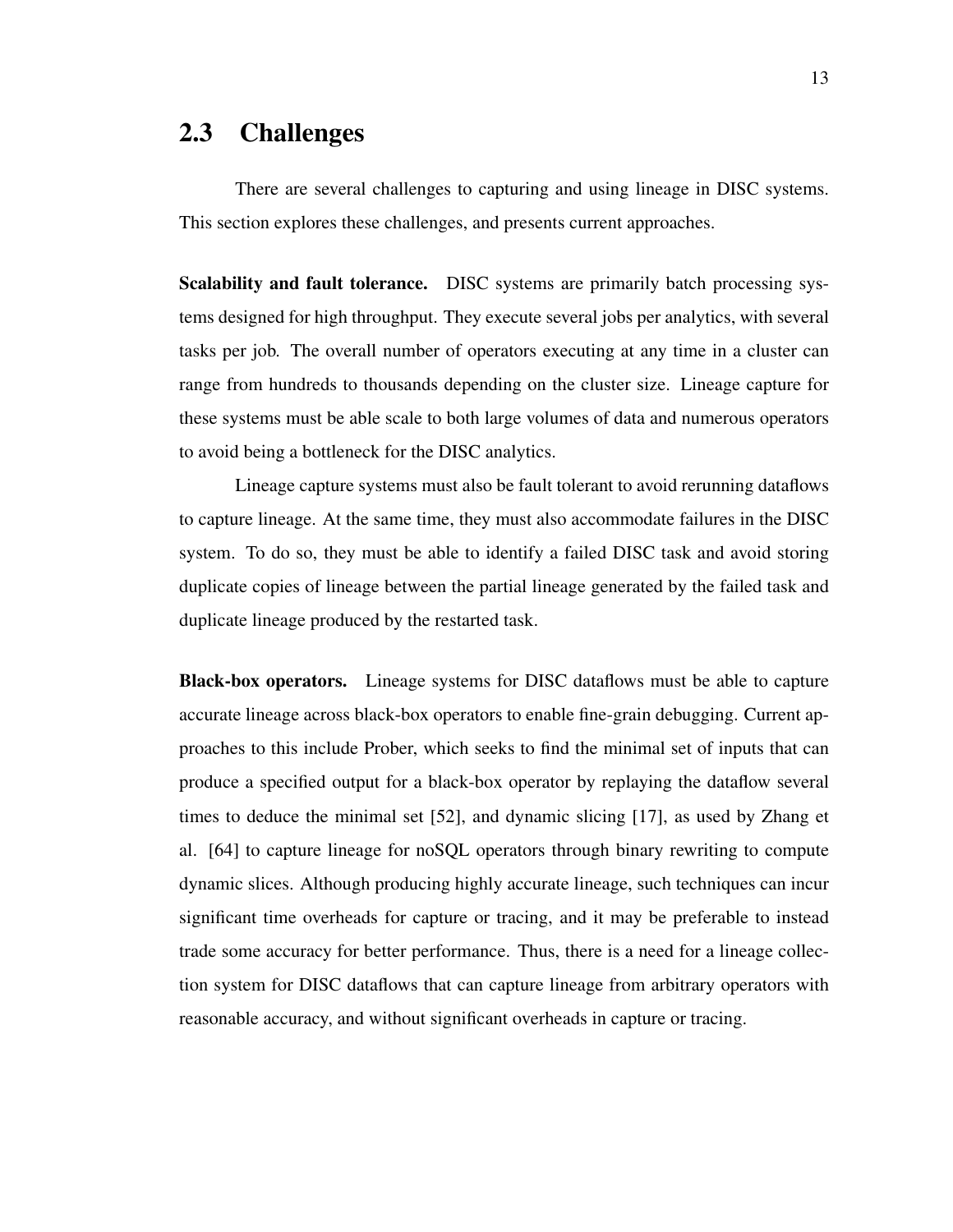Efficient tracing. Tracing is essential for debugging, during which, a user can issue multiple tracing queries. Thus, it is important that tracing has fast turnaround times. Ikeda et al. [38] can perform efficient backward tracing queries for MapReduce dataflows, but are not generic to different DISC systems and do not perform efficient forward queries. Lipstick [18], a lineage system for Pig [49], while able to perform both backward and forward tracing, is specific to Pig and SQL operators and can only perform coarse-grain tracing for black-box operators. Thus, there is a need for a lineage system that enables efficient forward and backward tracing for generic DISC systems and dataflows with black-box operators.

Sophisticated replay. Replaying only specific inputs or portions of a dataflow is crucial for efficient debugging and simulating what-if scenarios. Ikeda et al. present a methodology for lineage-based refresh, which selectively replays updated inputs to recompute affected outputs [39]. This is useful during debugging for re-computing outputs when a bad input has been fixed. However, sometimes a user may want to remove the bad input and replay the lineage of outputs previously affected by the error to produce error-free outputs. We call this *exclusive* replay. Another use of replay in debugging involves replaying bad inputs for step-wise debugging (called *selective* replay). Current approaches to using lineage in DISC systems do not address these. Thus, there is a need for a lineage system that can perform both exclusive and selective replays to address different debugging needs.

Anomaly detection. One of the primary debugging concerns in DISC systems is identifying faulty operators. In long dataflows with several hundreds of operators or tasks, manual inspection can be tedious and prohibitive. Even if lineage is used to narrow the subset of operators to examine, the lineage of a single output can still span several operators. There is a need for an inexpensive automated debugging system, which can substantially narrow the set of potentially faulty operators, with reasonable accuracy, to minimize the amount of manual examination required.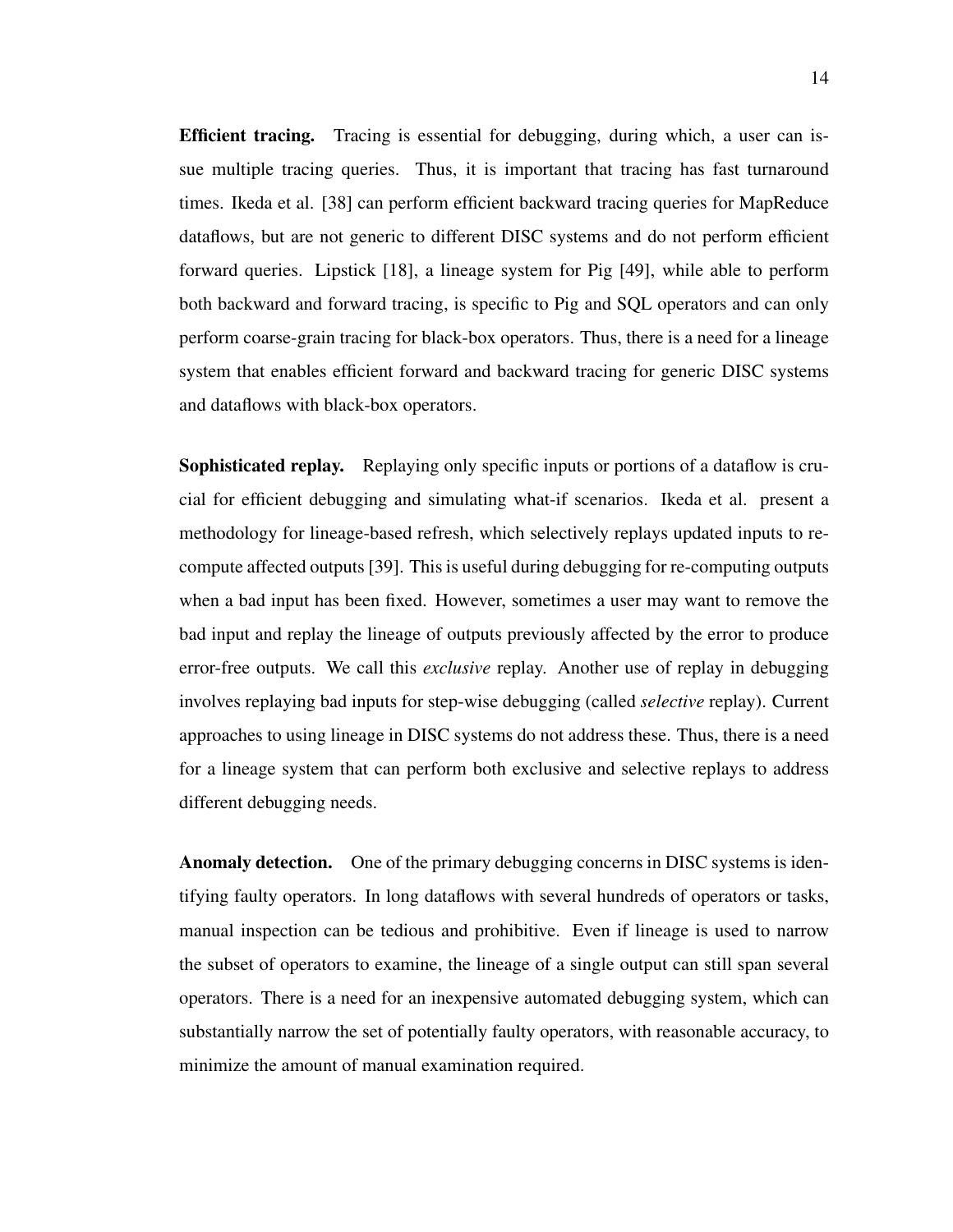# Chapter 3

# Design

The previous chapters propose the notion of capturing and using data lineage in DISC dataflows, and highlight the challenges involved in doing so. This thesis presents Newt, a lineage system for DISC, which provides a scalable architecture for capturing multi-granular lineage and performs efficient forward and backward tracing. Newt also performs fine-grain dataflow replays for step-wise debugging, and enables exclusive replay. Finally, Newt addresses debugging challenges in DISC systems, including determining bad input data responsible for program failure and detecting dataflow anomalies, with minimal assistance from the user.

Newt *actively* captures lineage by instrumenting a DISC system through a set of generic APIs. Specifically, to use Newt, a developer inserts instrumentation code into each *actor* in the system, where an actor is an entity in the DISC system that transforms data. For example, a MapReduce job and a Dryad vertex are both actors. Different executions of the same actor are called actor *instances*. The instrumentation APIs enable Newt to treat actors as black-boxes and tap their inputs and outputs to capture lineage in the form of *associations*, where an association is a triplet  $\{i, T, o\}$  that relates an input i with an output  $\sigma$  for an actor T. The instrumentation thus captures lineage in a dataflow one actor at a time, piecing it into a set of associations for each actor.

This chapter provides a design overview of Newt and presents specific examples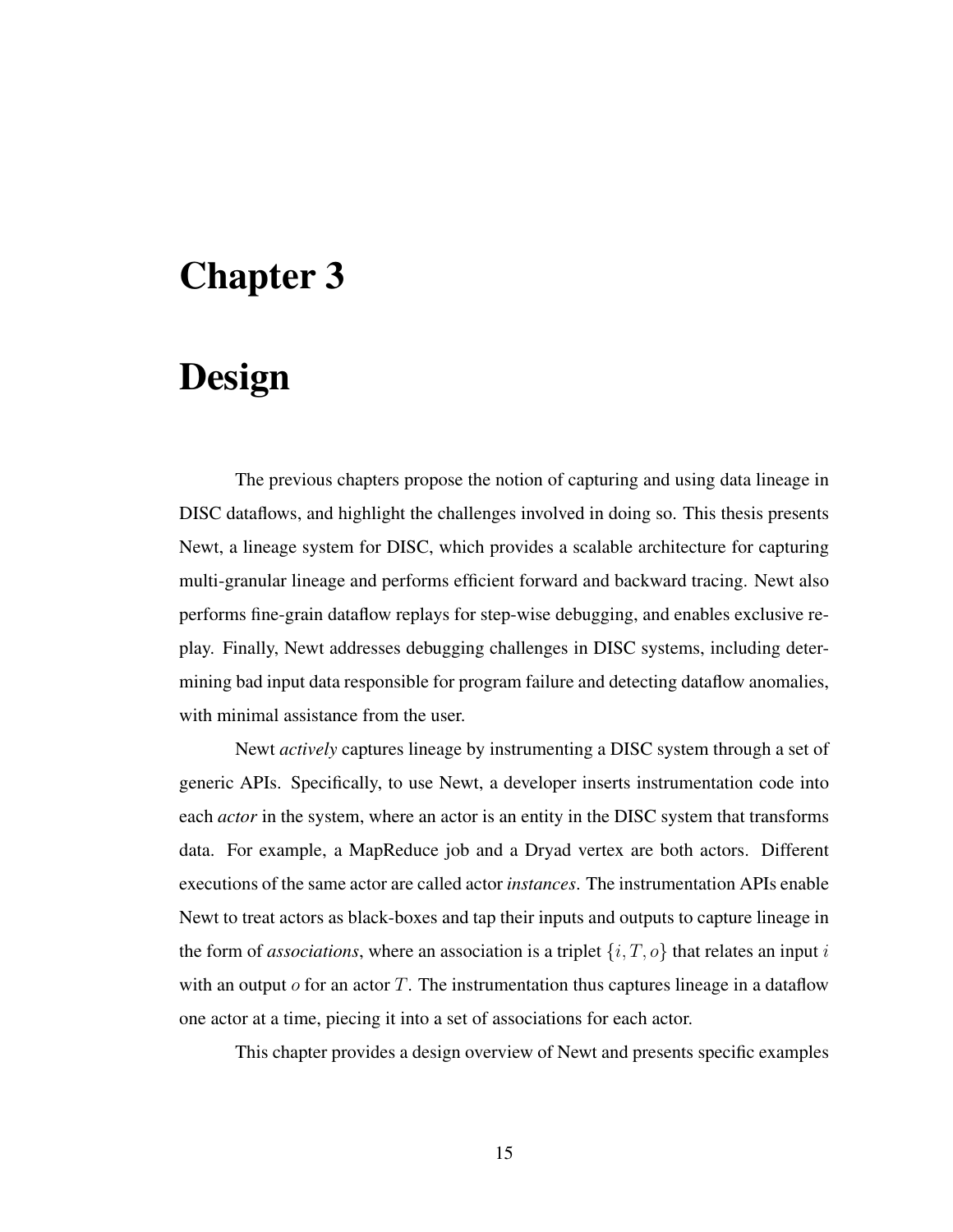that motivate its API and interface design. Section 3.1 describes a running example and Section 3.2 describes debugging use-cases in the example dataflow and how lineage can be useful. Section 3.3 describes the different APIs Newt provides to capture lineage for different types of actors. Once lineage is captured, Newt must be able to use it for efficient tracing and replay. To do so, Newt stores the captured associations in a set of relational tables, called *association tables*, and maintains indexes on each table to optimize retrieval. Section 3.4 describes how Newt performs tracing across multi-stage dataflows. During the query, Newt arranges these association tables in a topological order that represents the original dataflow (Section 3.4.1) and connects the pieces back together to be able to trace each input or output through the dataflow (Section 3.4.2). Finally, Newt uses lineage tracing as a building block for replay by re-executing the dataflow based on the results of a tracing query (Section 3.5).

## 3.1 Running example

Before we proceed, let us consider a MapReduce application that calculates demographics for movie preferences, as shown in Figure 3.1, which we will use as a running example. The application parses a set of webpages, and processes the movie ratings information obtained, to produce demographics for each genre by age and gender.

The application consists of three MapReduce jobs (Figure 3.1a). The input webpages consist of several ratings for different movies by different users. job1 parses each rating entry, extracts the profile of the user and the genre, and for each unique user profile, it computes the average rating the user assigns to different movie genres (Figure 3.1b). job2 groups together the average ratings for different genres for each unique user and extracts the top-3 genres the user prefers (Figure 3.1c). job3 groups all input records by genre and computes demographics for each genre by age and gender (Figure 3.1d).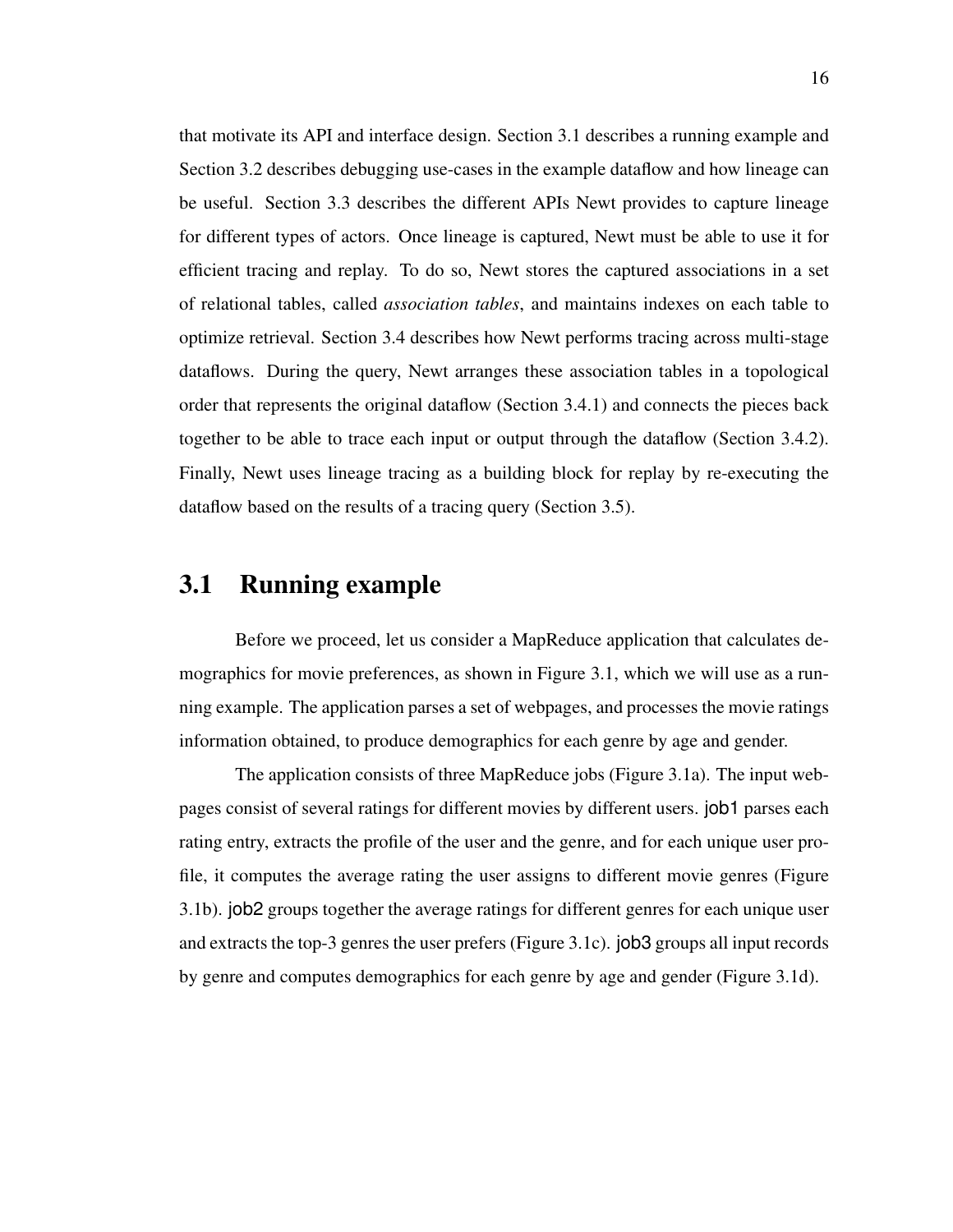

(a) This figure shows the detailed MapReduce dataflow for the movie preferences. The figures below show the details of each job in the dataflow, with data formats and field descriptions.



(b) Details of job1. (c) Details of job2. (d) Details of job3.

Figure 3.1: An example application for calculating movie preferences demographics.

## 3.2 Use-cases for lineage

We consider some common debugging use-cases, which can occur due to bad data or actors in the dataflow. Note that we do not consider other causes of error, such as hardware errors or errors in the DISC system code. Errors due to bad or unexpected inputs can cause an actor to crash, or manifest as bad output. Errors due to unexpected or faulty actor behavior on certain inputs usually result in the actor producing bad outputs, which can then have effects similar to bad inputs in the dataflow. Apart from debugging, another useful application of identifying errors is *data cleansing*, which deals with removing errors and inconsistencies from data to improve its quality [51].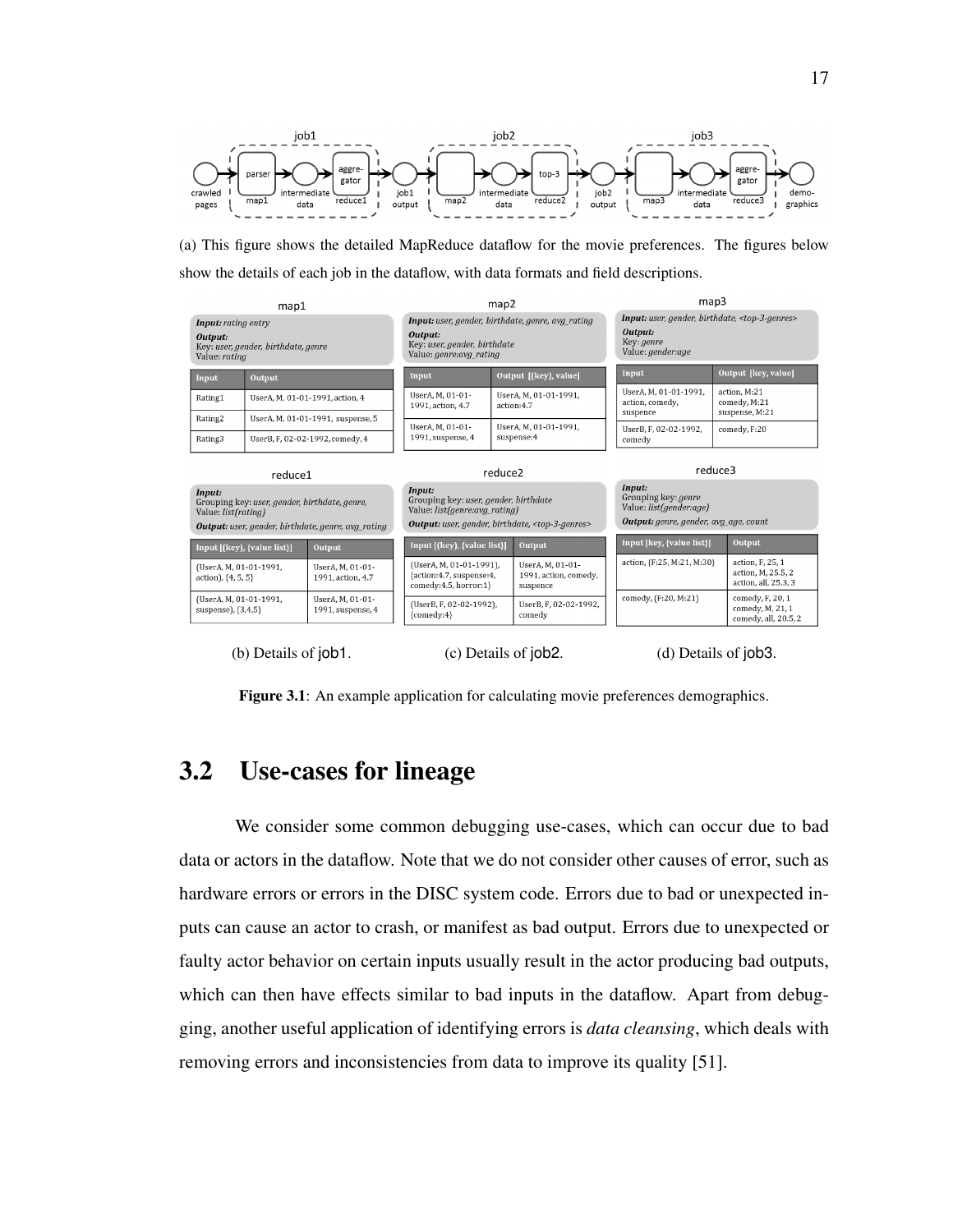Newt provides five techniques that can be useful in debugging. Backward tracing enables an analyst (debugging user) to track errors to their sources, while forward tracing enables the analyst to track error propagation from a corrupt source. *Selective* replay enables the analyst to replay specific inputs for step-wise debugging. *Exclusive* replay enables the analyst to replay specific inputs in the absence of certain known bad inputs to update outputs previously affected by error. Crash culprit determination identifies inputs of an actor responsible for its failure. Finally, suspicious actor detection identifies (or narrows down) the subset of actors in the dataflow potentially responsible for an observed anomaly in the output. The following examples highlight how these techniques can be used to assist the analyst for different types of errors in the context of the movie preferences application.

#### 3.2.1 Bad outputs

After the application finishes, suppose an analyst is surprised to note that the average age of users who prefer *horror* is 5 years. The analyst suspects that there is an error, however, simply observing the output of job3 does not help her. What the analyst needs is to identify the source of the error.

Backward tracing. Using lineage, the analyst can backward trace the output record for horror,  $O_{hor}$ , to its sources. Suppose, she traces  $O_{hor}$  to its lineage in the inputs of job3,  $IL(job3, O_{hor})$ , and realizes that the values for the birthdate field in several input records is quite recent, obviously incorrect.

To identify the cause, the analyst traces the records in  $IL(job3, O<sub>hor</sub>)$  to the webpage they originated from, say BadOutputPage.com, and realizes that the values assigned to birthdate during parsing in job1 actually denote the user's registration date with the website. Consequently, the analyst removes BadOutputPage.com from the application's inputs.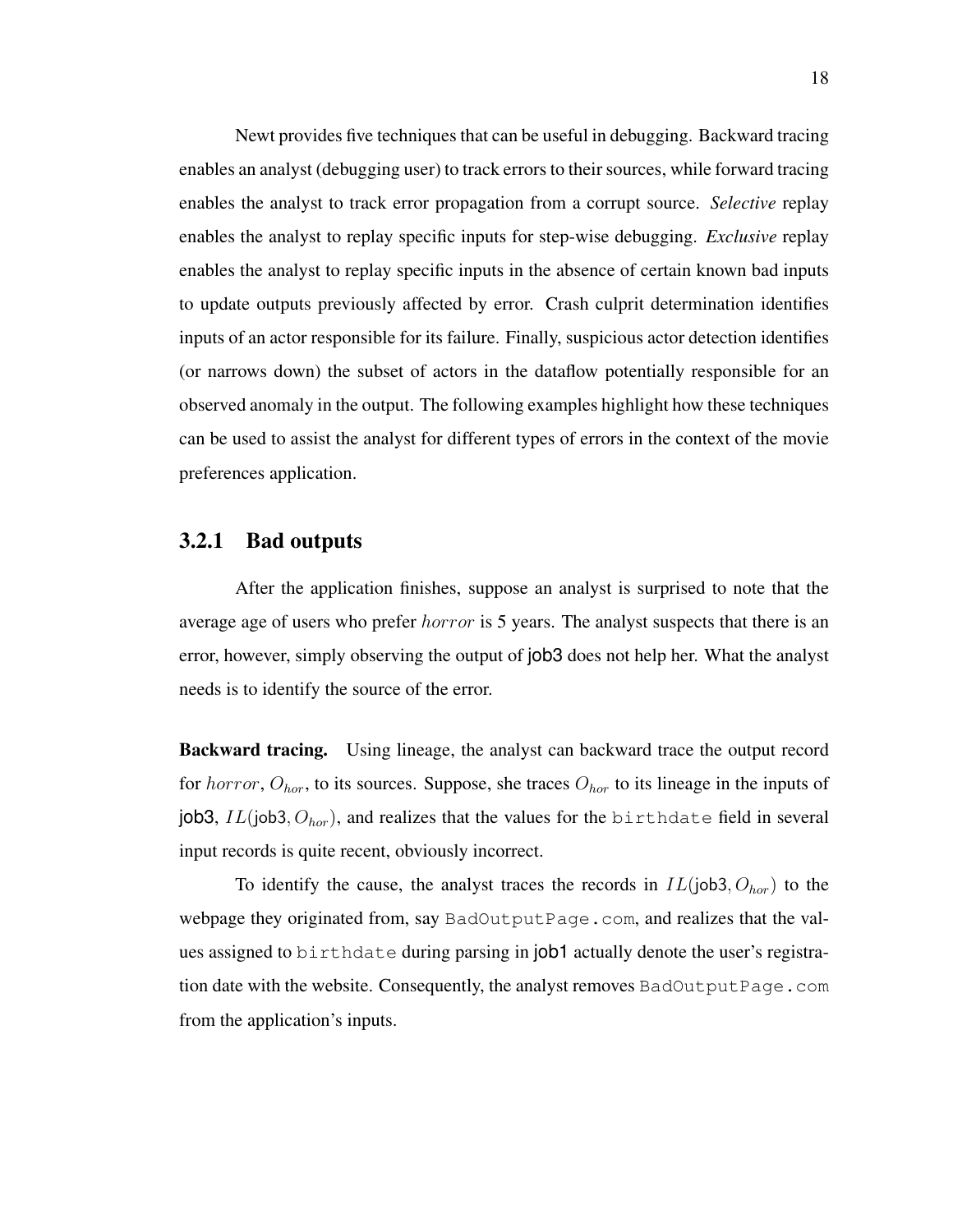Forward tracing. However, the analyst must now remove all derived records, which originated from BadOutputPage.com, from  $\vert$ ob3's inputs. To identify such records, she forward traces BadOutputPage.com to the outputs of job2, which gives  $OL(job2,$ BadOutputPage.com), i.e. the set of inputs to  $|0b3|$  that originated from BadOutputPage.com.

**Exclusive replay.** Finally, the analyst must remove the records in  $OL(iob2, ...)$ BadOutputPage.com) from job3's input and replay job3 to produce error-free output. To do so, she uses exclusive replay to remove these records and successfully replay the application devoid of error.

#### 3.2.2 Program crash

Suppose, instead, that the application crashed while running map3. The analyst checks relevant logs to identify the error and finds an unhelpful log message, "Could not parse date", which does not give her any insight into the cause of the error. What she needs is to find the inputs responsible for the crash and identify their sources.

Crash culprit determination. Using crash culprit determination, the analyst identifies the bad input record that caused the crash, say  $I_{crash}$ , and realizes that the value in the birthdate field is concatenated with a genre value, most likely due to incorrect webpage parsing during map1. To determine the cause, the analyst next backward traces  $I_{crash}$  to identify its originating webpage, say CrashPage.com.

Selective replay. Suppose the analyst cannot find anything wrong with Crash-Page.com, but it is important that she identify the cause of the error to avoid similar crashes in the future due to other webpages. To do so, the analyst can use selective replay to replay only the lineage of  $I_{crash}$  through each actor. This enables her to perform step-wise debugging on a small set of inputs.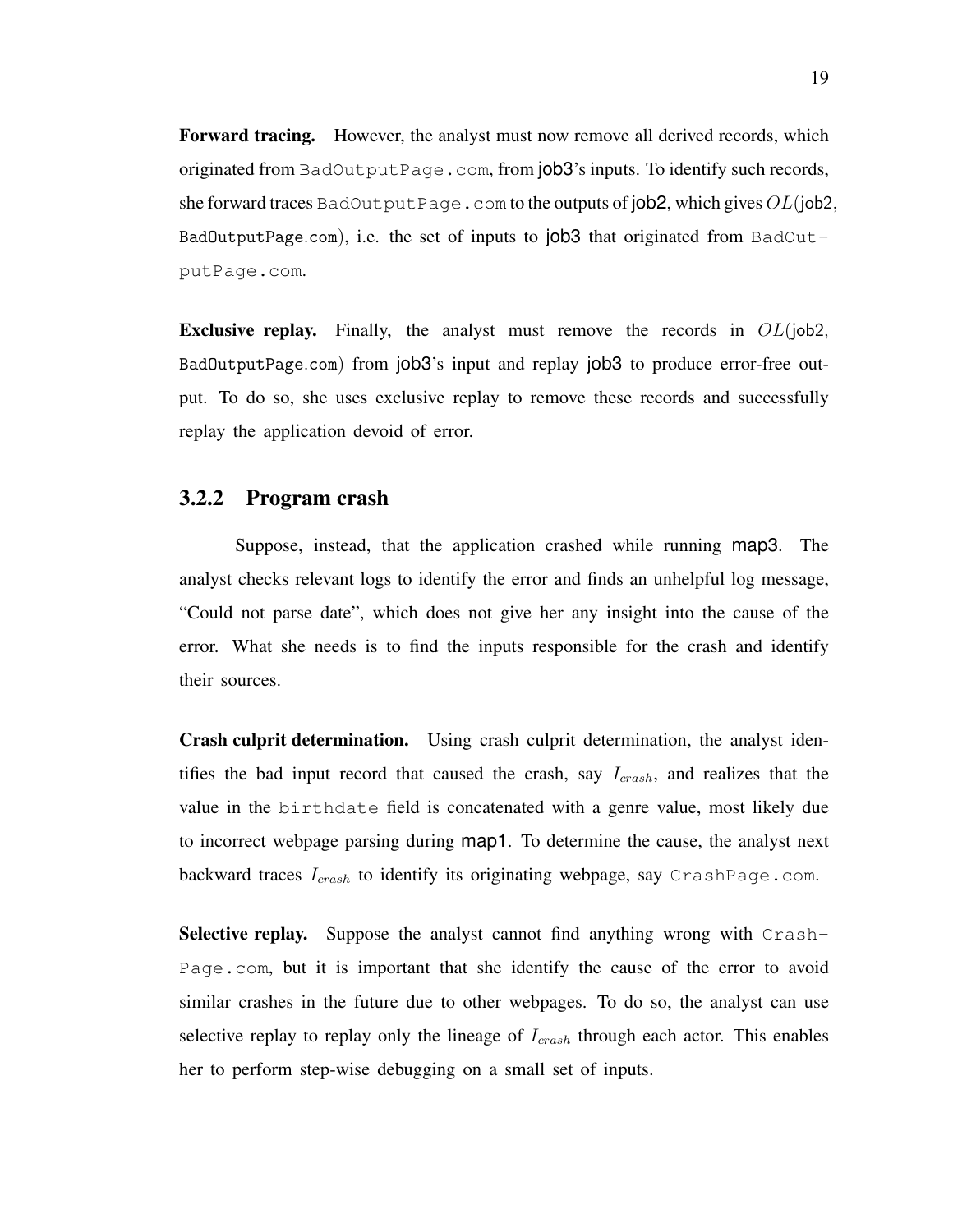

Figure 3.2: This figure shows the propagation of error due to multiple genres in the input to the application, eventually causing it to crash.

Thus, the analyst uses selective replay, and observes that CrashPage.com associates multiple genres with each movie, which causes map1 to produce records of form {UserB, female, 02−02−1992, action, comedy, 5}. These additional genres propagate through reduce1, map2 and reduce2 as part of the input key, and finally, due to naive string parsing at map3, which expects at most three genres per input record, the additional genres end up as part of the birthdate field, causing map3 to crash. This error propagation, which selective replay reproduces, is shown in Figure 3.2. The analyst, having identified the cause of the error, rewrites map1 with additional code that handles input webpages with multiple associated genres.

#### 3.2.3 Suspicious actors

Suppose, the analyst is surprised to observe that the most preferred genre for females is action. She is not sure if this is actually true or an error. She backward traces the output record for  $action$ ,  $O_{act}$ , to identify the webpages contributing to it, finds nothing suspicious, and concludes that if there is an error, it must be due to a faulty actor. However, the application's dataflow consists of several hundred actor instances, and it is difficult to manually inspect for a faulty actor.

Suspicious actor debugging. What the analyst needs is to examine the dataflow in general and spot anomalies. We call this a *general health query*. With the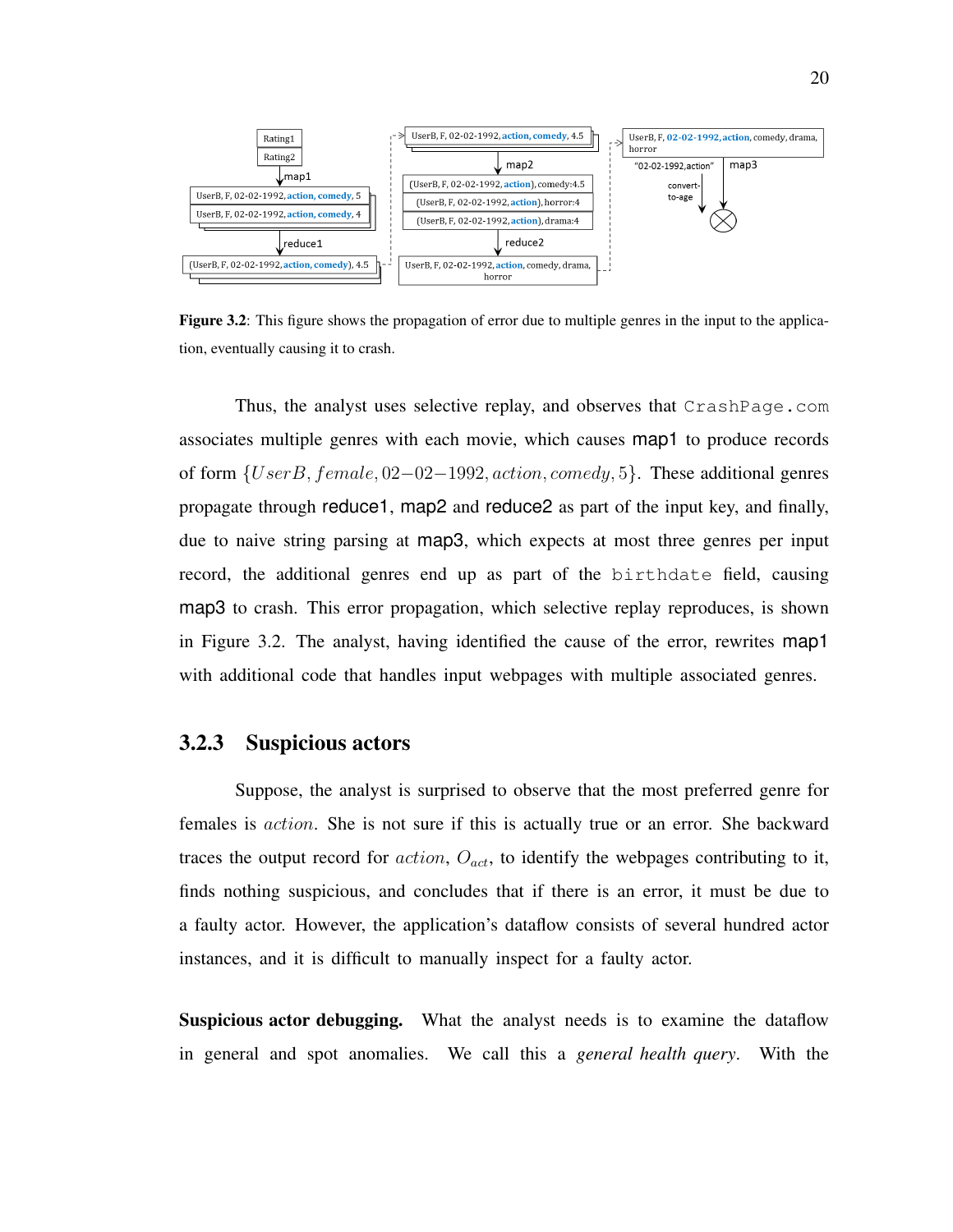

Figure 3.3: This figure shows the propagation of spurious records, inserted by (map1) actor, through the dataflow, eventually manifesting as bad output records.

help of certain observable dataflow characteristics in lineage, e.g. selectivity, the general state of each actor in the dataflow can be classified as apparently normal or suspicious, thus narrowing the subset of the actors the analyst would need to manually inspect. The analyst issues a general health query and identifies a set of actors,  $A_{suspect}$ , which are flagged as suspicious.

The analyst finds that  $A_{suspect}$  consists of a single map1 instance and some reduce1 instances. The analyst then selectively replays the application with the inputs that map1 behaved suspiciously on, and observes that map1 produces too many output records for some ratings from CrashPage.com, all with the *action* genre. The analyst examines map1's code and realizes that when an input rating entry consists of multiple genres, map1 produces duplicate records for the first genre, while ignoring other genres in the entry. CrashPage.com lists genres in alphabetical order, thus placing action in the first place. The missing records for the other genres caused reduce2 to select only action as the top genre for users from CrashPage.com, thus leading to higher counts for action in final output. This error propagation is shown in Figure 3.3.

The three use-cases presented in this section illustrate how basic lineage functions, such as tracing and replay, can be used to efficiently debug different kinds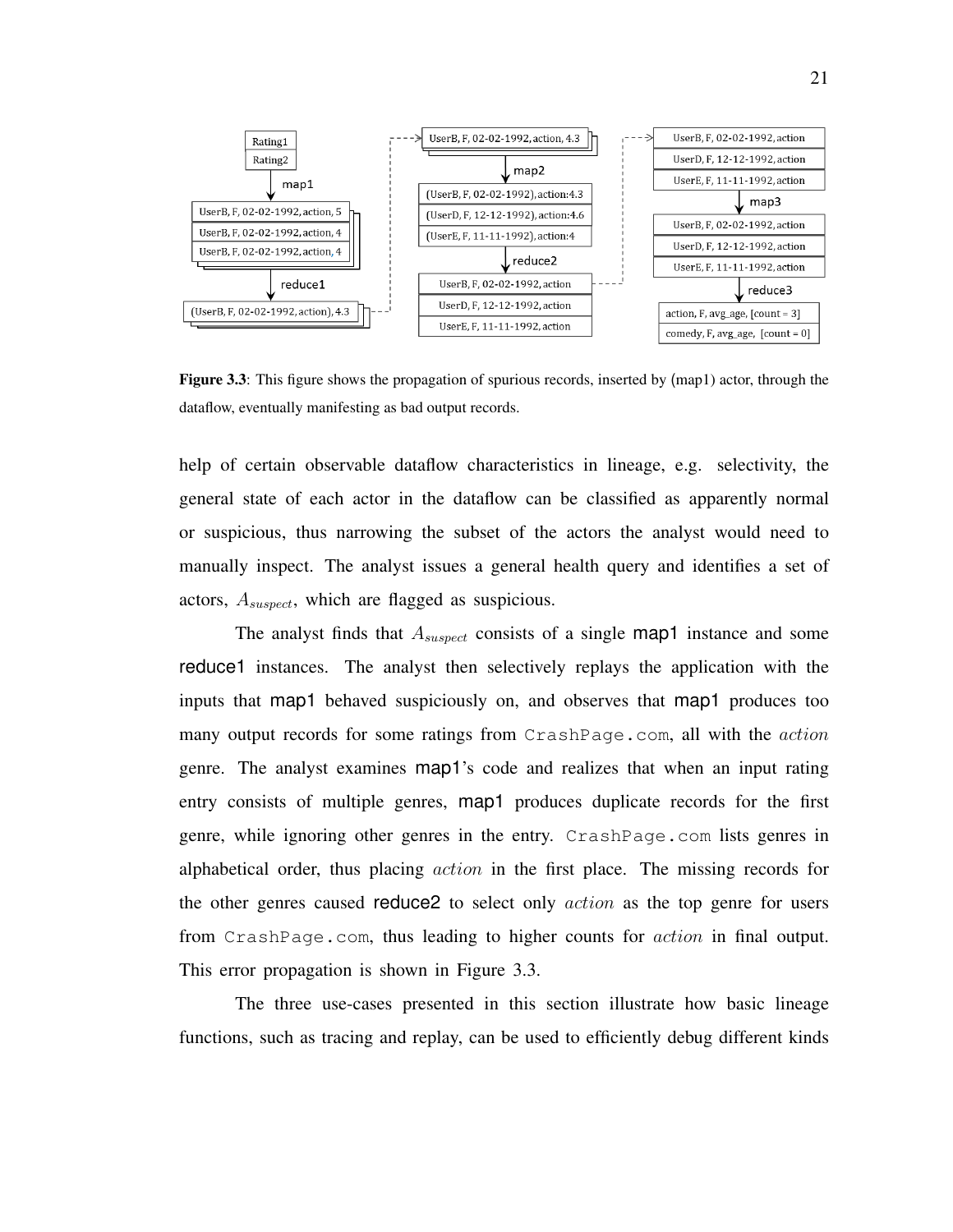Table 3.1: Newt capture APIs

| <b>Function</b>                                                                 | <b>Management</b>                                                                           |  |  |
|---------------------------------------------------------------------------------|---------------------------------------------------------------------------------------------|--|--|
| <b>register</b> (name, $q$ , $\alpha$ , handle) $\rightarrow$ id                | Register actor of type q with the Newt before processing. Returns unique identi-            |  |  |
|                                                                                 | fier, id.                                                                                   |  |  |
| commit(id)                                                                      | Inform Newt that this actor has completed processing.                                       |  |  |
| flow_link( $id_{src}$ , $id_{dst}$ )                                            | Inform Newt that actor $id_{dst}$ receives data from actor $id_{src}$ .                     |  |  |
| fail $(id, H_{in}, H_{out})$                                                    | Records culprit input when actor encounters exception— $H_{out}$ is optional.               |  |  |
| <b>Standard Capture API</b>                                                     |                                                                                             |  |  |
| <b>unpaired_capture</b> ( <i>id</i> , $H_{in}$ , $H_{out}$ ) $\rightarrow$ fil- | Create lineage association $(H_{in}, \alpha, H_{out})$ . If supporting replay, if filter is |  |  |
| ter                                                                             | true, drop output.                                                                          |  |  |
| <b>Timed Capture API</b>                                                        |                                                                                             |  |  |
| <b>addInput</b> ( <i>id, H<sub>in</sub>, T, reset</i> ) $\rightarrow$ filter    | Add $H_{in}$ to current association set $A^*$ , where T is an optional tag. If reset is     |  |  |
|                                                                                 | true, empty $A^*$ before adding $H_{in}$ . If supporting replay, if filter is true, drop    |  |  |
|                                                                                 | input.                                                                                      |  |  |
| $\overline{\text{addOutput}}(id, H_{out}, T, reset)$                            | Add lineage association $(A^*, p_{id}, H_{out})$ , where T is an optional tag. If reset     |  |  |
|                                                                                 | is true, empty $A^*$ after adding the association.                                          |  |  |

of errors in a dataflow. The following sections present Newt's capture, trace and replay APIs and interfaces, and describe how Newt uses lineage to enable different kinds of tracing and replay, which serve as the building blocks for debugging with Newt.

## 3.3 Capture APIs

Newt faces several challenges in capturing lineage for DISC systems. It must capture lineage at multiple granularities of actors and data, capture lineage from black-box actors with reasonable accuracy and accommodate common DISC system processing constructs. This section describes how Newt addresses these challenges and presents the instrumentation APIs that a developer can use to capture lineage in DISC systems.

Recall that a DISC system consists of multiple levels of actors and data (Section 2.2.1). For Newt to be able to integrate captured lineage across different granularities, the instrumented DISC system must inform Newt about the different actor granularities within it. Thus, prior to capture, it specifies its actor hierarchies to Newt, to establish containment relationships. This containment specification is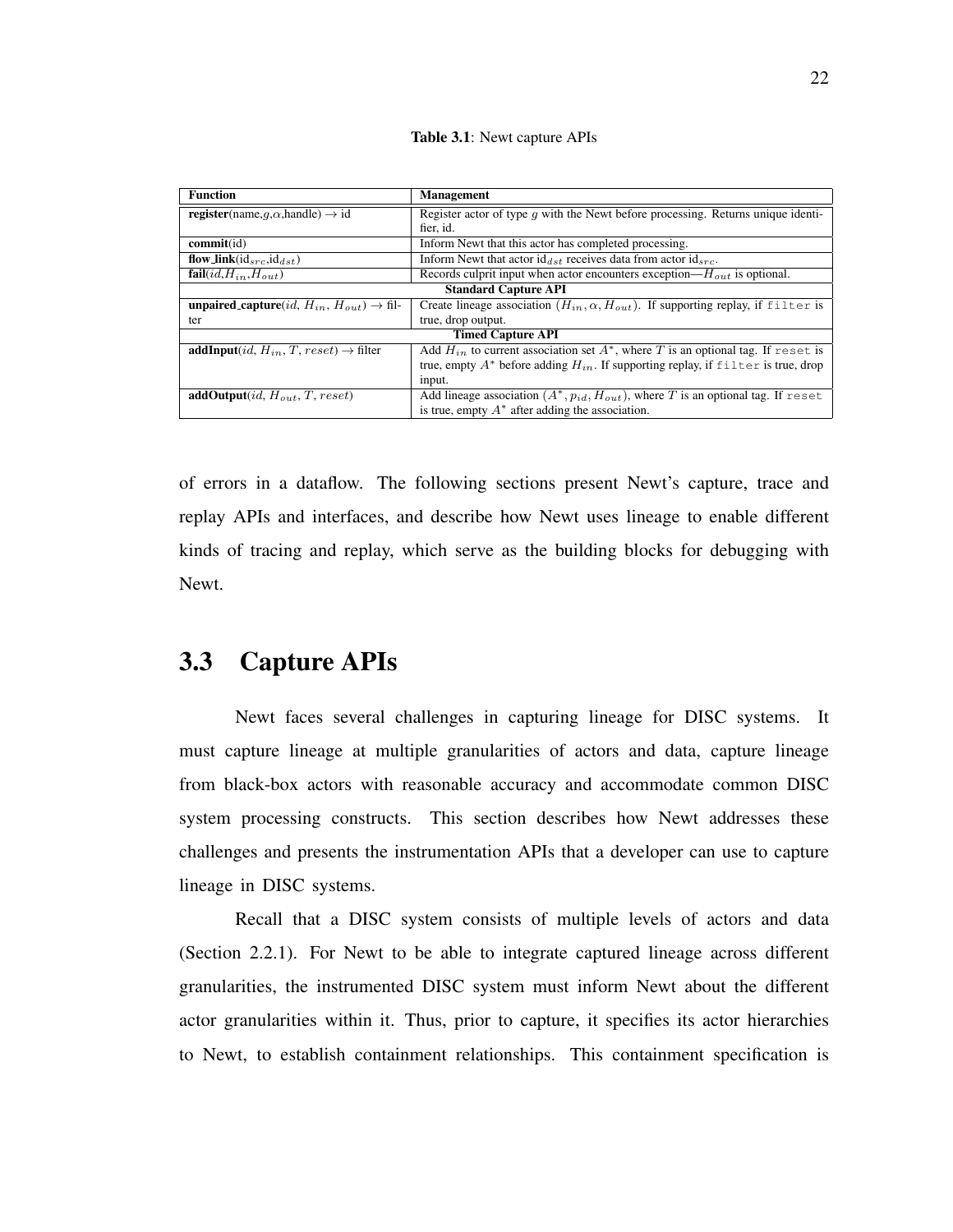called a gset [46]. A gset contains an actor type for each logical actor in the DISC system. For example, each actor in Figure 2.2a would have a type in the gset. For each actor type, the gset consists of tuples of form  $\{g, id, \theta\}$ , where g is the actor type, id is its globally unique identifier, and  $\theta$  is the set of identifiers of its ancestor types in the gset. Thus,  $\theta$  specifies the containment relationships amongst the actor types and is the template for containment relationships between actor instances. Each actor type can also be associated with an input data type and an output data type. For example, the input and output data type for a MapReduce job is *file*.

Newt provides different capture APIs to leverage common programming constructs used in most DISC systems (Section 2.1.2). Through these APIs, Newt captures associations between inputs and outputs of different kinds of actors, without requiring any knowledge of the actors being instrumented. To minimize the size of the lineage, Newt only captures *hashes* of inputs and outputs. These are cryptographic hashes constructed from the contents of the data being hashed and uniquely identify the hashed data.

### 3.3.1 Unpaired capture

The most basic capture API, unpaired capture can be used where both the output and the exact set of inputs used to derive all of it are known and available, i.e. when the accurate lineage of the output is available (Section 2.2.2). This is the simplest instrumentation case and the developer needs to insert a single instrumentation call to unpaired capture, which associates an input hash  $H_{in}$  of an actor to an output hash  $H_{out}$  of the same actor, as shown in Table 3.1.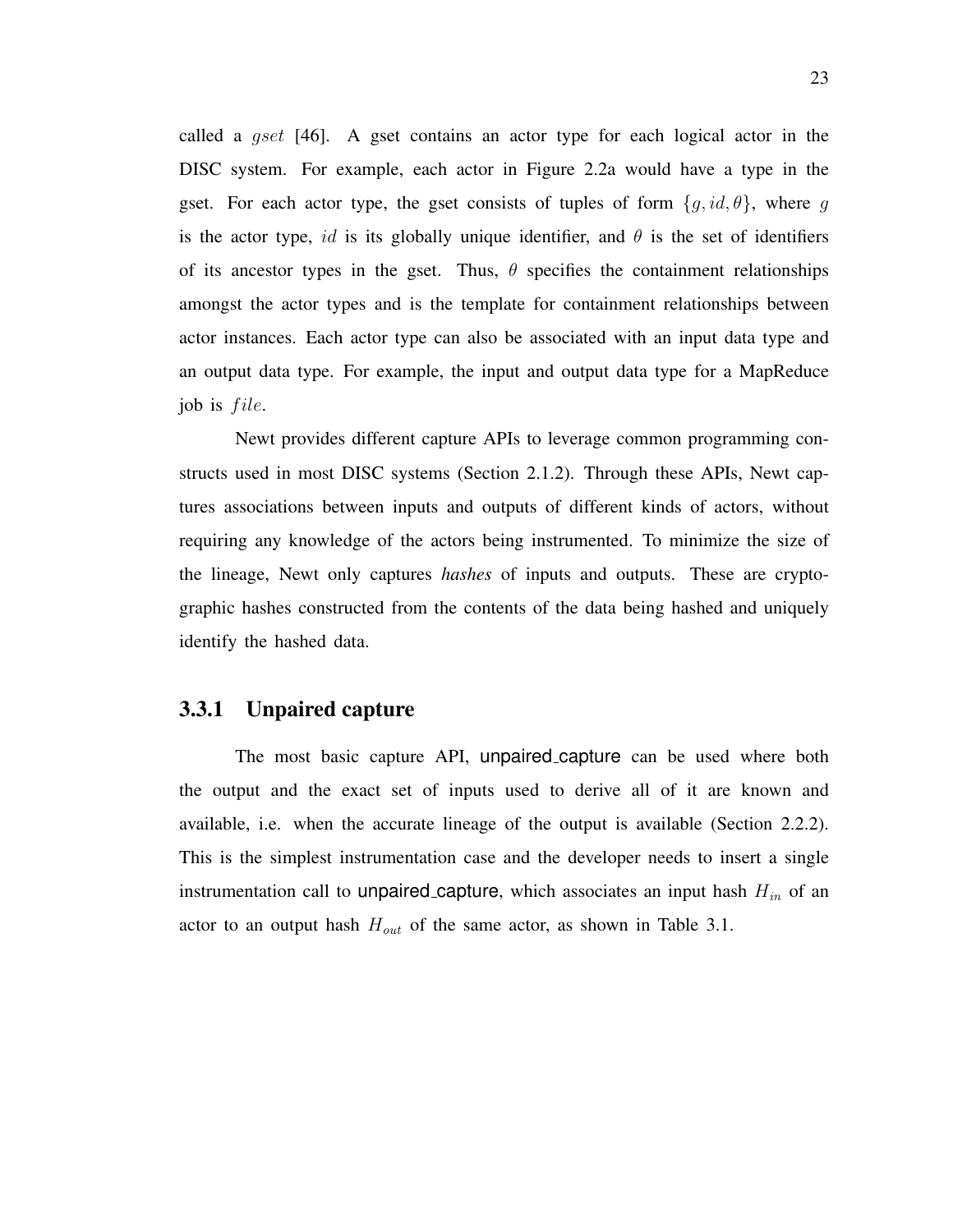| reduce3                                                                        | Input [key, {value list}]  | Output                                                         |
|--------------------------------------------------------------------------------|----------------------------|----------------------------------------------------------------|
| Input:<br>Grouping key: <i>genre</i>                                           | action, {F:25, M:21, M:30} | action, F, 25, 1<br>action, M, 25.5, 2<br>action, all, 25.3, 3 |
| Value: <i>list(gender:age)</i><br><b>Output:</b> genre, gender, avg_age, count | comedy, {F:20, M:21}       | comedy, F, 20, 1<br>comedy, M, 21, 1<br>comedy, all, 20.5, 2   |

Figure 3.4: reduce3 actor from the movie preferences application.

#### 3.3.2 Paired capture

In many cases, it may be difficult to instrument an actor with unpaired capture, or using it would not capture accurate lineage. For example, in a group-wise actor, such as reduce3 in our running example, the input record consists of a group of input elements, which are iteratively processed to produce outputs. Using unpaired capture in this case would associate all outputs with all input elements in the grouped input record, when that is clearly not accurate.

Moreover, accuracy also reduces the size of the lineage, since it creates fewer associations. For example, using unpaired capture in reduce3, shown in detail in Figure 3.4, associates the output record for female users who prefer action with three inputs  $\{action, F : 25\}$ ,  $\{action, M : 21\}$  and  $\{action, M : 30\}$ , when the first association is the only one that is accurate.

Instead, Newt provides the *paired capture* APIs, which enables the developer to introduce separate instrumentation calls for collecting inputs and outputs of an actor. These APIs collect inputs and outputs separately, and Newt builds the actual associations lazily only after the actor terminates<sup>1</sup>. Using unpaired capture for groupwise constructs not only increases the accuracy of the lineage, but also reduces its size. The effect of using paired capture APIs in reduce3 is shown in Figure 3.5. Newt provides two methodologies for associating separately captured inputs and outputs to their correct counterparts, as described next.

<sup>&</sup>lt;sup>1</sup>Note that while the associations are built lazily, the fine-grain lineage is captured actively.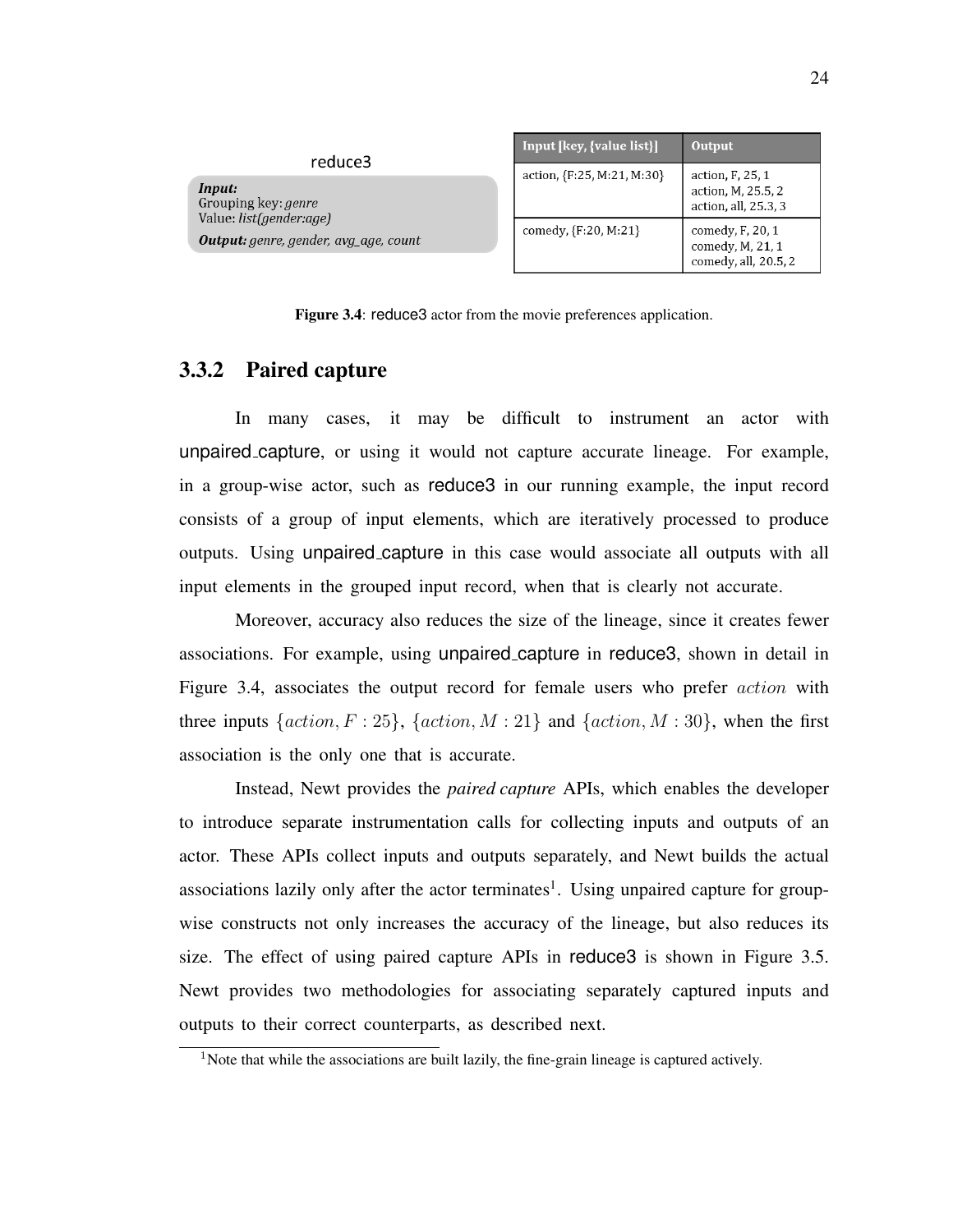

Figure 3.5: This figure shows the effect of paired capture on lineage associations. Capturing lineage from reduce3 using paired capture produces fewer associations while being more accurate than unpaired capture.

Timed capture. Most actors execute on a single machine and many are pipelined [46]. Thus, the temporal order of outputs and inputs, when timestamped locally, can be used to infer lineage, since an output can only appear if its inputs have been processed. The timed capture APIs are a set of paired capture APIs, which leverage this.

These APIs consist of the addInput API, which captures an input record, and the addOutput API, which captures an output record. During capture, Newt locally timestamps each record. Timed capture uses these timestamps to determine the order in which inputs and outputs were generated and associates each output with only the inputs that were generated before it.

However, this could cause outputs to be associated with all inputs generated before them, even those that play no part in their derivation. To avoid this, the developer can optionally configure addInput or addOutput to insert a *reset* into the logical lineage stream. A reset indicates that input or output records that precede it are unrelated to those that follow it. Thus, logically, each call to addInput builds an *association set* A<sup>∗</sup> . A subsequent call to addOutput with an output record o associates o with each input  $i \in A^*$ , and introducing a reset empties  $A^*$ , preparing it for the next set of inputs. Figure 3.6 shows the effect of reset when using timed capture APIs in reduce3 of our example.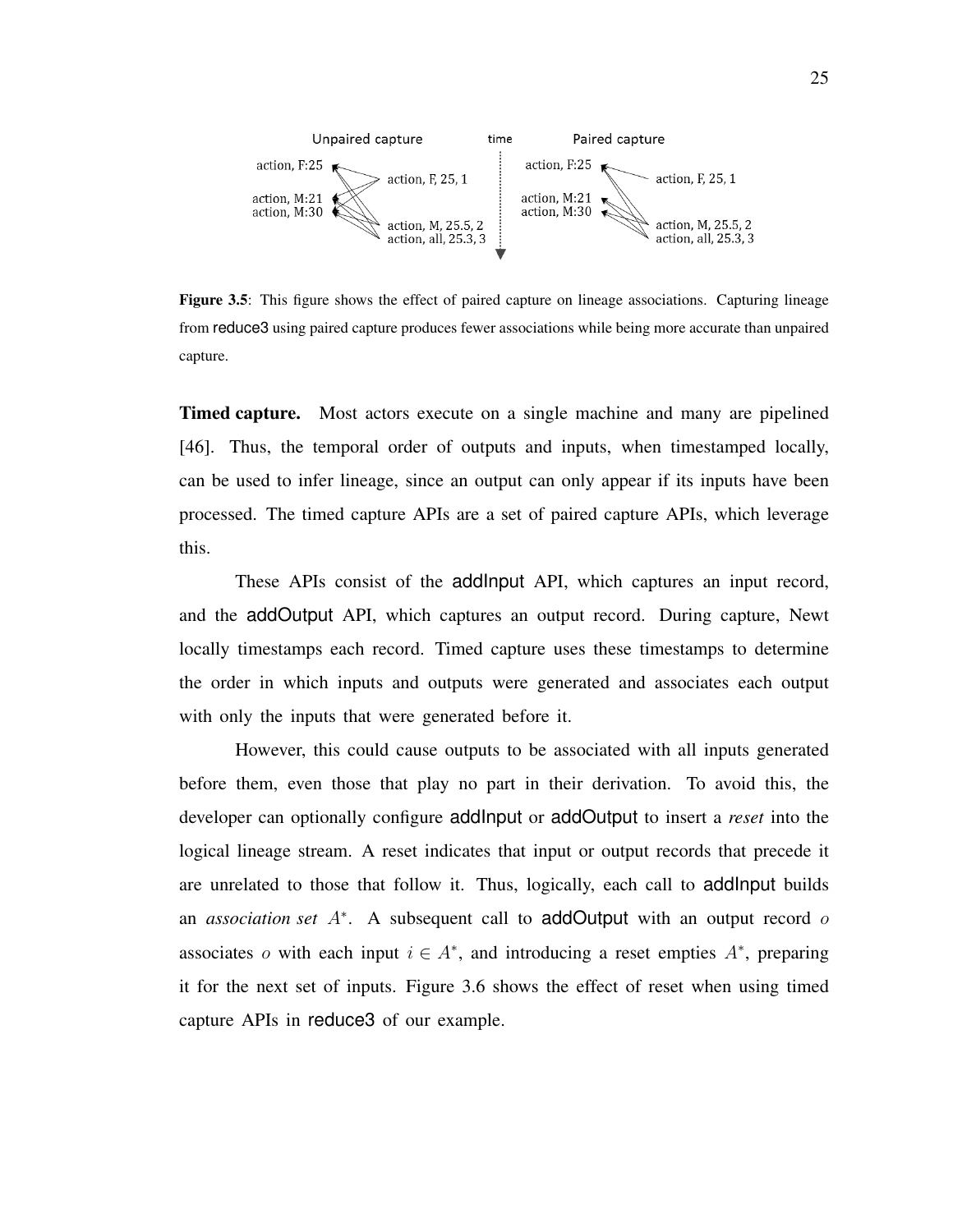

Figure 3.6: reset enables the actor to dissociate inputs generated prior to the reset from outputs generated after it.

Tagged capture. Sometimes, the timed capture APIs may not capture accurate lineage, such as when the actor being instrumented does not pipeline inputs to outputs, but buffers inputs locally before processing them. For example, the Hyracks [21] HashGroup operator reads in all its inputs beforehand, hashes them into a hash table and then processes each hash key from the table to produce an output. As such, the actual order in which inputs are read in has no correlation to the order in which they are processed.

To address such actors, Newt provides tagged capture APIs, an extension of the timed capture APIs, which use *tags* to associate inputs and outputs. The addlnput API can take an optional tag  $T$  along with the data, which builds an association set  $A<sup>T</sup>$ . The addOutput API can also take a tag T associated with an output record  $o$ . Subsequently, Newt associates each output carrying tag  $t$ , with all inputs carrying tag  $t$  generated before it, i.e. it associates  $o$  with all input records in  $A<sup>T</sup>$ . Figure 3.7 shows how tagged capture APIs associate inputs and outputs. Timed capture APIs also support reset. However, reset here applies to each tag, i.e. it only empties the association set  $A<sup>T</sup>$ , where T is tag in the capture call (addlnput or addOutput) which inserts the reset into the logical lineage stream, while not affecting association sets for other tags.

Note that although Newt uses tags to create associations during tagged capture, these tags are not introduced into the actual dataflow, but are identifiers, which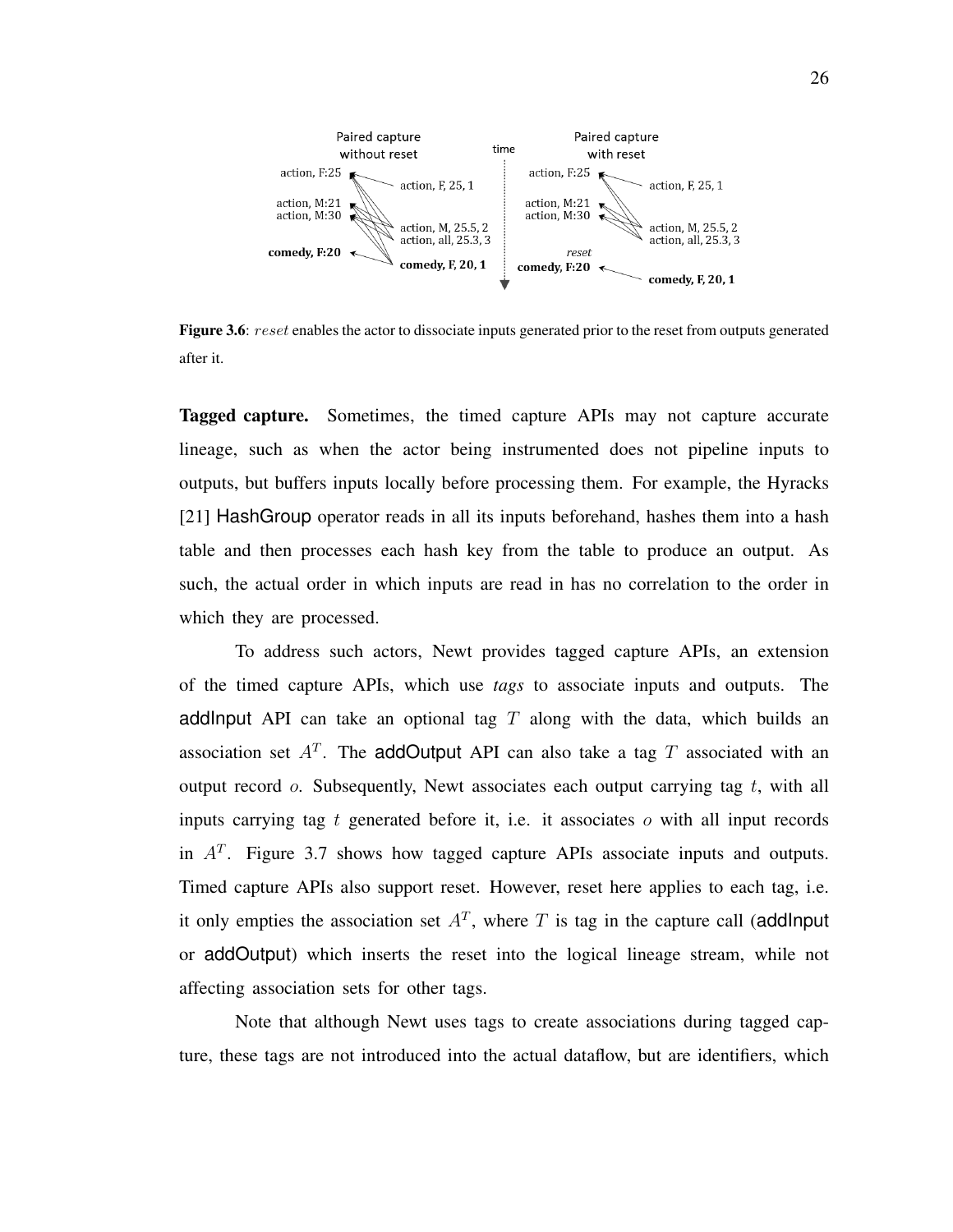

Figure 3.7: Tagged capture associates each tagged output only with inputs carrying the same tag generated before it.

the actor uses while processing buffered inputs.

### 3.4 Lineage tracing

Newt provides efficient and scalable tracing that is generic to different DISC systems. Once Newt finishes collecting lineage for a dataflow, it builds an association table for each actor. This table contains the actor's lineage. At this point, Newt can perform tracing on this lineage.

A tracing query is a function  $F = \text{trace}(d[], T_{root}, dir)$ , where  $d[]$  is the list of data elements to be traced,  $T_{root}$  is the actor instance that produced  $d[]$ , and dir specifies the trace direction, which can be either backward or forward. trace returns the topologically arranged set of actors (dataflow) that processed the traced data or its containing data instances, their derivations (forward trace), or precursors (backward trace). This result dataflow is called a *tracing dataflow* and is a subset of the original dataflow.

To answer a tracing query, Newt must do two things. First, Newt arranges the actors into a topological order that represents the original dataflow (Section 3.4.1). Next, once the dataflow is successfully reconstructed, Newt issues the trace on the association tables of these actors (Section 3.4.2).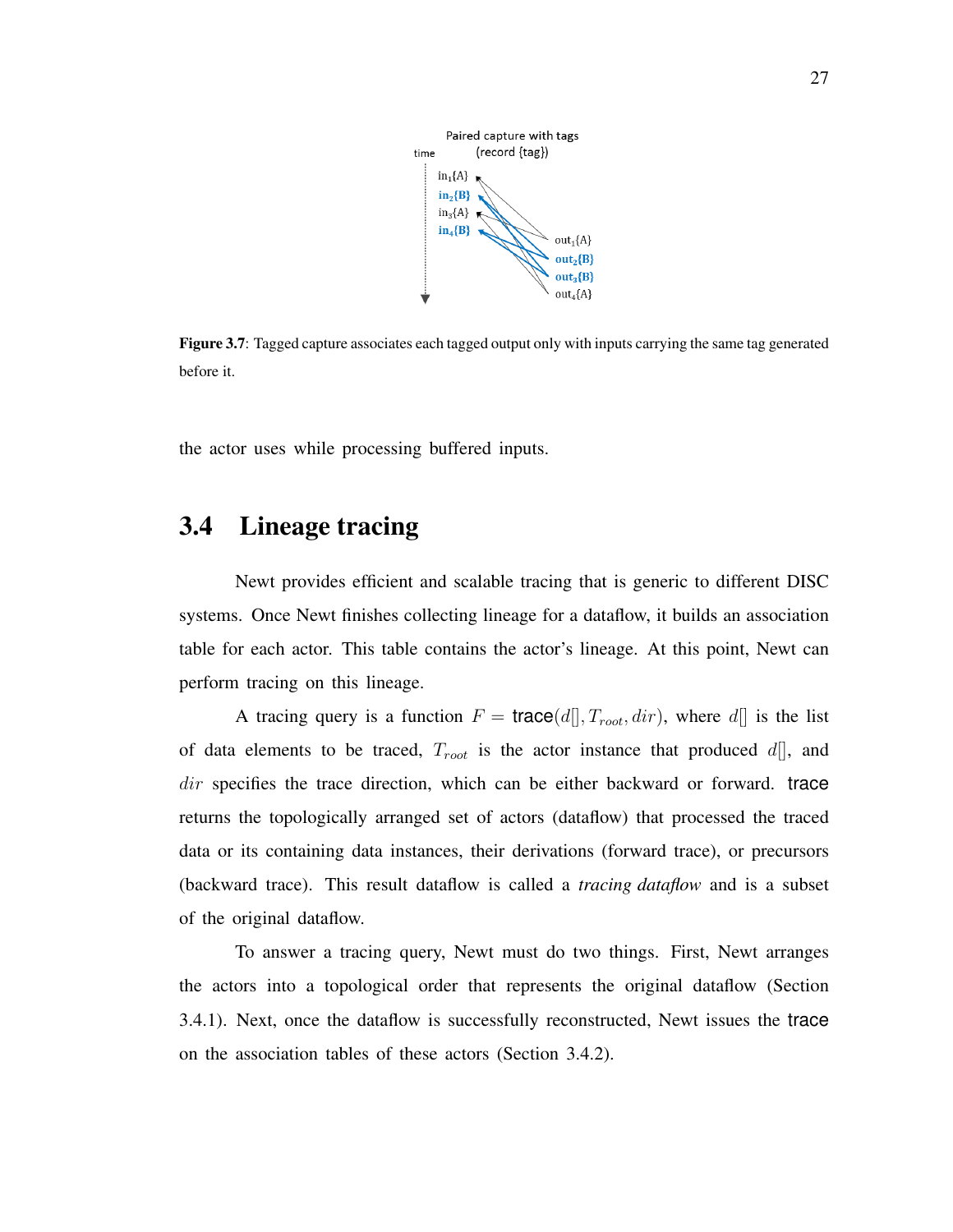#### 3.4.1 Dataflow reconstruction

Before Newt can serve tracing queries that involve multiple actors in a dataflow, Newt must first build a graph of these actors to represent the dataflow. To do so, Newt links each actor T to its *upstream* and *downstream* actors in the dataflow. An upstream actor of  $T$  is one that produced the input of  $T$ , while a downstream actor is one that consumes the output of  $T$ . Newt reconstructs the dataflow with the help of three types of links.

Explicitly specified links. The simplest link is an explicitly specified link between two actors. When an actor is aware of its *exact* upstream or downstream actor, it can communicate this information to Newt, using the flow link API, shown in Table 3.1. Newt then uses this information to link these actors during the tracing query. For example, in the MapReduce architecture, each map instance knows the exact record reader instance whose output it consumes.

Logically inferred links. Newt allows developers to attach dataflow archetypes to each logical actor type in the gset (Section 3.3). A dataflow archetype explains how the children types of an actor type arrange themselves in a dataflow. With the help of this information, Newt can infer a link between each actor of a source type and a destination type. For example, in the MapReduce architecture, the map actor type is the source for reduce, and vice-versa. Newt infers this from the dataflow archetypes and duly links map instances with reduce instances.

However, there may be several MapReduce jobs in the dataflow, and linking all map instances with all reduce instances can create false links. To prevent this, such links are restricted to actor instances contained within a common actor instance of a containing (or parent) actor type. Thus, map and reduce instances are only linked to each other if they belong to the same job.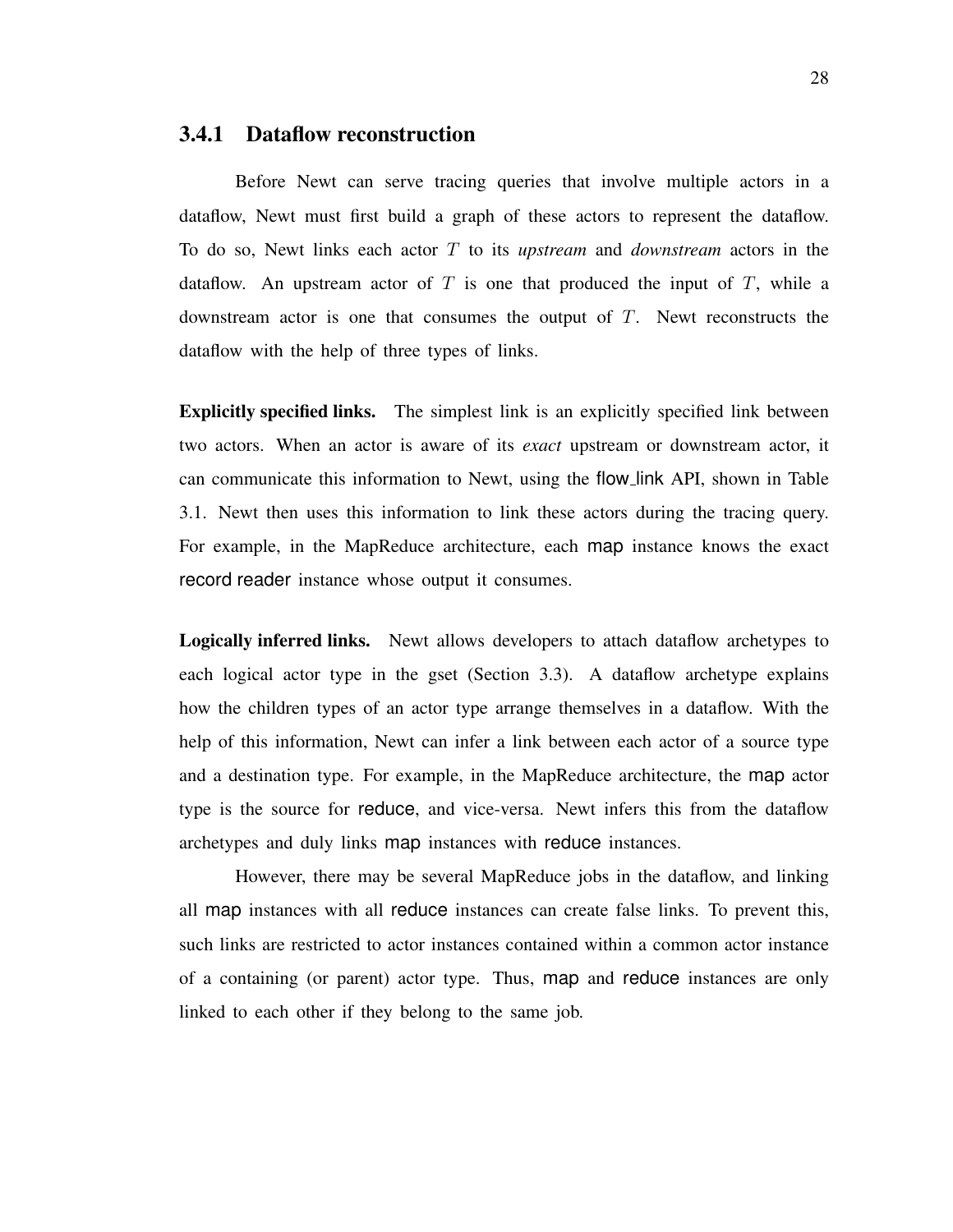Implicit links through dataset sharing. In DISC systems, sometimes there are implicit links, which are not specified during execution or through gsets. For example, an implicit link exists between an actor that wrote to a file and another actor that read from it. Newt creates a link between two such actors that share a dataset (Section 5.4).

### 3.4.2 Tracing query

Once Newt completes dataflow reconstruction, it can issue trace on the actors involved. Recall that Newt captures lineage in a dataflow one actor at a time. However, since DISC dataflows consist of multiple actors, a tracing query potentially spans several actors.

To trace lineage across multiple actors, tracing performs *output-input matching* between the actors in the dataflow, i.e. it matches outputs of upstream actors with inputs of downstream actors. For example, consider an actor  $T$ , which uses input i to produce output  $o$ . To forward trace i, Newt looks up its lineage, which is  $o$ , and queries the association table of  $T$ 's downstream actor for an input matching  $\sigma$ . The backward tracing process for  $\sigma$  is symmetrical, and Newt queries the association table of upstream actors for an output matching i. The *query results*, i.e. the matching data elements in upstream or downstream actors, are stored in a table called the *tracing table*, which is a subset of the actor's association table. Newt performs this output-input matching recursively, in a breadth-first manner, until there are no more upstream (or downstream) actors remaining.

However, output-input matching can only occur between two actors if Newt can compare their data elements. In our example, it can occur between records of reduce1 and map2, between files of job1 and job2, but not between a file and a record of job1 and map2 respectively. To overcome this and answer multi-granular queries, trace uses containment specifications in the gset (Section 3.3) to identify containment relationships between the query results and data elements of a parent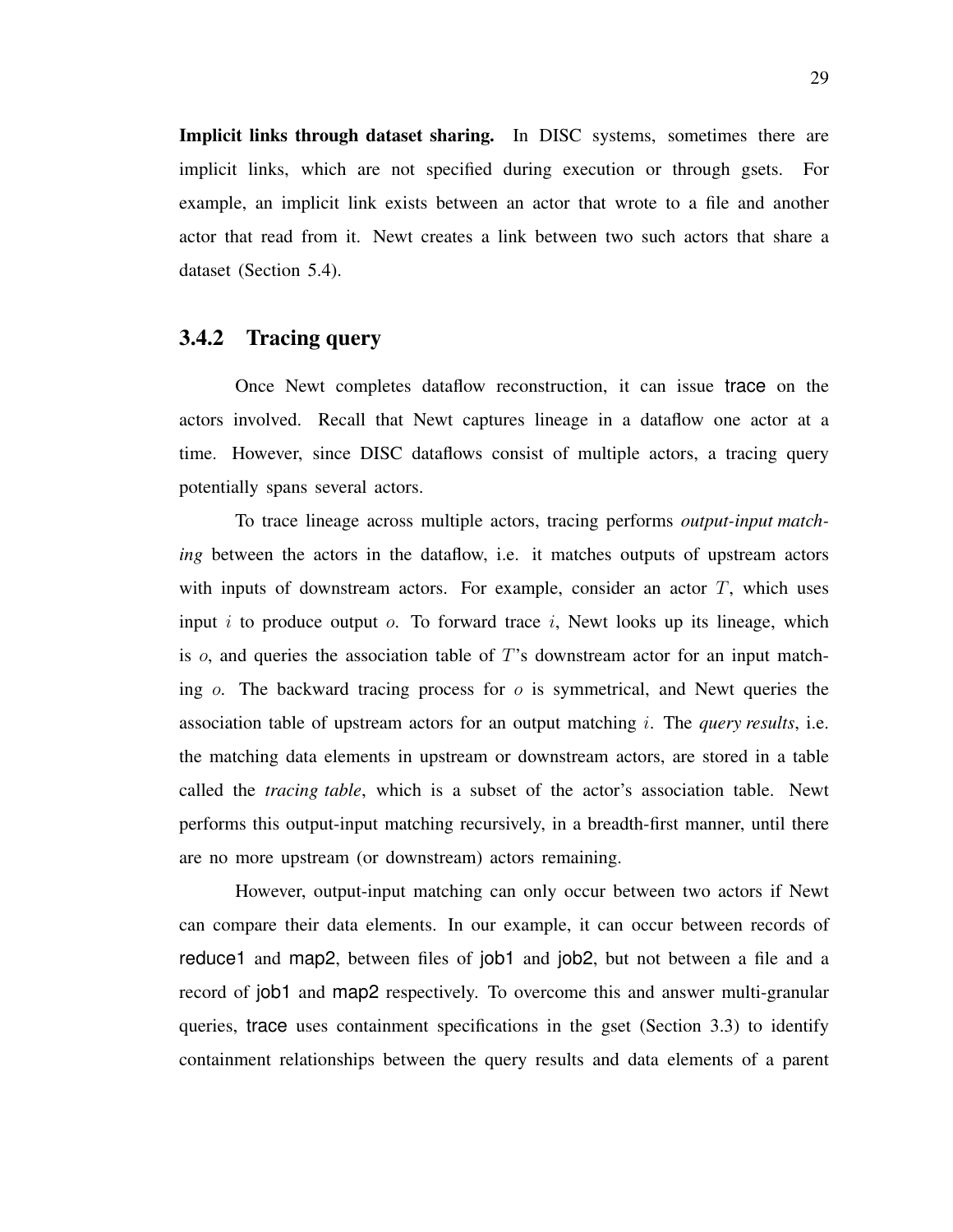data type.

### 3.5 Replaying with lineage

Fine-grain replay is another important application of lineage. Current approaches to fine-grain replay include selective refresh [38], which replays updated inputs to compute output updates. However, other important uses of replay include replay for step-wise debugging and removing bad inputs to reproduce error-free outputs. Newt enables these two types of replay, called selective and exclusive replay, respectively. This section describes how Newt performs replay.

Newt uses tracing as a building block for replay. Users request a replay of a dataflow by submitting a trace along with it. Newt uses the results of the trace, stored in tracing tables, to coordinate the replay. It is important to note that although Newt can accurately replay most black-box actors, non-deterministic actors are beyond its current scope.

### 3.5.1 Replay initialization

Recall that Newt only records hashes of inputs and outputs to minimize the size of the capture lineage (Section 3.3). Thus, the actual input dataset is necessary to replay an actor. Moreover, not all actors in a dataflow can be restarted in isolation, and Newt cannot use such actors to initiate a replay. For example, individual tasks in a MapReduce job cannot be restarted unless the job is restarted as well, and thus cannot be replayed unless the job is replayed as well.

Thus, to replay a dataflow, Newt needs a set of actors that are *restartable* and have *materialized* inputs. Whether an actor is restartable and whether its input is materialized are characteristics of its actor type and the data type of its input. For example, a MapReduce job is restartable while individual tasks are not. Similarly, files are materialized while records are not. Newt identifies such restartable actors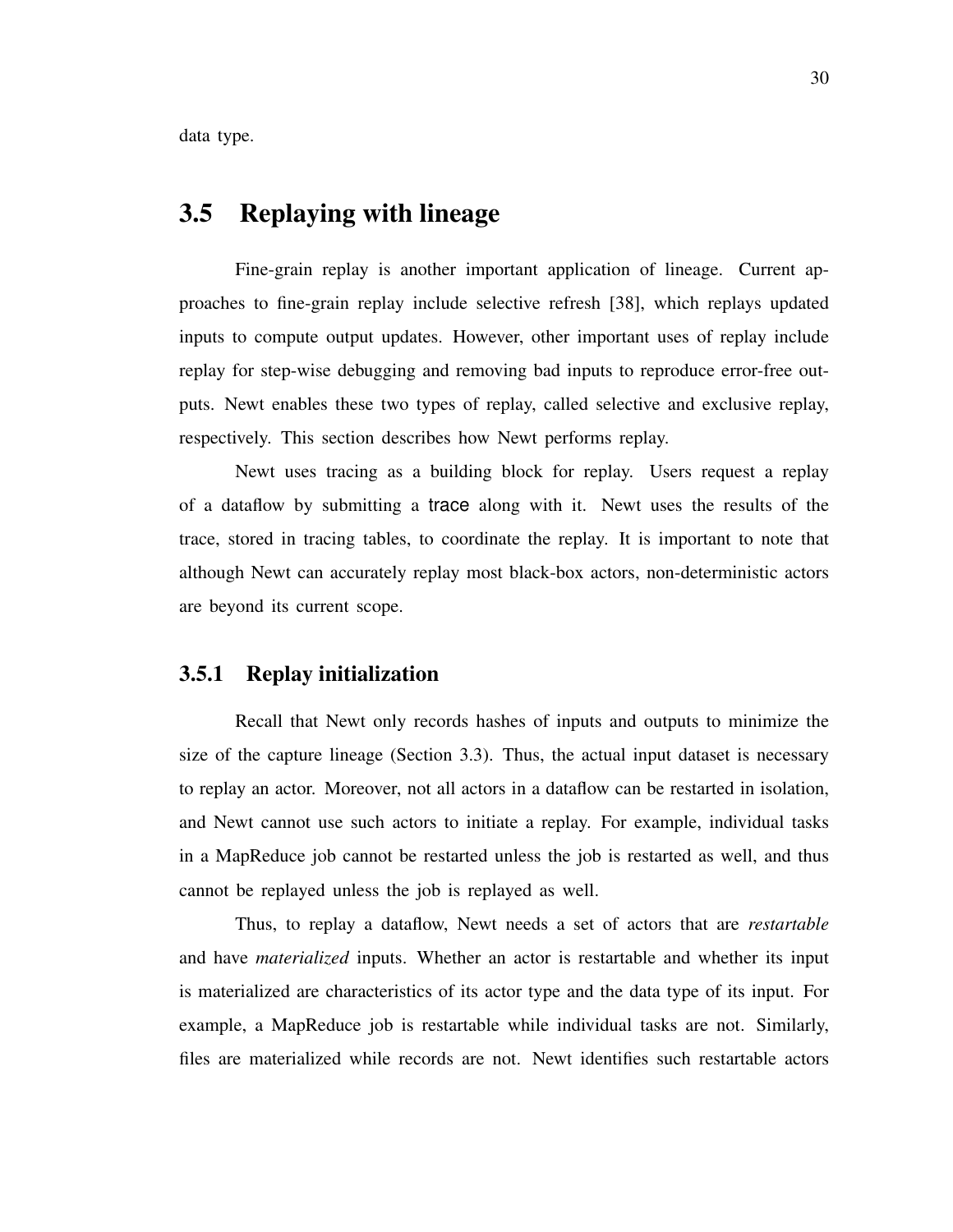

Figure 3.8: This figure shows an actor containment hierarchy with the highest-level restartable actors with materialized inputs selected as candidates to restart. In a subtree rooted at a candidate actor, Newt ignores any other potential candidates and only selects the highest-level candidate, which is the root itself.

with materialized inputs, or *replay candidates*, in the following manner.

Newt uses a top-down search on the traced dataflow to identify replay candidates. The search begins with the most top-level actors and recursively searches through their child actors. It maintains a set of replay candidates,  $C_r$ , initially empty, into which it adds any actor that is restartable and has materialized inputs. If an actor qualifies, Newt does not look any further into its child actors. However, if an actor does not qualify, it is discarded and its child actors are searched. The search stops when Newt reaches the lowest-level actors and there are no more actors to search.

For example, Figure 3.8 shows a containment hierarchy of actors, along with the set  $C_r$  of candidates that Newt must restart at the end of the search. If  $C_r$ remains empty after the search, the replay cannot proceed. Otherwise, Newt restarts each actor  $c \in C_r$  on a subset of its materialized inputs as dictated by the results of the trace and the type of replay requested (selective or exclusive). Each restarted actor, in turn, restarts its child actors recursively.

#### 3.5.2 Replay filters

Newt performs two types of replay - selective replay and exclusive replay. During selective replay, Newt must prune the inputs that each actor in the dataflow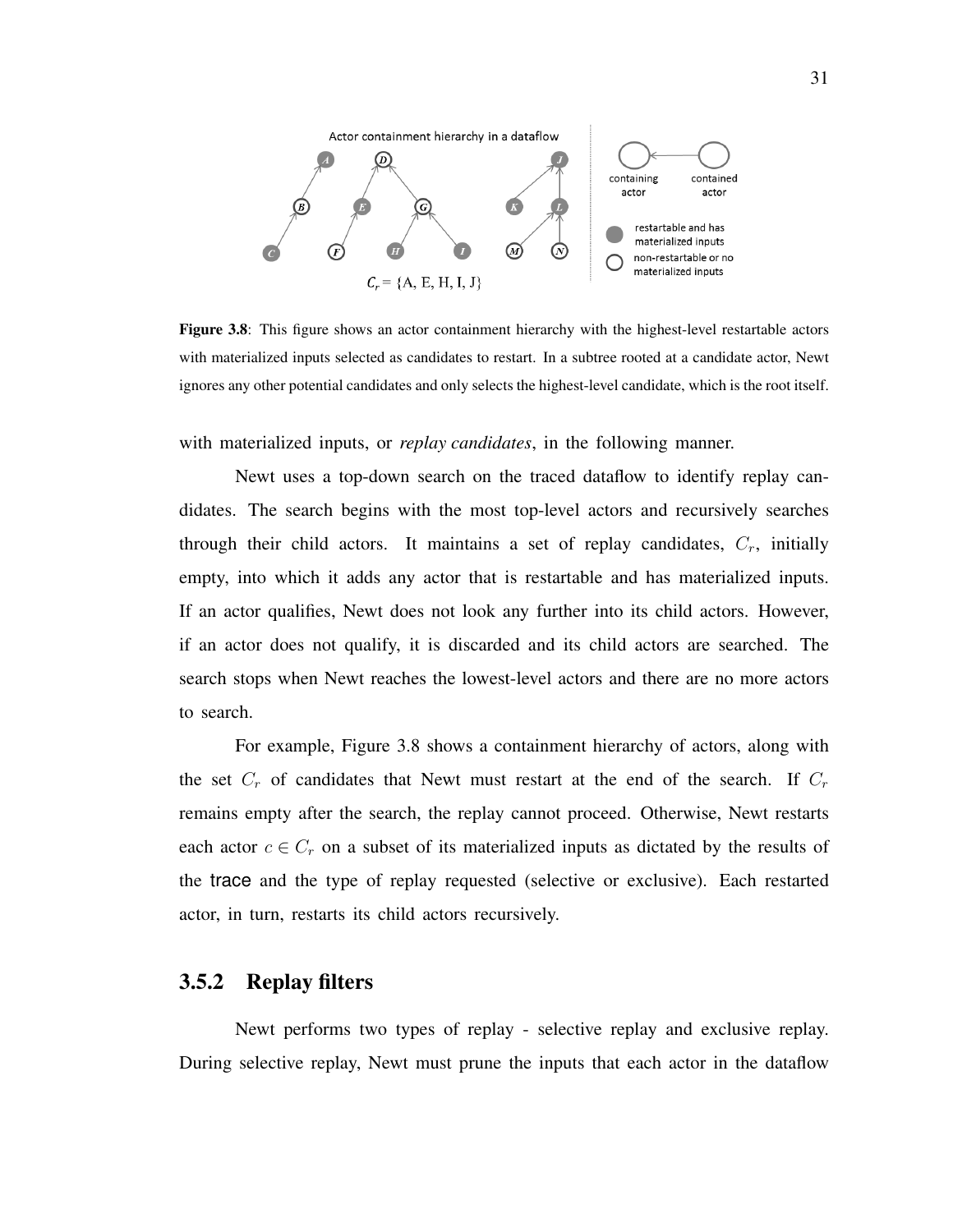is replayed on. To do so, Newt installs a *filter* on each actor being replayed. The filter consists of the elements in the tracing table of the actor's counterpart in the original dataflow. Replay at each actor is facilitated by the capture instrumentation in the actor. During replay, the unpaired capture, addInput and addOutput APIs return a boolean value, filter, for each input (or output) of the actor. filter indicates whether the input (or output) can be allowed to continue into the actor (or out of it and to downstream actors), or discarded. Inputs are considered when the trace used for the replay is a backward trace, while outputs are considered when it is a forward trace. If filter is true, the data element is allowed to continue, otherwise, it is discarded.

For selective replay, filter is true when the hash of the input (or output) matches an entry in the installed filter. Filtering ensures that Newt only allows inputs, which existed in the original execution of the dataflow, to continue, thus ensuring accurate replay. With filtering, Newt can perform selective replay for nonmonotonic actors as well. As shown by Ikeda et al. [38], filtering is necessary for accurate replay when there are non-monotonic actors in the dataflow.

Newt can also perform exclusive replay, which removes specific (typically bad) inputs during replay. Exclusive replay only filters inputs at the actor from which the bad inputs must be removed. The rest of the downstream dataflow is executed without filtering. For example, suppose the actor at which inputs must be removed is  $\alpha$ , the set of inputs to be replayed is  $I_{replay}$ , and the set of inputs to be removed is  $I_{remove}$ . If  $\alpha$  is not restartable or does not have materialized inputs, Newt must find the topologically closest replay candidate containing  $\alpha$ , say  $\beta$ , and selectively replay the dataflow from  $\beta$  to  $\alpha$  on the lineage of  $I_{replay}$ . Once replay reaches  $\alpha$ , Newt removes  $I_{remove}$  from its inputs and allows the remaining dataflow to execute without filtering. Note that Newt must still restart the replay candidates in the remaining dataflow to execute it.

Exclusive replay does not ensure that the outputs of the replay will be a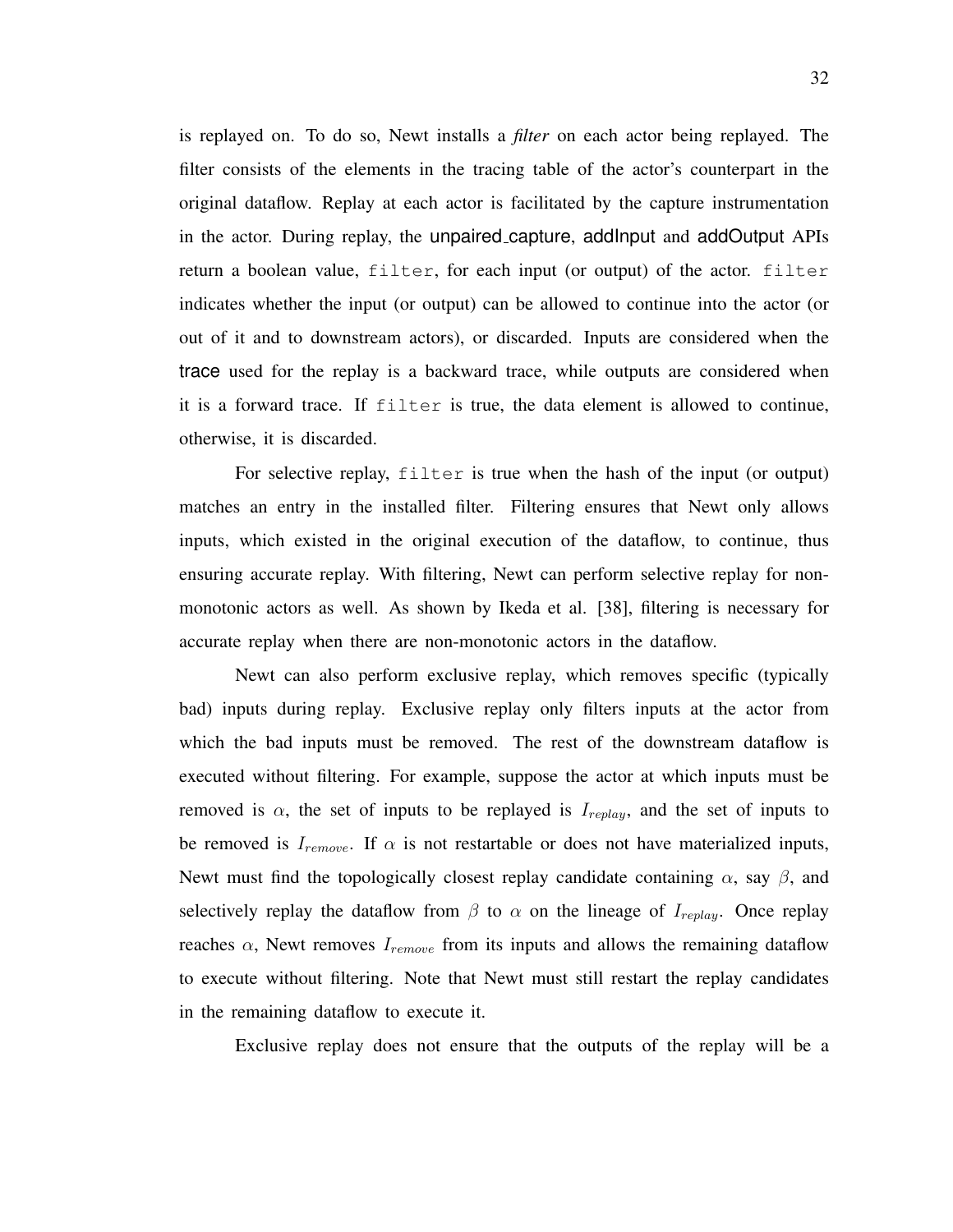subset of the original output of the dataflow, especially if non-monotonic actors are present in the part of the dataflow downstream of  $\alpha$ . However, the goal of exclusive replay is to compute error-free outputs or simulate what-if scenarios. As such, the outputs are usually expected to be different.

The use-cases in this chapter show how five different lineage functions, i.e. tracing, selective replay, exclusive replay, crash culprit determination and suspicious actor debugging can be used to debug DISC dataflows. While this chapter describes the set of APIs and interfaces Newt provides to facilitate efficient capture, tracing and replay, a detailed description of the other lineage functions (crash culprit determination and suspicious actor debugging) is presented in Chapter 4.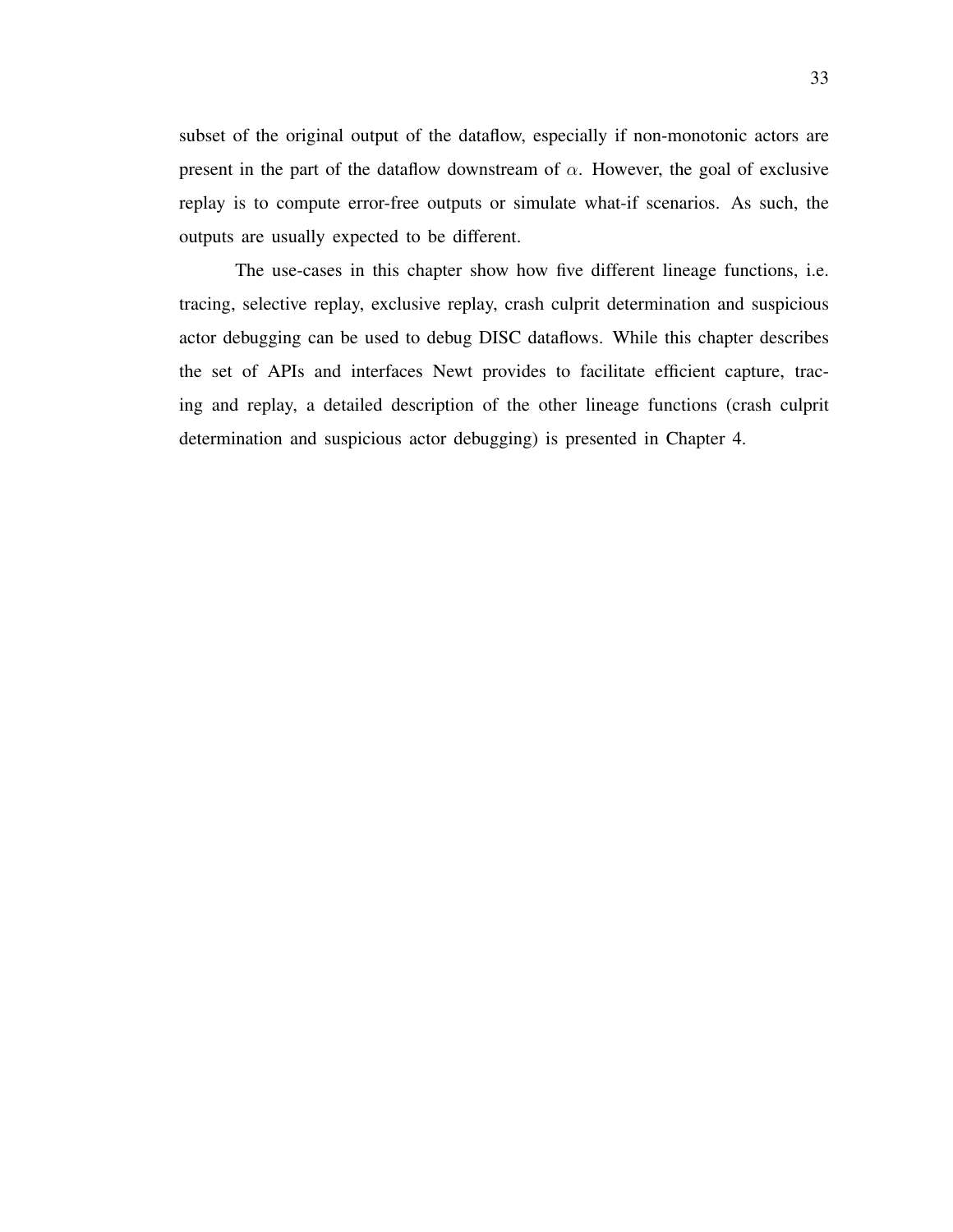# Chapter 4

# Debugging

The previous chapter illustrates how lineage can be used for debugging DISC dataflows and describes Newt's capture, tracing and replay methodologies. Newt can use tracing and replay to assist with debugging several different types of errors (Section 3.2). While lineage tracing and replay can successfully debug bad outputs produced due to bad inputs, they are not sufficient to identify faulty actors and crash culprits in a dataflow. Discovering bad outputs in a large dataset and pinpointing the responsible faulty actors can be difficult for a complex analytics with thousands of actors.

Current approaches to debugging faulty actors include recursively performing coarse-grain replay on actors in the dataflow [65], which can be expensive in resources for long dataflows. Another approach is to manually inspect lineage logs to find anomalies [30, 54], which can be tedious and time-consuming across several stages of a dataflow. Furthermore, these approaches work only when the user can discover bad outputs. To debug analytics without known bad outputs, users need to analyze the dataflow for suspicious behavior in general. Inspector Gadget [48] uses predicate-based monitoring to flag violations in a dataflow. However, often, a user may not know the expected normal behavior and cannot specify predicates.

Thus, there is a need for an inexpensive automated debugging technique,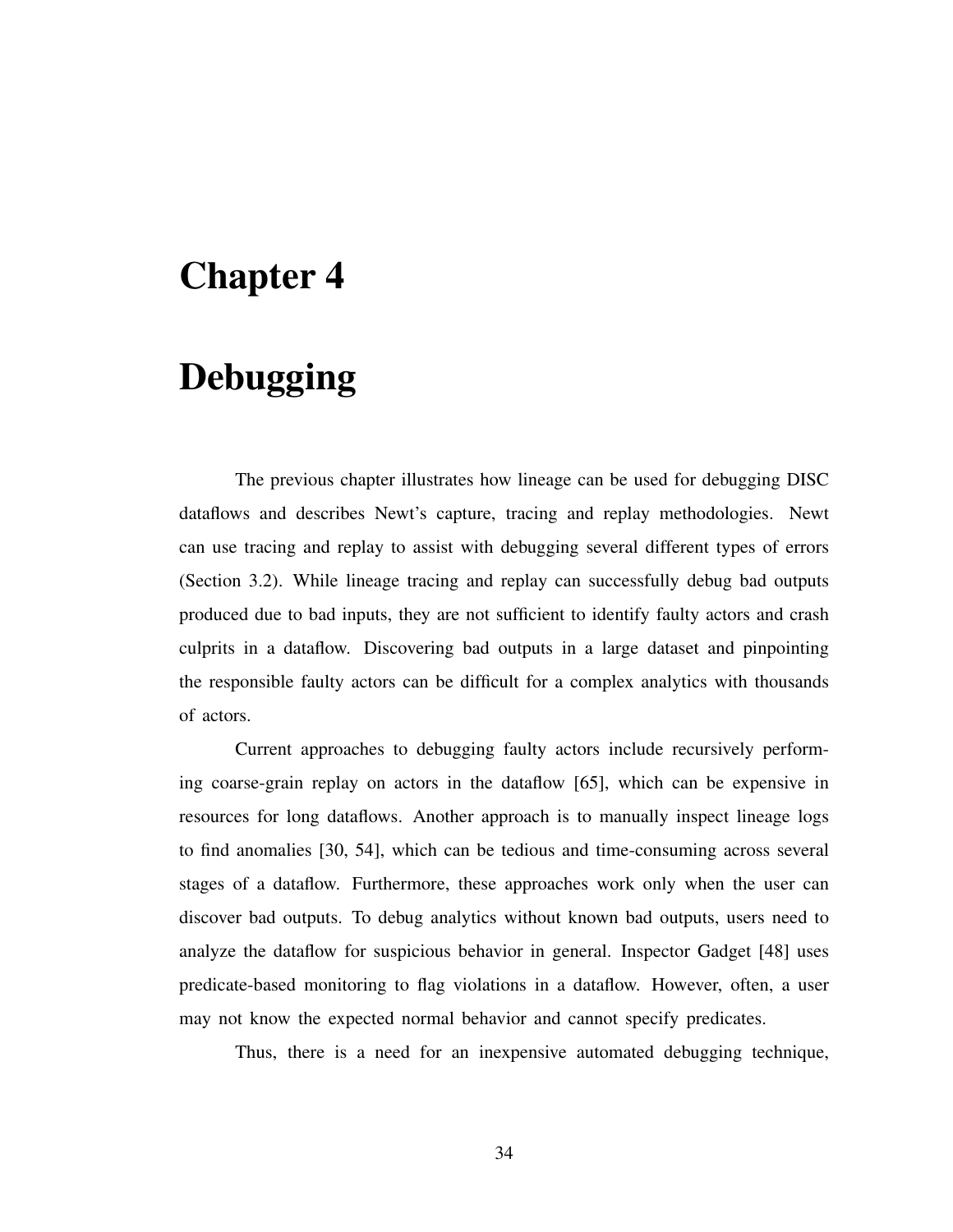which incurs low time overheads and minimizes the amount of work a user must do to identify faulty actors in the dataflow. To address these debugging needs, Newt provides a set of debugging interfaces, which assist a user in inspecting a dataflow for anomalies, as well as identifying faulty actors given a bad output.

Newt can also assist in debugging crashes in a DISC dataflow. While one approach involves repeatedly replaying the failed actor on increasingly smaller subsets of its input to reproduce the crash and identify the inputs responsible, it can be expensive. Instead, Newt isolates the crash culprits at runtime, thus avoiding replay overheads. This chapter describes how Newt performs crash culprit determination and suspicious actor debugging.

### 4.1 Crash culprit determination

Newt performs crash culprit determination by flagging the last inputs seen by the actor as culprits of the crash [48]. To do so, Newt provides the fail API, as shown in Table 3.1. To enable crash culprit determination, a developer integrates this API into each actor's code to capture last seen inputs. For example, in a MapReduce job, fail can be inserted into the map actor's exception handler. During a crash, fail records the crash culprit inputs and Newt stores them as a separate lineage table. Subsequently, users can query Newt for these inputs and trace them through the dataflow to identify their sources.

## 4.2 Suspicious actor debugging

This section describes a debugging methodology for retrospectively analyzing lineage to identify faulty actors in a multi-stage dataflow. We believe that sudden changes in an actor's behavior, such as its average selectivity, processing rate or output size, is characteristic of an anomaly. Lineage can reflect such changes in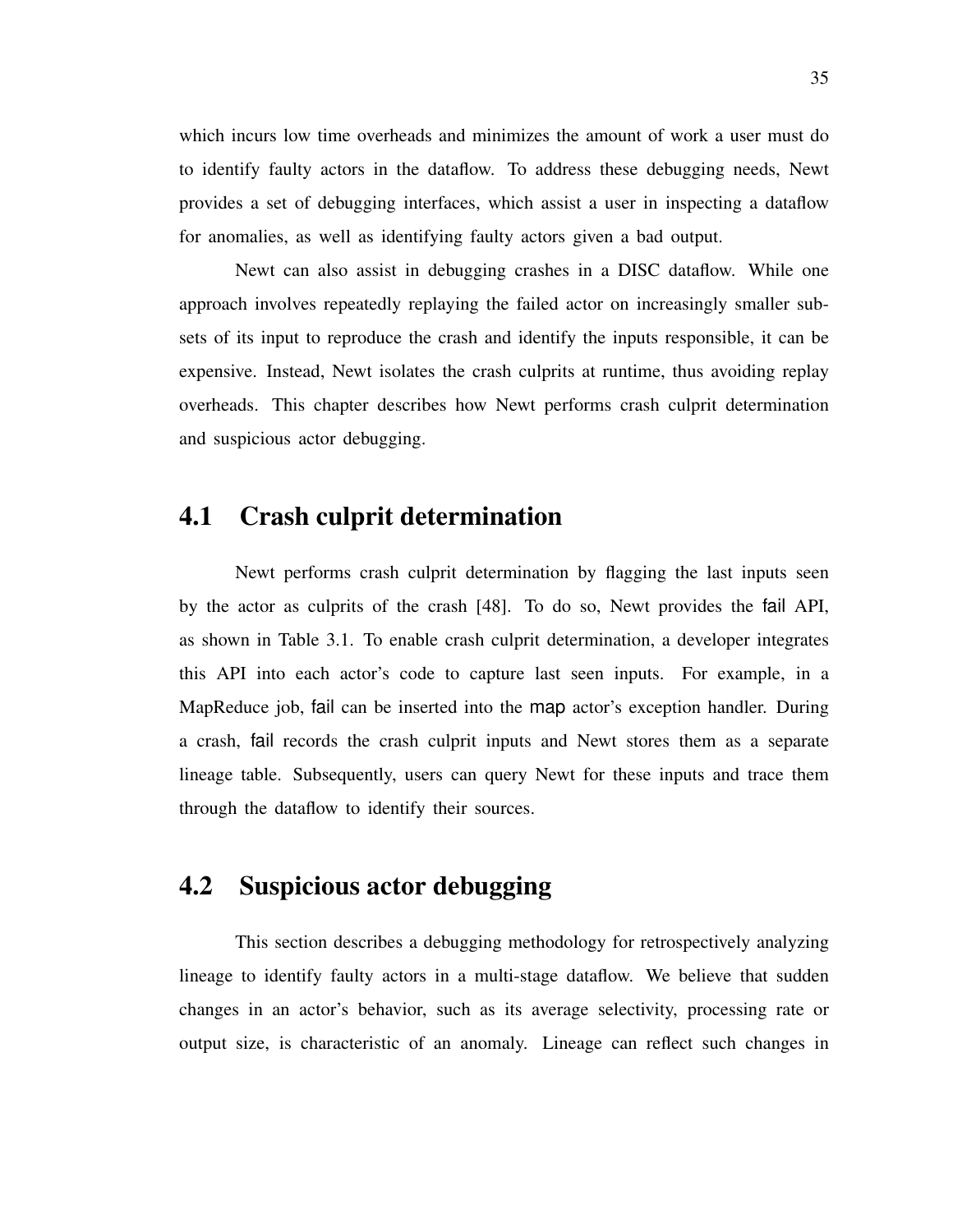actor behavior over time and across different actor instances. Thus, mining lineage to identify such changes can be useful in debugging faulty actors in a dataflow.

To do so, Newt provides an anomaly detection interface that returns a list of actors in the dataflow, ranked by the likelihood of them being faulty, thus narrowing the set of actors a user must manually examine. Newt uses selectivity values to characterize faulty behavior, and applies outlier detection techniques to selectivity values in the captured lineage to identify suspicious actors. This section presents the anomaly detection interface and describes how Newt uses selectivity to rank actors.

### 4.2.1 Anomaly detection interface

Often, in complex analytics, a user may not know if there is a bad output, but wish to assess the general health of the dataflow. At other times, the user may know a particular bad output and wish to identify the actor responsible for it. To address these different debugging scenarios, Newt provides a flexible anomaly detection interface. An anomaly detection query is expressed as the function F = debug( $T_{root}, O_{bad}, O_{good}$ ]), where  $T_{root}$  is an actor instance in the dataflow to be examined,  $O_{bad}$  is an optional bad output produced by  $T_{root}$ , and  $O_{good}[]$  is an optional list of a sample of good outputs produced by it.

The most basic debug query, enables the user to test the general health of the dataflow. In this query, the user only specifies  $T_{root}$ . To process this query, Newt first identifies a subset of the dataflow graph consisting of  $T_{root}$ , its parent and child actors, and all upstream and downstream actors, which derived or process their input precursors and output derivations respectively. Next, it examines this graph, and returns its state as a ranked list of all actors within it. Note that Newt only identifies the dataflow graph, but does not trace through it.

The user can also provide a known bad output to improve debugging accuracy. When the user to specifies  $T_{root}$  and a bad output  $O_{bad}$ . Newt performs a backward trace on  $O_{bad}$  and identifies a subset of actors to rank in the dataflow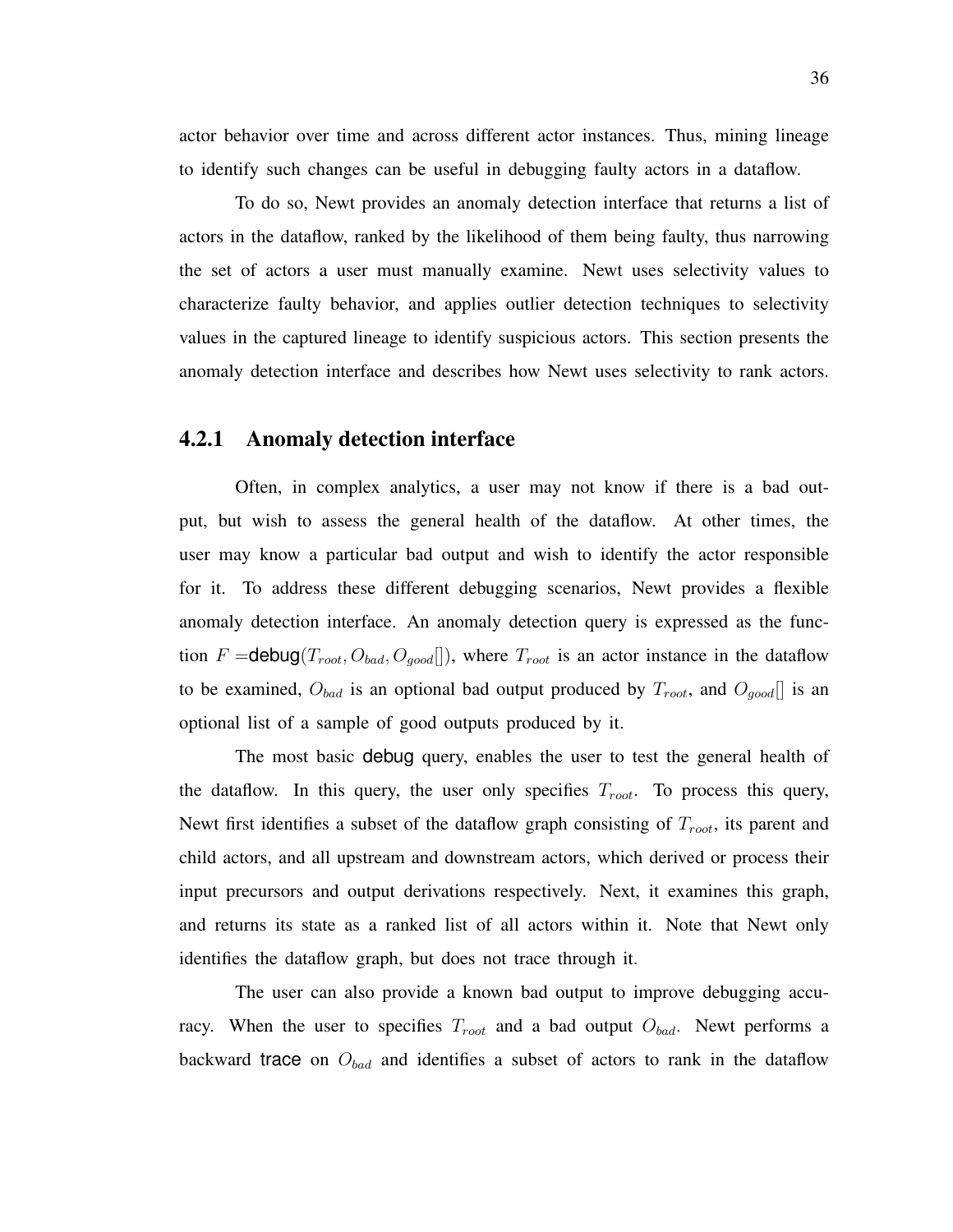

Figure 4.1: This figure shows the subset of actors and associations considered by the anomaly detection query when the user supplies different information.  $Q_1$  considers all associations of an actor and ranks all actors in the dataflow.  $Q_2$  considers all associations of an actor and ranks only the actors, which process the lineage of the bad output.  $Q_3$  considers only the lineage of the good and bad outputs and ranks all actors, which process their lineage.

graph, consisting of only the actors that processed  $O_{bad}$  or its lineage.

Finally, the user can also supply a sample of good outputs of the dataflow,  $O_{qood}$ , along with  $T_{root}$  and  $O_{bad}$ . Newt then considers only a subset of associations (and consequently, a subset of selectivity values) for each actor, only consisting of the lineage of  $O_{bad}$  and  $O_{good}$ .

As the user specifies more information, in the form of a bad and a sample of good outputs, the response latency of the query improves due to the smaller subset of actors and associations within actors that Newt considers. This also helps in eliminating noise, thus improving debugging accuracy. Figure 4.1 shows the subsets of the dataflow and actor associations each debug query considers.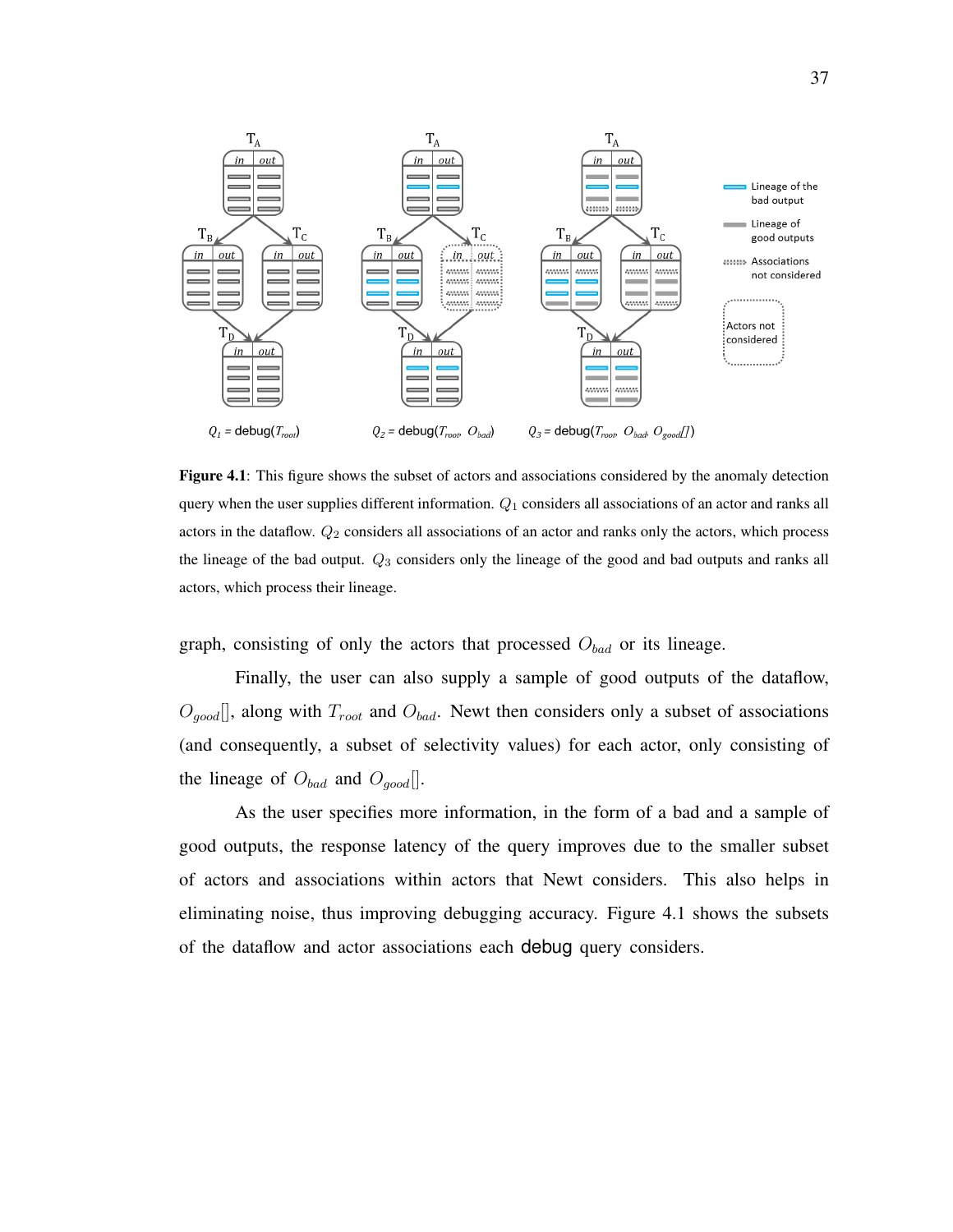#### 4.2.2 Characterizing faulty behavior

To identify and rank faulty actors, Newt needs a methodology for characterizing faulty behavior. Our hypothesis is that within an execution, the range of selectivity for given actor and input data is homogeneous. Thus, Newt uses differences in observed lineage selectivity to identify anomalous actors, and characterizes actor behavior in a two-step process.

Selectivity across time for an actor instance. To identify an anomalous actor instance, Newt first examines association tables of each actor in the dataflow to check for anomalous selectivity values, and characterizes an actor displaying significantly different selectivity values for a small subset of its inputs as faulty.

Selectivity across actor instances. Sometimes, a particular actor instance may exhibit anomalous selectivity for all or most of its inputs, in which case the previous check will not flag it as faulty. Thus, Newt next compares the average selectivity of each actor instance to other instances of the same actor type and characterizes instances with markedly different average selectivity as faulty.

### 4.2.3 Ranking faulty actors within a dataflow

To narrow the subset of actors that a user must manually inspect, Newt ranks the actors in order of the likelihood of them being faulty. Newt ranks actors based on the number of faulty characteristics they exhibit. Newt maintains a score (initially zero) for each actor in the dataflow, and increments this score when an actor appears anomalous. For example, Newt increments the score for an actor instance  $\alpha$ , which exhibits significantly different selectivity values for some of its inputs, by 1. Subsequently, if  $\alpha$  also displays different average selectivity than other actor instances of its actor type, Newt increments its score by 1. Thus, a higher score indicates more anomalous behavior.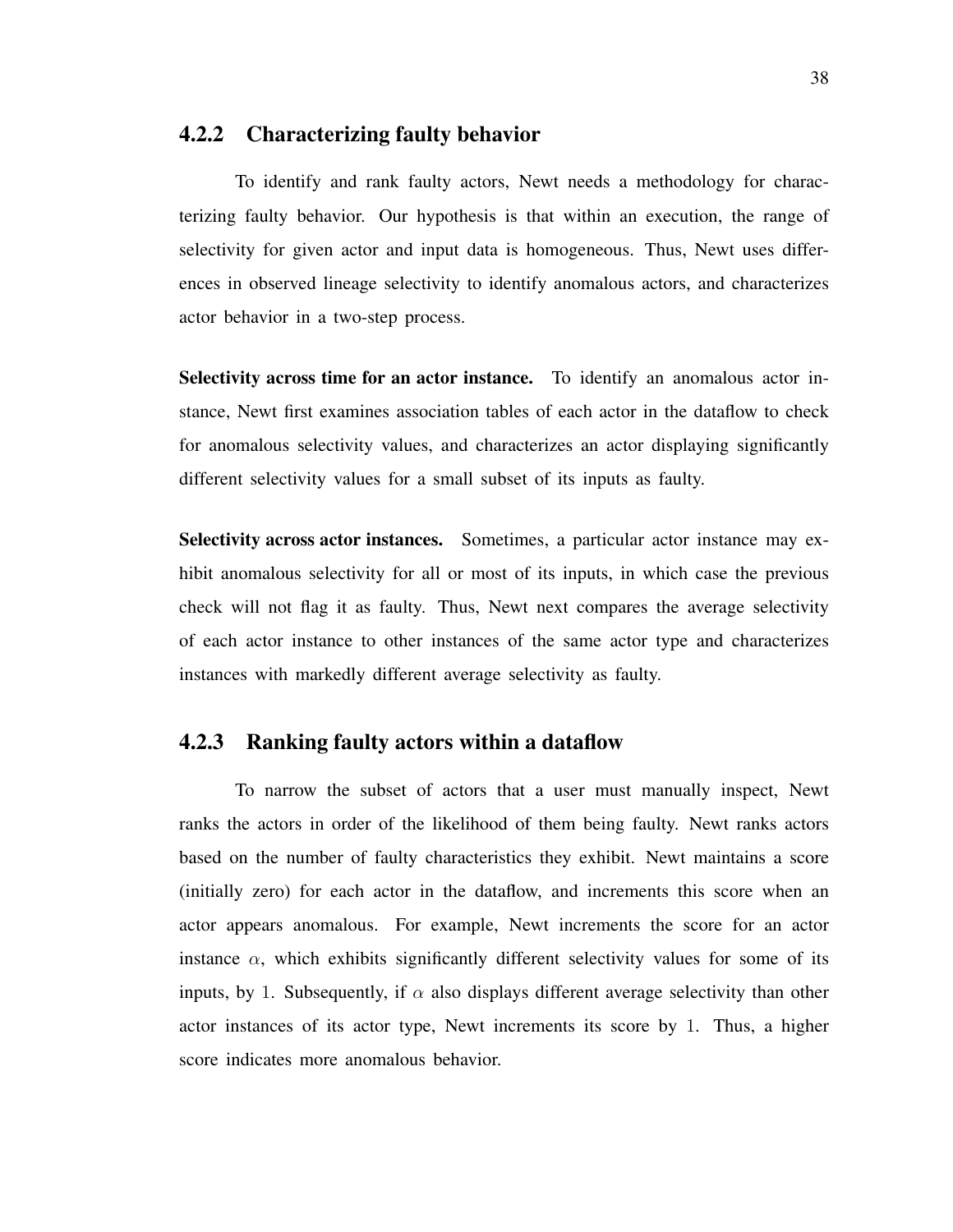```
1. S = {s_1, s_2, ..., s_n}//set of selectivity values
2. 0 = \{\}//empty set of outliers
3. begin detect outliers (S)
     1. \mu = \text{mean}(S),
     2. \delta = standard deviation (S)
     3. d_{\min} = (\min(S) - \mu)/\delta//lowest distance value
     4. d_{max} = (max(S) - \mu)/\delta//highest distance value
     5. pnum = ceiling (d_{max} - d_{min})//number of partitions
     6. p_1, p_2, ..., p_{pnum} = \{\}\//begin with empty partitions
     7. foreach s_i in s_j do
             d_i = (s_i - \mu) / \delta//distance from \mu in units of \deltak = ceiling (d_i - d_{min})//determine partition number
                                                        //partition selectivity values
             add s_i to p_k8.
         done
     9.\alpha = mean (count (p_k), ..., count (p_{pnum}))
                                                        //average partition size
     10. foreach p_k in p_1, p_2, ..., p_{pnum}, do
             if count(p_k) < \alpha/2, then add all s_i in p_k to 0
    11. done
4. end detect outliers
```
Figure 4.2: Outlier detection algorithm for detecting multiple anomalous selectivity values.

To identify anomalous selectivity values, Newt uses a modified version of Grubbs' outlier detection technique [35]. While Grubbs' technique finds a single outlier in a given set of data points, we modify it to enable Newt to identify multiple outliers. For each actor in the dataflow, Newt first computes the mean  $\mu$ and standard deviation  $\delta$  of selectivity for each unique input. Next, it calculates the distance of each selectivity value from  $\mu$  in units of  $\delta$ . Newt partitions these "distance" values into unit ranges, and computes the average number of data points per partition. Finally, it flags any partitions with less than half the average number of data points as an outlier partition, and determines all corresponding selectivity values as anomalous. Figure 4.2 shows the outlier detection algorithm that Newt uses. Newt increments an actor's score if it contains anomalous selectivity values.

When more than two instances of a particular actor type exist in the dataflow, Newt computes average selectivity value for each instance and applies the same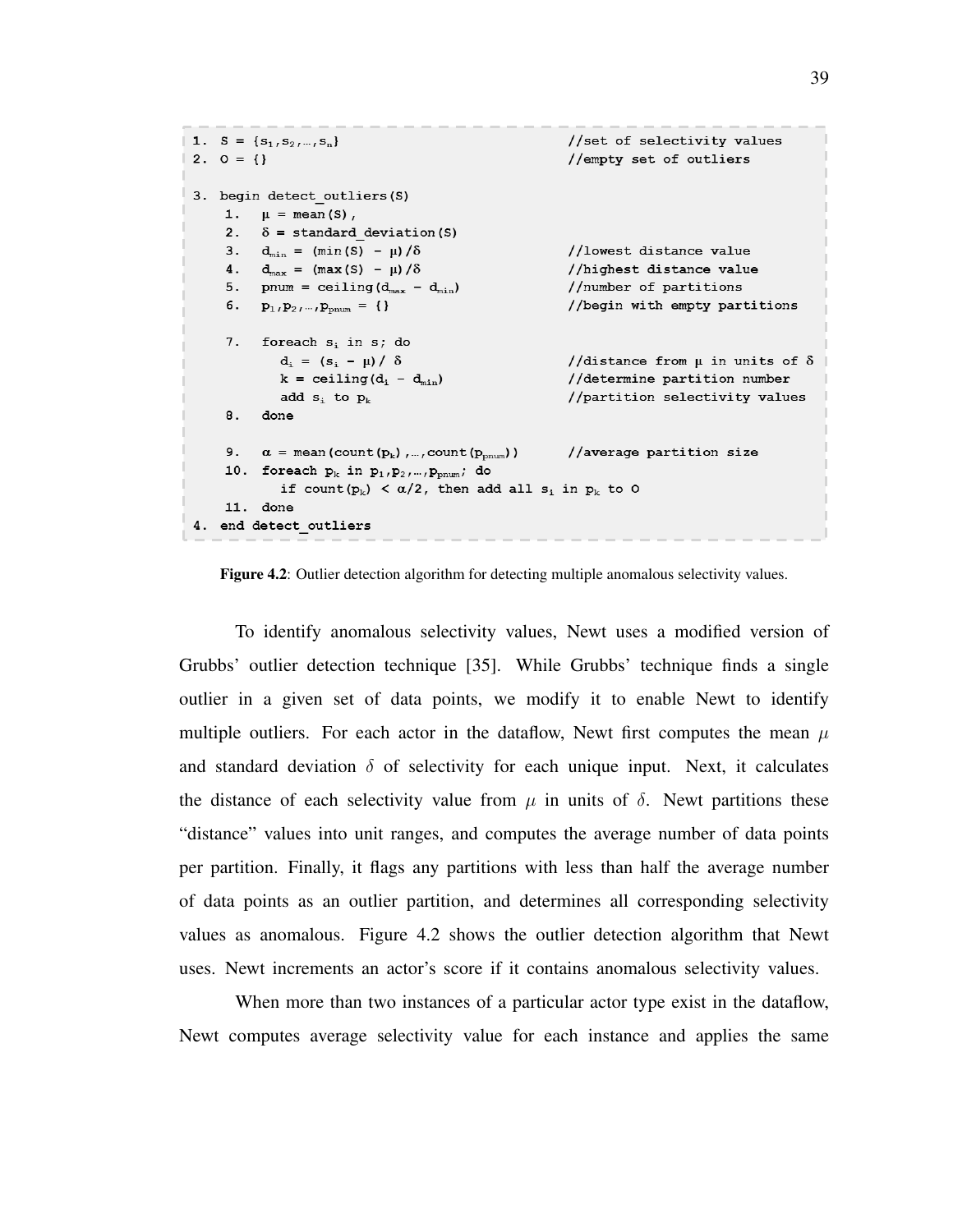outlier detection technique to these values. Subsequently, it increments the score of any actor instance that falls into an outlier partition.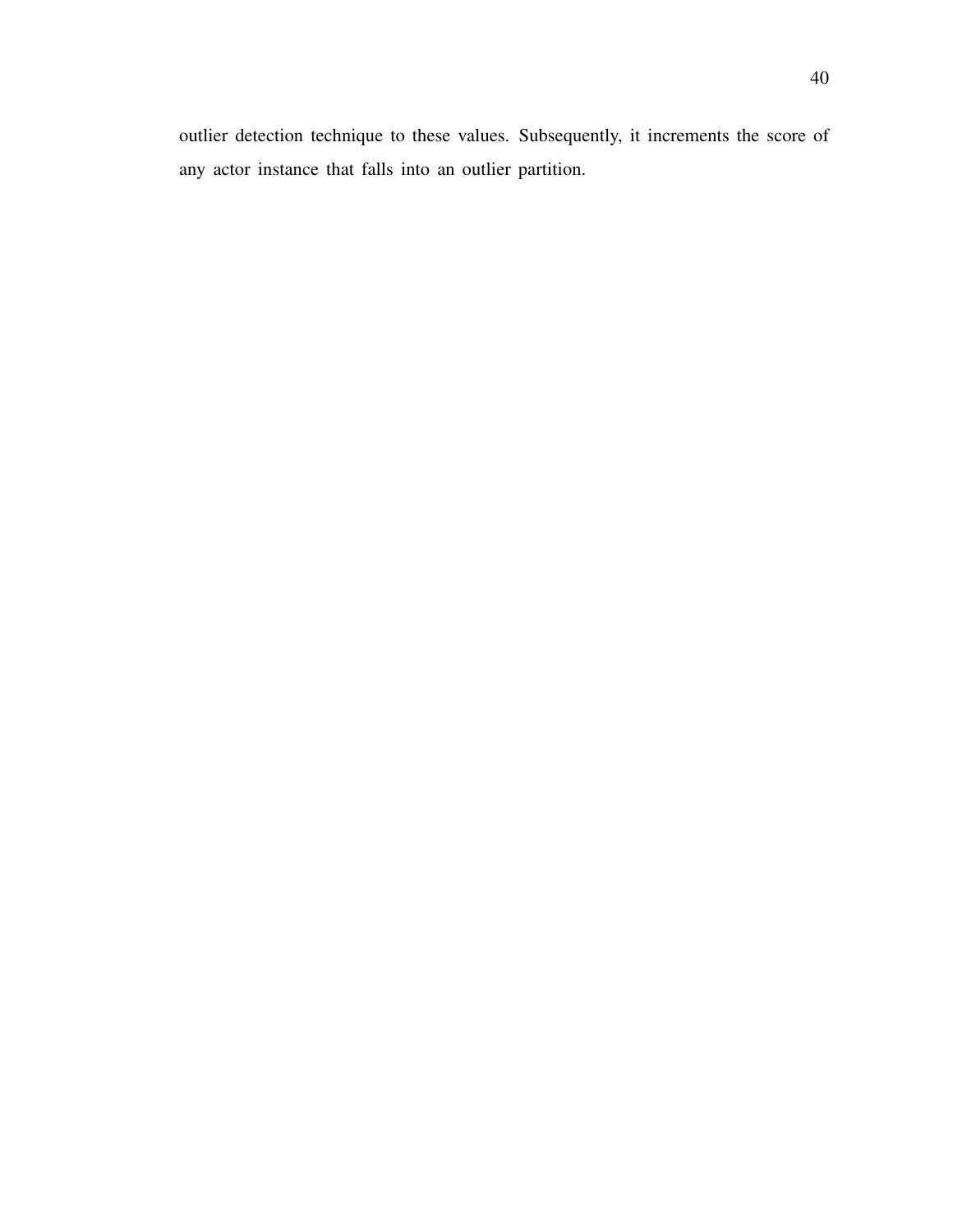# Chapter 5

# Architecture

One of the primary challenges in capturing lineage for DISC systems is scaling to their high throughputs and multi-stage dataflows. Newt addresses this through a scalable peer-based architecture for lineage capture and storage, distributed query, replay and debug support. The Newt system consists of a set of peers and a logically centralized controller, each of which contains a SQL database. The controller manages the distribution of incoming lineage load across the cluster, tracks the location of association tables in the cluster and coordinates distributed tracing queries across these tables. Newt handles failures in its cluster by replicating lineage logs and providing fail-over capability in peers.

Figure 5.1 shows the basic Newt architecture. Newt provides a client-side library, which a developer uses to instrument a DISC system. The client library provides APIs to capture lineage and manage the lifecycle of an actor. When an instrumented actor executes, the client issues its lineage to a Newt peer, which logs incoming lineage to local disk and replicates it to another peer in the cluster. Once the actor terminates, the peer imports the actor's lineage log to a SQL association table. The controller tracks the distribution of logs and tables on different peers, and balances CPU load and disk utilization across the cluster. Once tables are built and indexed, users can trace the captured lineage and perform replay and debug.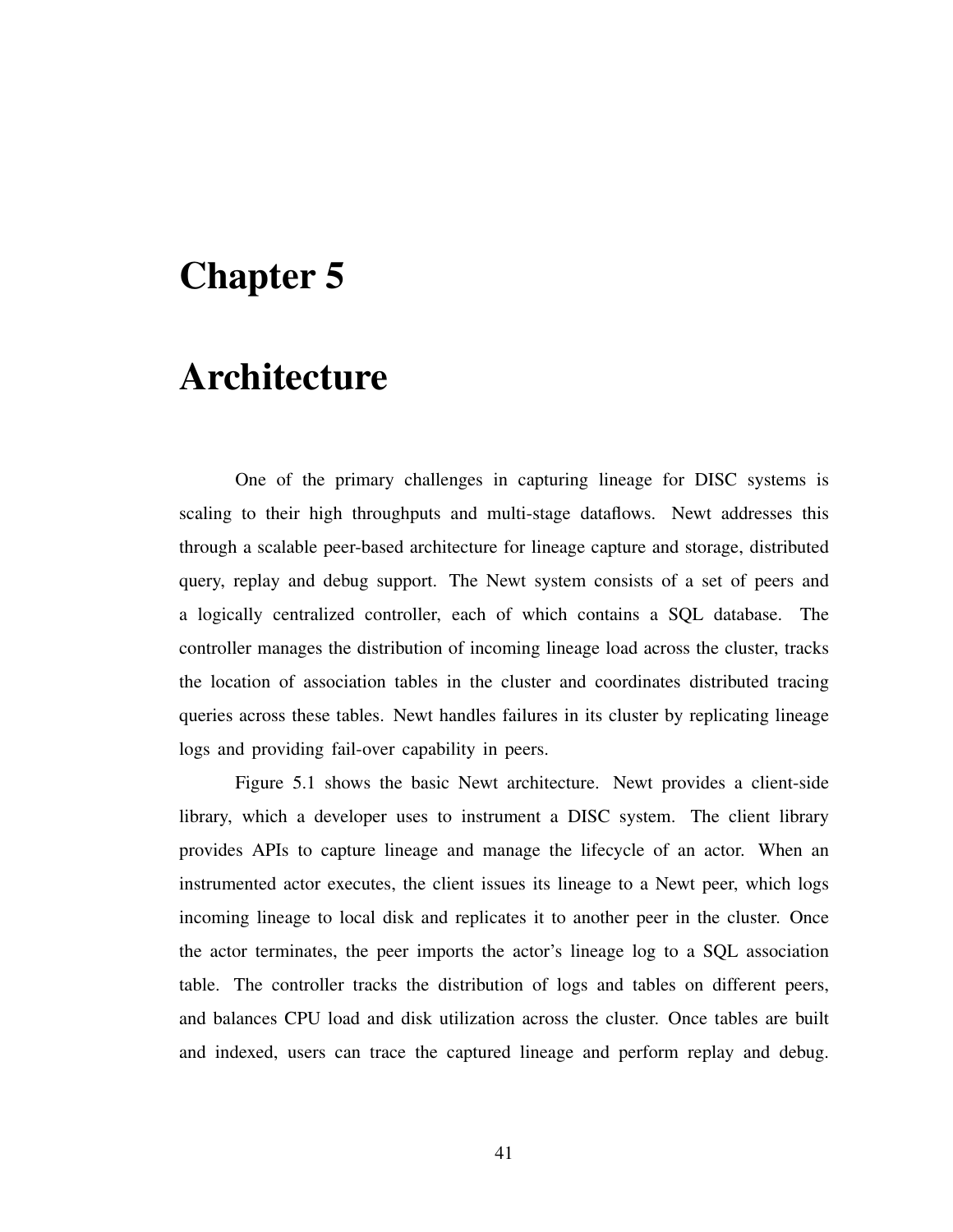

Figure 5.1: The Newt system consists of a set of peers and a logically centralized controller. Clients send lineage to a Newt peer, which logs them to disk and replicates them to another peer. Once capture is complete, logs are imported to SQL tables. The controller tracks the distribution of load and tables across the cluster.

The Newt query engine federates the tracing query across the cluster, and the replay engine on the controller uses the results of the query to coordinate dataflow replay. Finally, each peer also contains an anomaly detector for identifying faults in local actor instances. The controller gathers anomaly results from each peer and creates a ranked list of faulty actors. This chapter describes different components of the Newt architecture.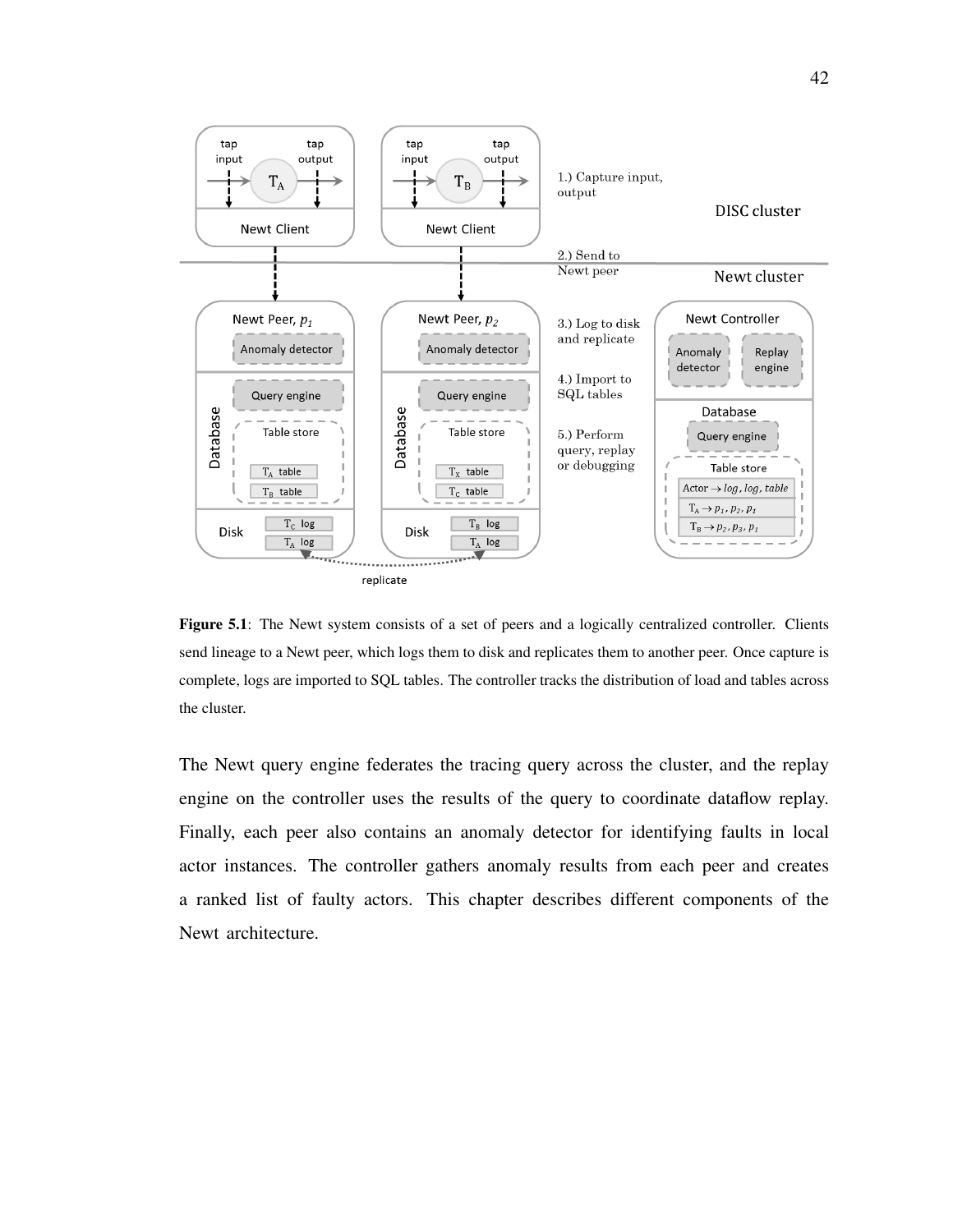## 5.1 Client-side library

Newt provides a client-side library which has two primary functions. It exposes an instrumentation API to the actor for managing the actor lifecycle and capturing lineage. As the instrumented actor generates inputs and outputs, the client internally hashes and timestamps them, and buffers them in local memory before periodically issuing them to a Newt peer. This section describes these two functions of the client.

### 5.1.1 Actor lifecycle management

Prior to capture, the DISC system specifies its actor types and containment hierarchies to the Newt controller. When an instrumented actor executes, it first registers itself with the Newt controller using the register API in the client library (Table 3.1). To do so, the actor instance specifies its actor type g, provides the *actor IDs* of its containing actor instances and specifies a text *handle*, which uniquely identifies this instance among all instances of the same actor type. Newt uses this handle to identify this actor instance during replay (Section 6.4).

An actor ID is a globally unique identifier for each actor instance, which the Newt controller assigns to the instance once it registers. These IDs also serve to establish instance containment relationships, since child instances provide their parent instances' IDs during registration. In response to an actor's register request, Newt assigns it an actor ID and a Newt peer. This assigned peer logs all lineage associations from the actor to its local disk. Once the actor finishes processing, it notifies this to Newt through the commit API in the client library (Table 3.1). commit tells Newt that the actor's lineage log is complete, and Newt can then import it to an association table. It is important that an actor, which successfully finishes processing, calls commit, since it helps Newt distinguish successful actors from failed actors (Section 5.3).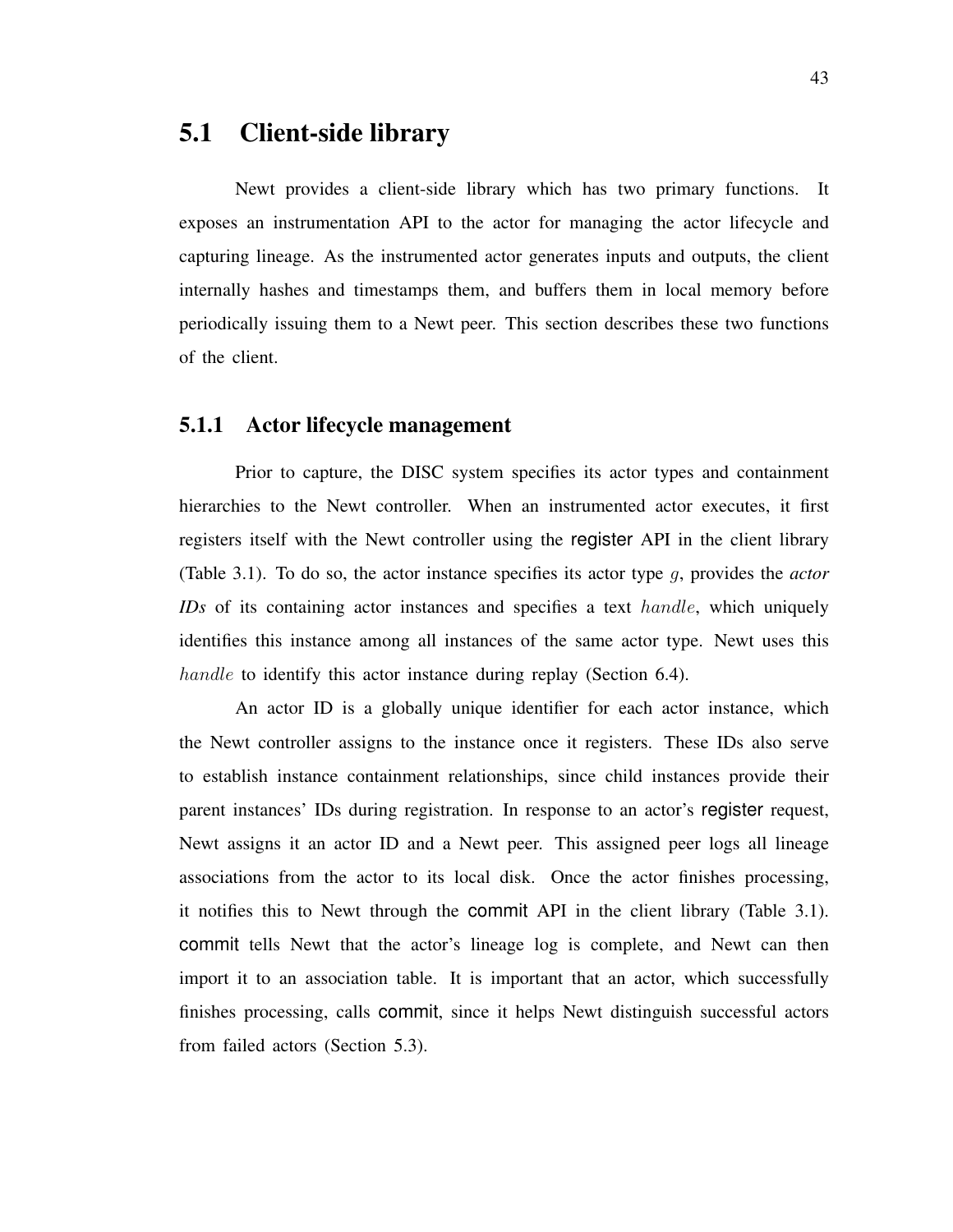#### 5.1.2 Lineage data types

Recall that Newt only stores hashes of inputs and outputs of an actor. This not only minimizes the size of the lineage captured, it also enables Newt to handle lineage associations in a uniform manner during tracing, without needing custom handlers for different DISC data types, such as integers, text and key-value pairs. The client-side library internally hashes all DISC data types into one of two *lineage data types* that Newt stores and uses.

The first lineage data type that Newt uses is a 128-bit byte array. Most common DISC system data types, such as key-value pairs, integers and text, can be hashed to a 128-bit byte array. For example, the client cryptographically hashes input and output key-value pairs from map instances to this data type.

Newt also uses a *locatable* type, which incorporate notions of data containment. A data instance of a locatable type contains information that can be used to identify its parent data instance, as well as sub-parts of it. For example, a file location with byte offset and length is a locatable type instance. The file path identifies its parent directory, and the byte range within the file identifies smaller byte ranges within it. A locatable type for files is specified by the triplet  $L =$  ${filepath, offset, length}$ . In a MapReduce job, the client hashes record reader inputs and record writer outputs to locatable type.

### 5.2 Storage subsystem

Each machine in the Newt cluster contains a SQL database. When an actor finishes processing, the Newt peer assigned to it imports its lineage log to an association table in its database. When the actor instance uses unpaired capture to collect lineage, the peer imports its lineage into a single association table, in which each row contains a timestamped lineage association. However, when the actor uses paired capture APIs to collect inputs and outputs separately, the association table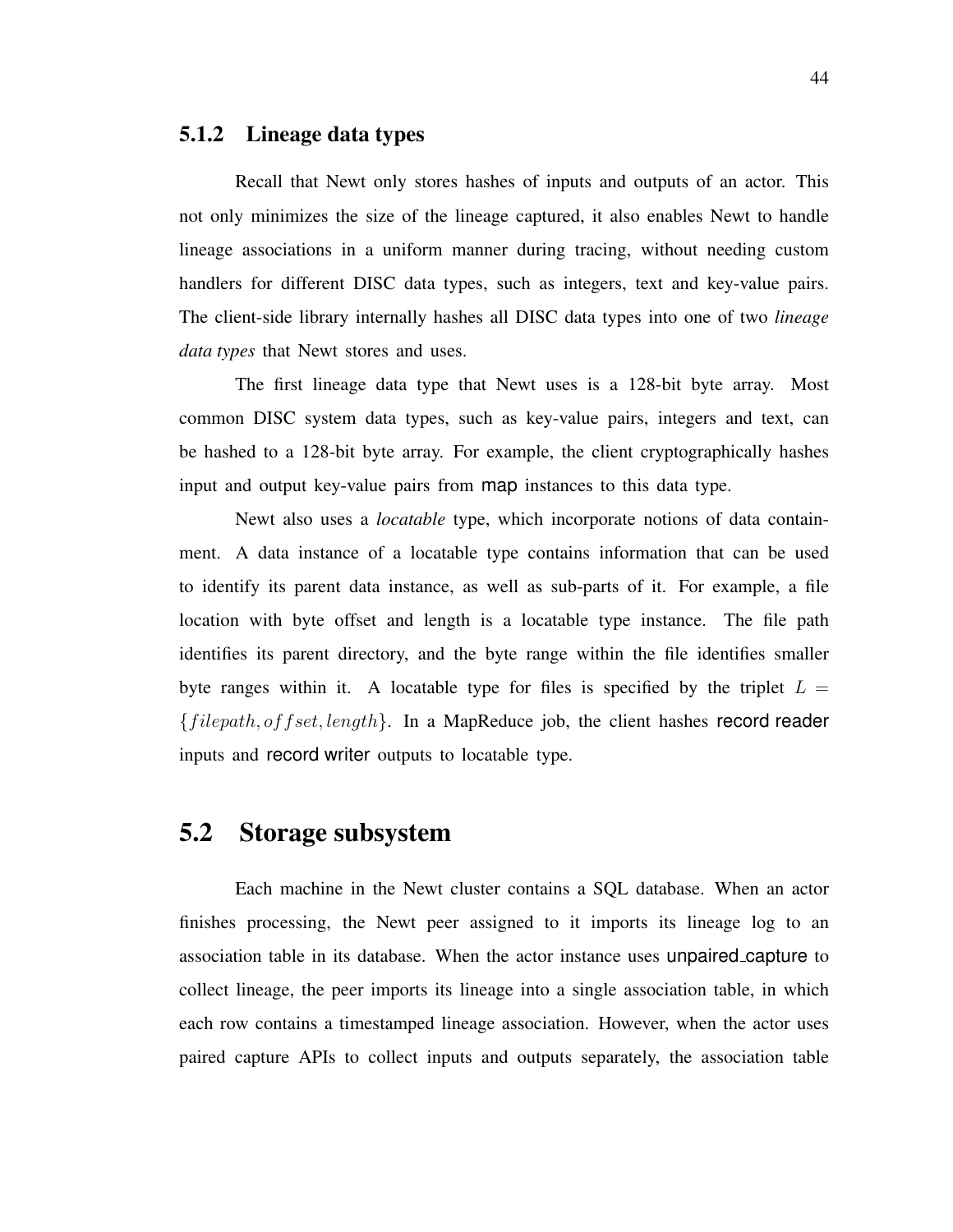at the peer is split into two - one containing timestamped (and optionally tagged) inputs, and the other containing timestamped outputs (also optionally tagged). All tables are indexed on all columns and indexes are stored along with the tables themselves. Newt peers also store tracing tables for each association table, when they are created during a tracing query.

The Newt controller maintains tables in its database to manage peers and actors, and to track the distribution of lineage tables across the cluster. To do so, it maintains three important tables. It stores the gset specification for an instrumented DISC system in the actorGset table. actorGset contains all actor types, their containing actor types, their input and output data types, whether they are restartable, and the links between the actor types. The controller also maintains a table actorInstances, which has one entry per registered actor instance. This table maintains the instance's actor ID, its parent's ID, the IDs of its upstream and downstream actors (if specified by the actor using flow link), the peer assigned to the actor and the actor's state. The state of the actor tracks the lifecycle of its lineage. An actor's state can be Incomplete, Committed, Populating, Complete or Failed, respectively indicating that the actor is still generating lineage, has finished and called commit, its lineage is being imported into an association table, its lineage tables are complete, or the actor indicated runtime failure using fail (Section 4.1). Finally, the controller maintains a table, dataInstances, which records each locatable data instance along with all actor instances that read from it or wrote to it. Newt uses this information to infer implicit links between actor instances (Section 3.4.1).

### 5.3 Load balancing and fault tolerance

To scale to large volumes of data and large numbers of actors, Newt distributes CPU and storage load across the cluster. Newt assigns a peer to an actor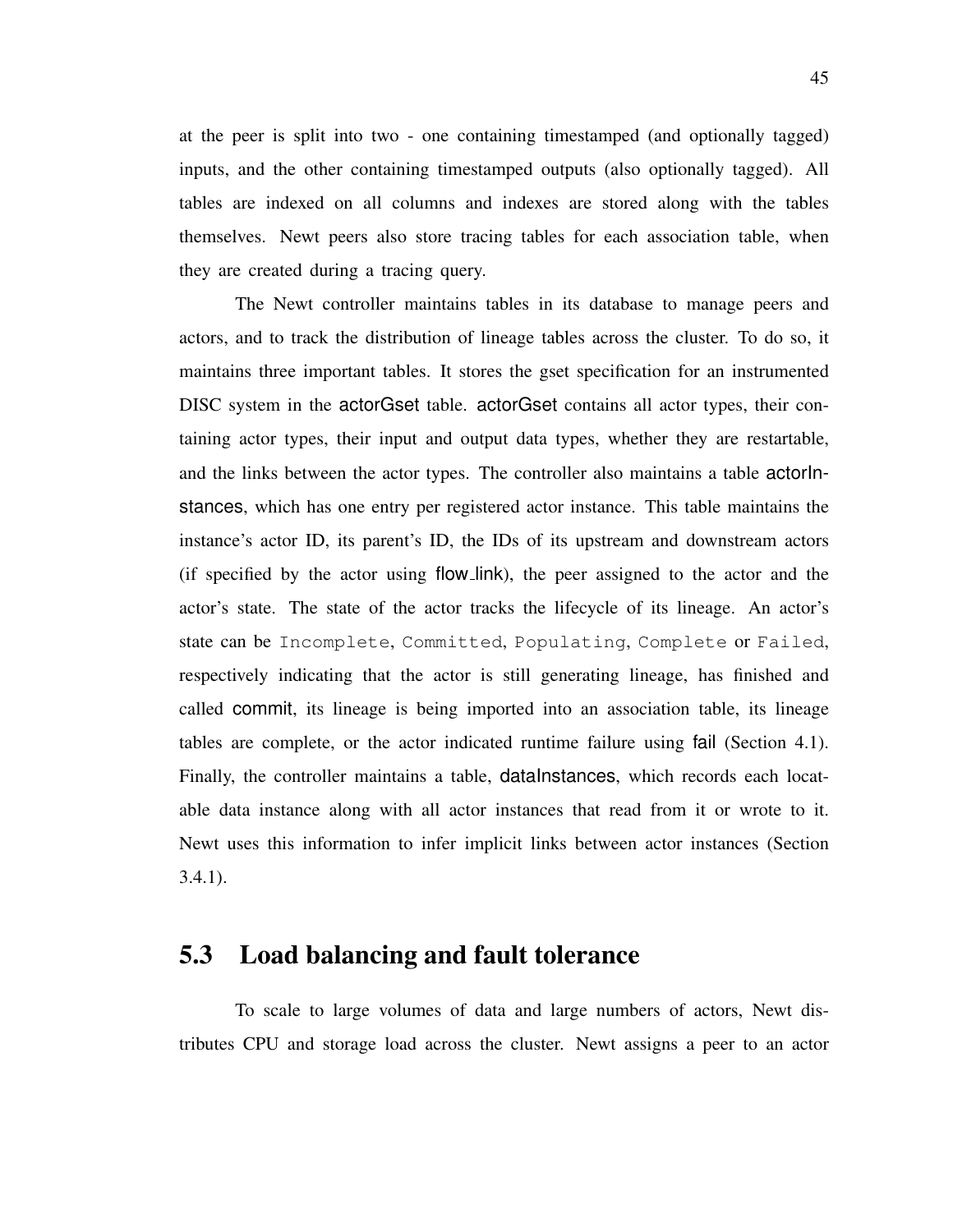using weighted moving averages of CPU utilizations on all peers to find the peer with the lowest load. Once lineage is complete and can be imported into a table, Newt finds the peer with lowest disk utilization and creates the table on it.

It is also important for Newt to be fault tolerant, to avoid the need to re-execute dataflows for capturing complete lineage. To address this, the Newt controller also assigns a secondary peer to each actor. Each client sends lineage synchronously to its primary peer. The primary peer, in turn, logs this lineage locally and replicates it to the secondary peer before acknowledging the client. The client waits for the acknowledgment before discarding its local copy of the lineage. If the primary peer fails during the actor's lifetime, the secondary peer takes over as primary and the controller assigns a new secondary to the new primary peer. The new secondary then receives a copy of the lineage captured thus far from the new primary.

Newt also gracefully handles failures in the DISC system. To do so, the controller tracks the lifecycle of each actor (through register and commit calls), and uses instance containment relationships to identify failed actors. When an actor registers with the Newt controller, its state is marked Incomplete in the actorInstances table. When the actor finishes processing, it calls commit, and subsequently, the controller marks the actor's state as Committed. However, if the actor fails before it can call commit, its state on the controller remains Incomplete.

Newt expects all child actor instances to finish processing before their parent actor instances, which is justified by the hierarchical relationships between parent and child actors. Thus, when a parent actor,  $\alpha$ , commits, the controller initiates a *cleanup phase.* During the cleanup phase, the controller sweeps through all of  $\alpha$ 's child actors, and discards all lineage from any child still in Incomplete state (and all its children, recursively). This successfully prevents Newt from storing duplicate copies of lineage across task restarts in DISC systems. Note that if a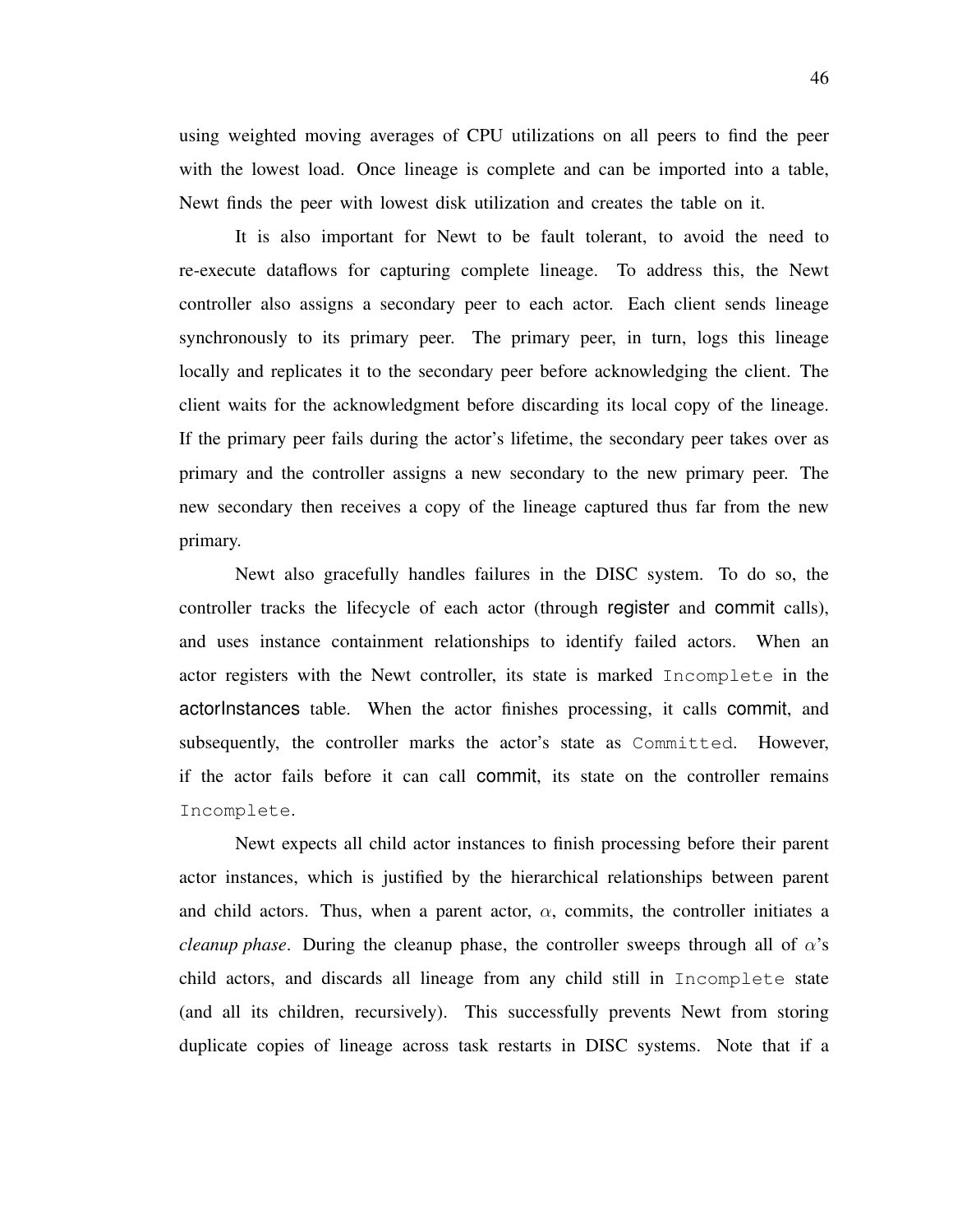failed actor instance calls fail to explicitly indicate failure (Section 4.1), its state is set to Failed, which preserves its lineage during cleanup phase.

# 5.4 Distributed query engine

Newt consists of a distributed query engine, which serves tracing queries. Recall that before Newt can perform a trace, it reconstructs the dataflow, creating links between two actors writing to and reading from a common dataset. To do so, Newt uses locatable data type to identify the dataset, and builds an association table called a *ghost table*, which associates outputs of the writer actor with overlapping inputs of the reader actor using locatable information. A ghost table is treated as any other association table, and Newt also creates a *ghost actor* instance for this table in actorInstances.

Once the dataflow is reconstructed, the query engine federates the tracing query across the cluster. The query performs output-input matching between association tables using a sequence of relational joins on these tables. For actors that collect lineage through paired capture, the query also creates associations from their split association tables (Section 5.2), using timestamps or tags to decide the associations.

To optimize the query processing time, Newt supports three different policies for distributing tables across the peers - random, vertical co-location and horizontal co-location. The random placement policy randomly allocates tables across the cluster to any peer. The other two placement policies co-locate actor instance tables based on the dataflow. In vertical co-location, Newt assigns the same peer to two tables whose actor instances are linked to each other (directly, logically or implicitly). This leverages parallel processing capacity of the cluster, since parallel portions of the dataflow can be processed simultaneously during the query. In horizontal co-location, Newt assigns all tables of the same actor type to the same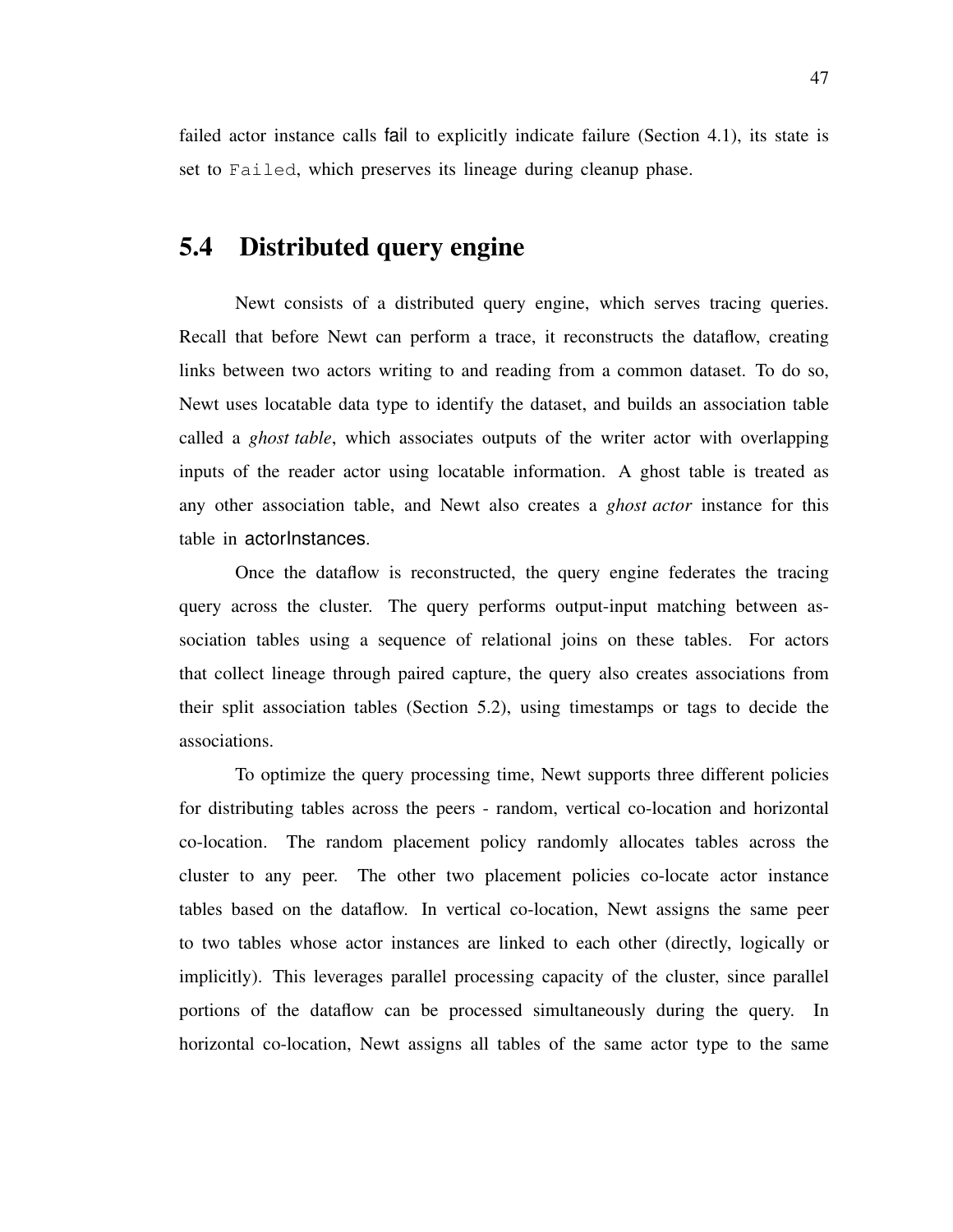peer. This minimizes network traffic between peers containing actor instances from different stages of the dataflow, but the query can take longer to process than during vertical co-location.

## 5.5 Replay engine

The Newt controller also consists of a replay engine, which coordinates dataflow replay. When a user requests a replay, the replay engine internally issues a tracing query for the outputs (or inputs) to be replayed and replays the actors in the dataflow on a subset of their original inputs. To replay the dataflow, users can either manually re-execute the dataflow or have Newt restart actors. For the latter, restartable actors implement a restart( $name, conf$ ) RPC method. The  $name$  is the same name that the original instance provides when calling register, and  $conf$  is actor configuration data, which Newt specifies when restarting it.

# 5.6 Anomaly detector

Each machine in the Newt cluster also contains an anomaly detector. When a user submits a debug request, Newt first identifies the subset of the dataflow and associations it needs to consider for ranking (Section 4.2.1). If necessary, Newt issues a backward trace to create tracing tables containing the relevant subset of associations. Note that while a tracing query is required whenever the user specifies any outputs, tracing tables are only used when the user supplies a sample of good outputs; the other forms of debug consider all associations of an actor instance.

Recall that Newt uses a two-step process to identify faulty actor instances in a dataflow (Section 4.2.2). In the first step, the anomaly detector on each Newt peer queries relevant local association tables (or tracing tables), for their selectivity values, performs outlier detection on these values and increments the score of faulty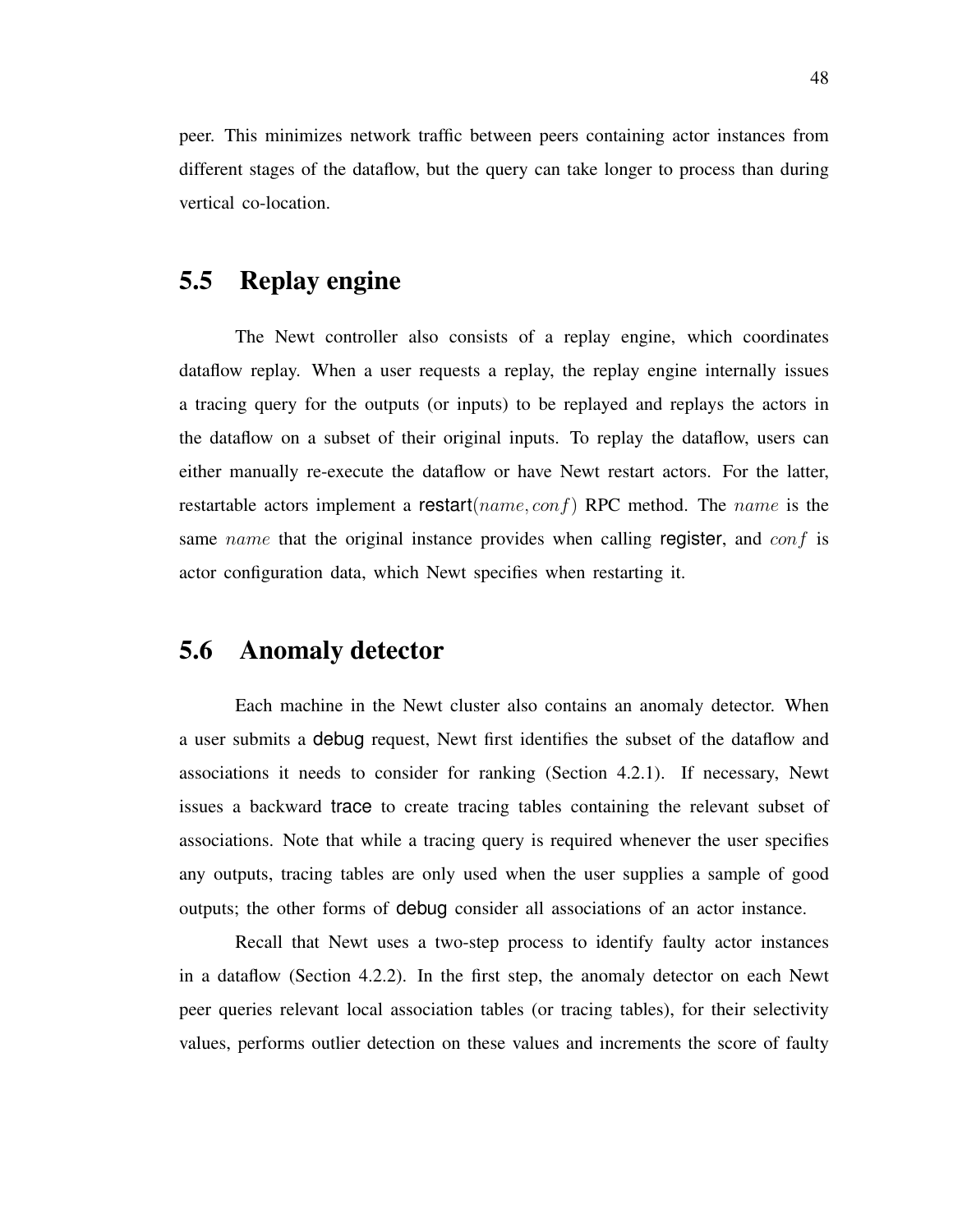actor instances. The Newt peer sends these scores and average selectivities for each of its relevant local actor instances to the controller.

In the next step, the Newt controller collects scores and average selectivities from its peers. The anomaly detector on the controller then performs outlier detection on average selectivities across instances of the same actor type, and increments the score of faulty actor instances. Finally, it creates a ranked list of actor instances and returns this list to the user.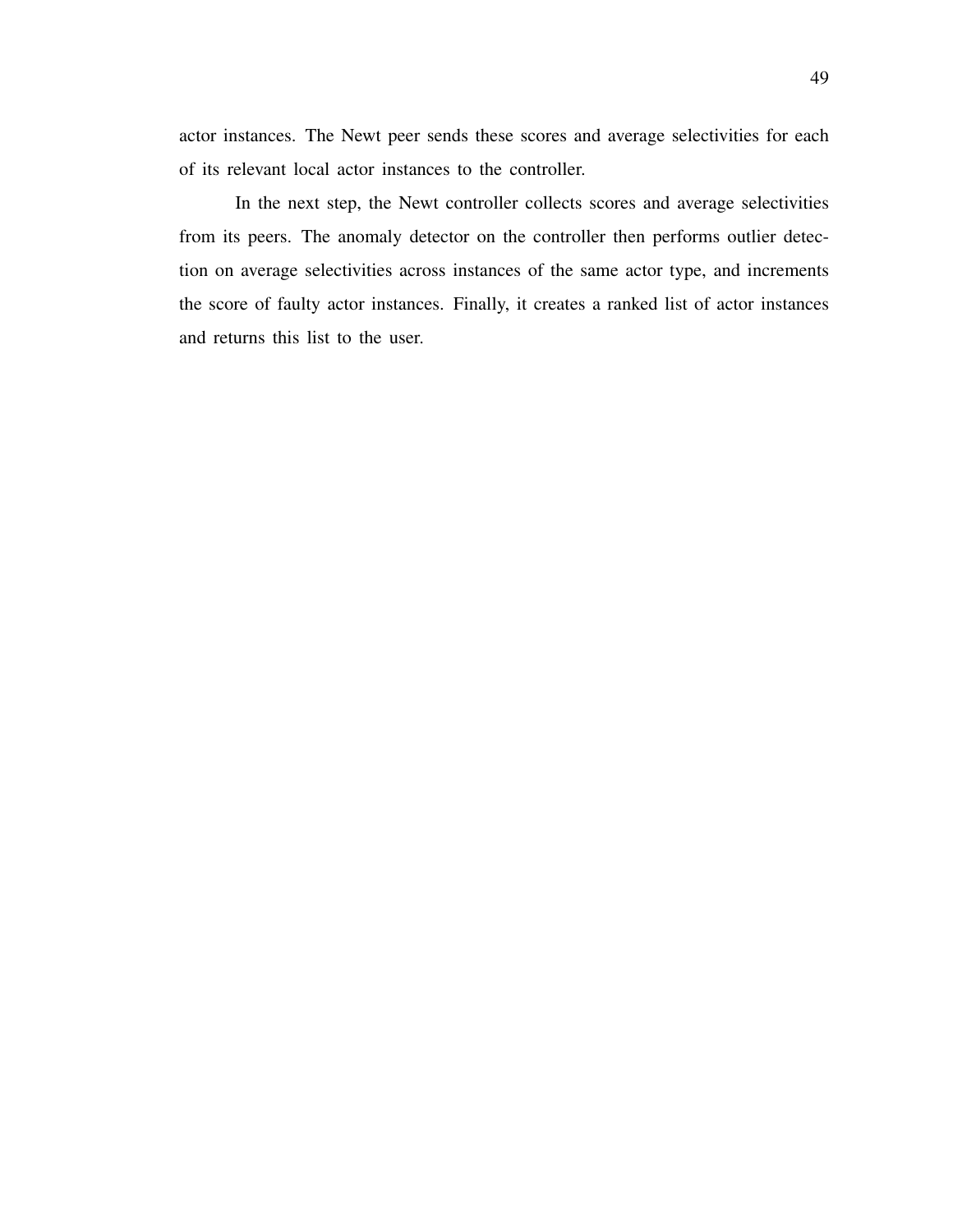# Chapter 6

# Implementation

This chapter describes key aspects of the implementation of Newt, including optimizations for better performance and lessons learned. Our Newt prototype is written in Java, and consists of approximately 3.9k lines of code for the controller and 600 lines for the client. Newt uses MySQL 5.5 as the relational database. Communication within the Newt cluster and with the clients uses RPC. Newt uses Hessian 2.0 RPC package, which provides a dynamically-typed binary RPC protocol. Section 6.1 describes the hash function that the Newt client uses. Section 6.2 describes pitfalls with importing binary data into MySQL tables, and how Newt avoids them. Section 6.3 describes optimizations for faster index creation and query performance. Section 6.4 describes how the Newt replay engine coordinates replay. Finally, Section 6.5 describes optimizations for improving the time to send lineage to Newt.

## 6.1 Hash algorithm

Newt hashes non-locatable type DISC data to 128-bit byte arrays to minimize lineage size and avoid custom handlers for data types during queries. The hash function is implemented using hash algorithms provided by standard Java libraries.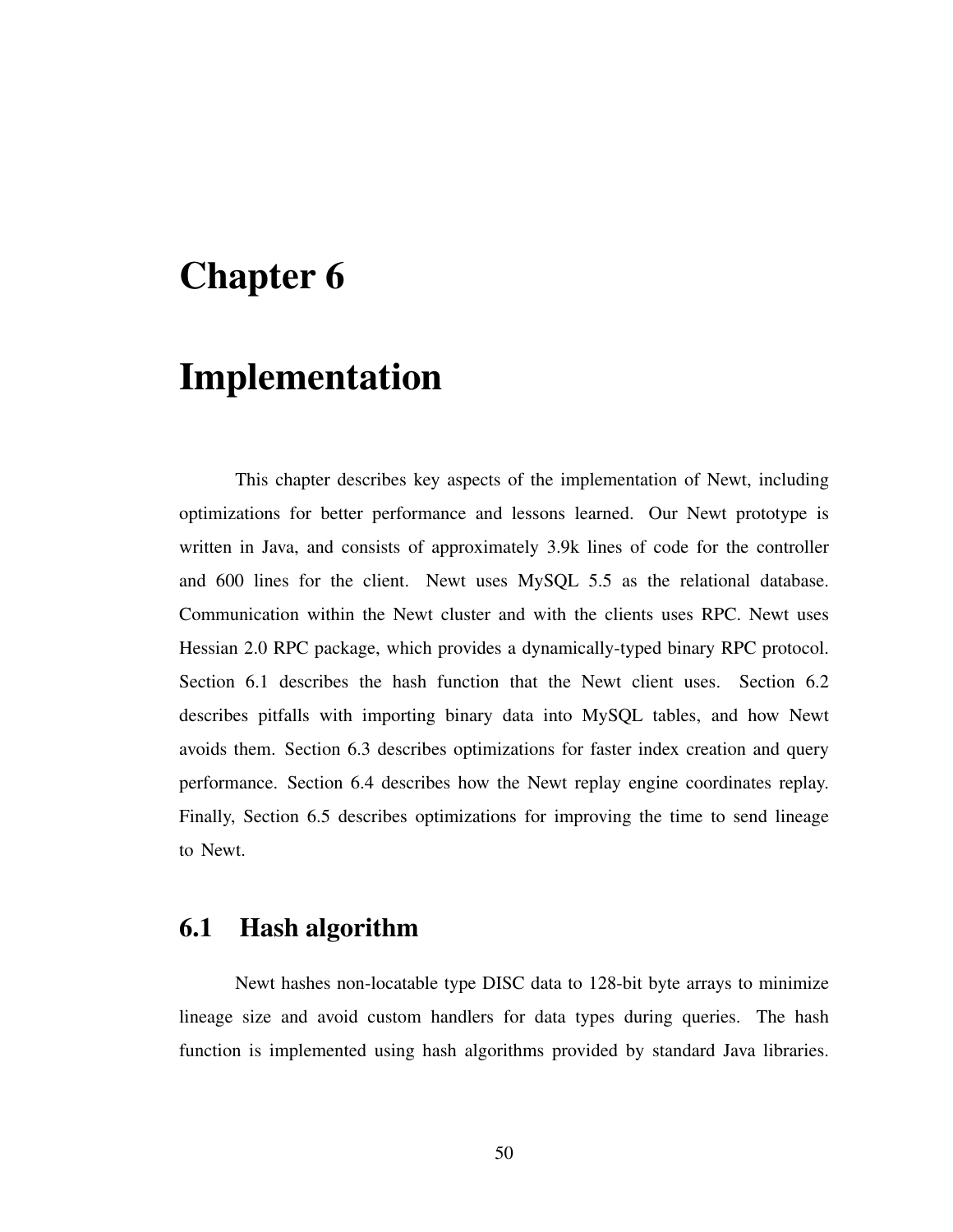We found that MD5 is faster than all SHA variants and produces a smaller hash than most SHA variants. Consequently, we use MD5 for hashing non-locatable data.

# 6.2 Storing lineage with MySQL

Newt stores lineage in MySQL [7] tables and submits queries to it using the JDBC driver for MySQL. When batch importing binary data from logs into a MySQL table with a binary-data schema, we observed that MySQL uses character streams to read these logs and strips trailing spaces from the data. While this is not a problem for text, cryptographic hashes can contain trailing whitespaces and the backslash character  $\sqrt{ }$  as bytes, which MySQL would discard, or treat as escape characters in a character stream, respectively. To circumvent this, the client escapes all backslashes in the byte array and replaces the last trailing whitespace with an underscore.

## 6.3 Index optimizations

Queries on tables with a large number of rows are faster when using indexes instead of sequential scans of the entire table. Thus, Newt builds indexes on each column of each association table. The time to build indexes and the size of the completed indexes depend on the type of data being indexed and its length [7]. Specifically, integers and byte arrays (which are treated as integer arrays by MySQL), take significantly less time to index than text of same length. The size of the index increases proportionally with the length of the data being indexed. Since Newt uses 128-bit byte arrays and locatables, care is necessary that these data types do not slow down index creation.

While 128-bit byte arrays do not pose a problem, locatables can be arbitrarily long and are classified as text, which can slow down index creation and yield a large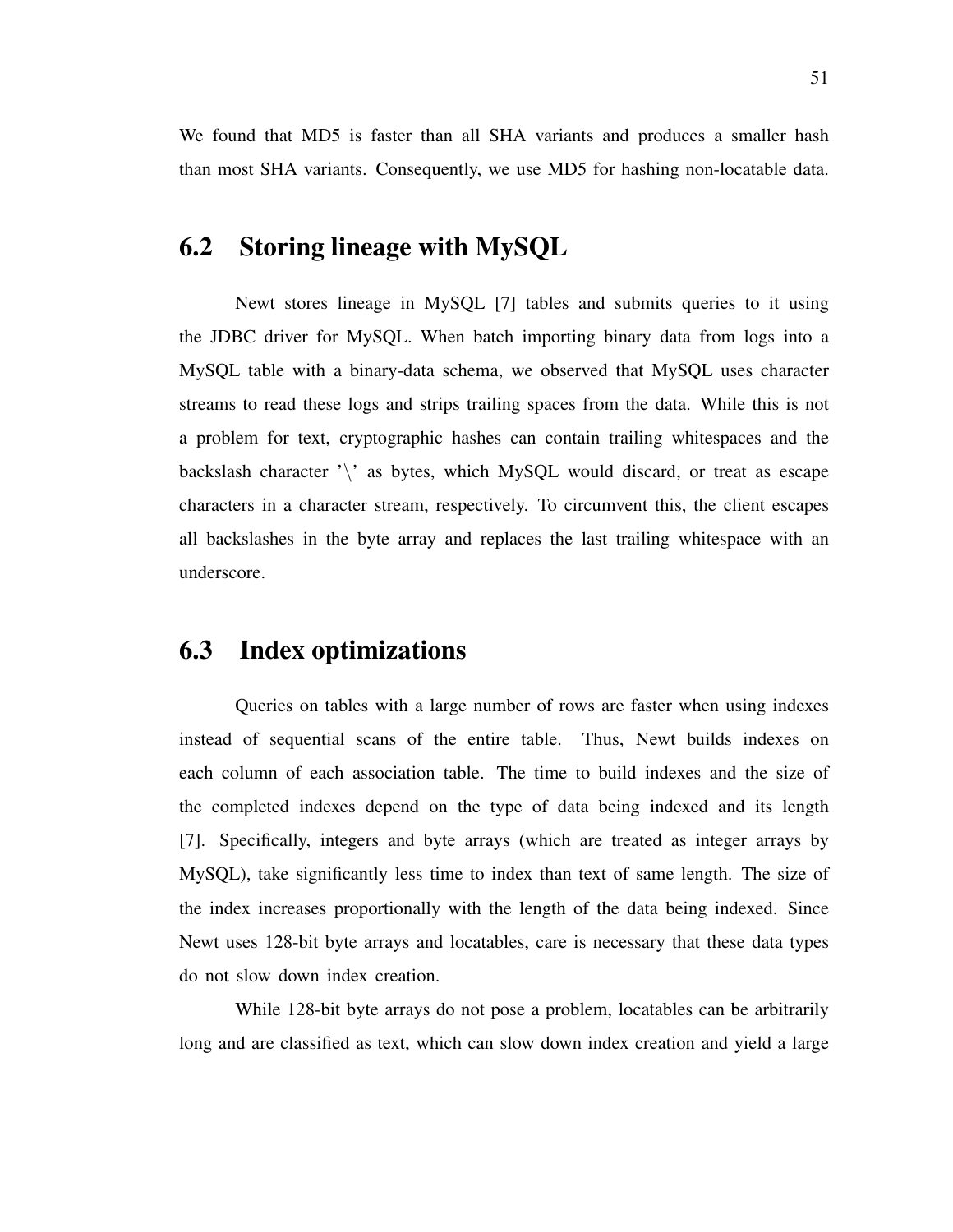index size. Therefore, Newt configures MySQL to only create *prefix indexes* on the locatable data types, i.e. indexes on a fixed-length prefix of the locatable values. Prefix indexing increases the chance of collision since prefixes of different entries may be identical. Therefore, care is necessary that locatable data types are formatted to place frequently varying fields near the beginning of their text representations. For example, the text representation of a file locatable begins with the file offset and length, followed by the file path, which may be identical for several records of an actor.

## 6.4 Replay coordination

Recall that Newt uses filtering to ensure accurate replay (Section 3.5.2). Newt does so by installing a tracing table for each actor instance in the original dataflow on the corresponding instance in the replayed dataflow.

However, for this to work, Newt must be able to match each actor instance in the replayed dataflow with an instance from the original dataflow. This can be challenging when there are multiple actor instances of the same actor type executing in parallel, for example, map and reduce instances. To address this, Newt uses the handle provided by the original actor instance during registration (Section 5.1.1), which remains the same across different invocations of the instance and can be used to match replayed and original actor instances. For example, a reduce instance in Hadoop MapReduce job can be identified by its partition number. Note that this is an optimization; if Newt is unable to uniquely match a replayed instance with an original instance, it logically unions the tracing tables of all instances of the actor type to create a filter for the replayed instance.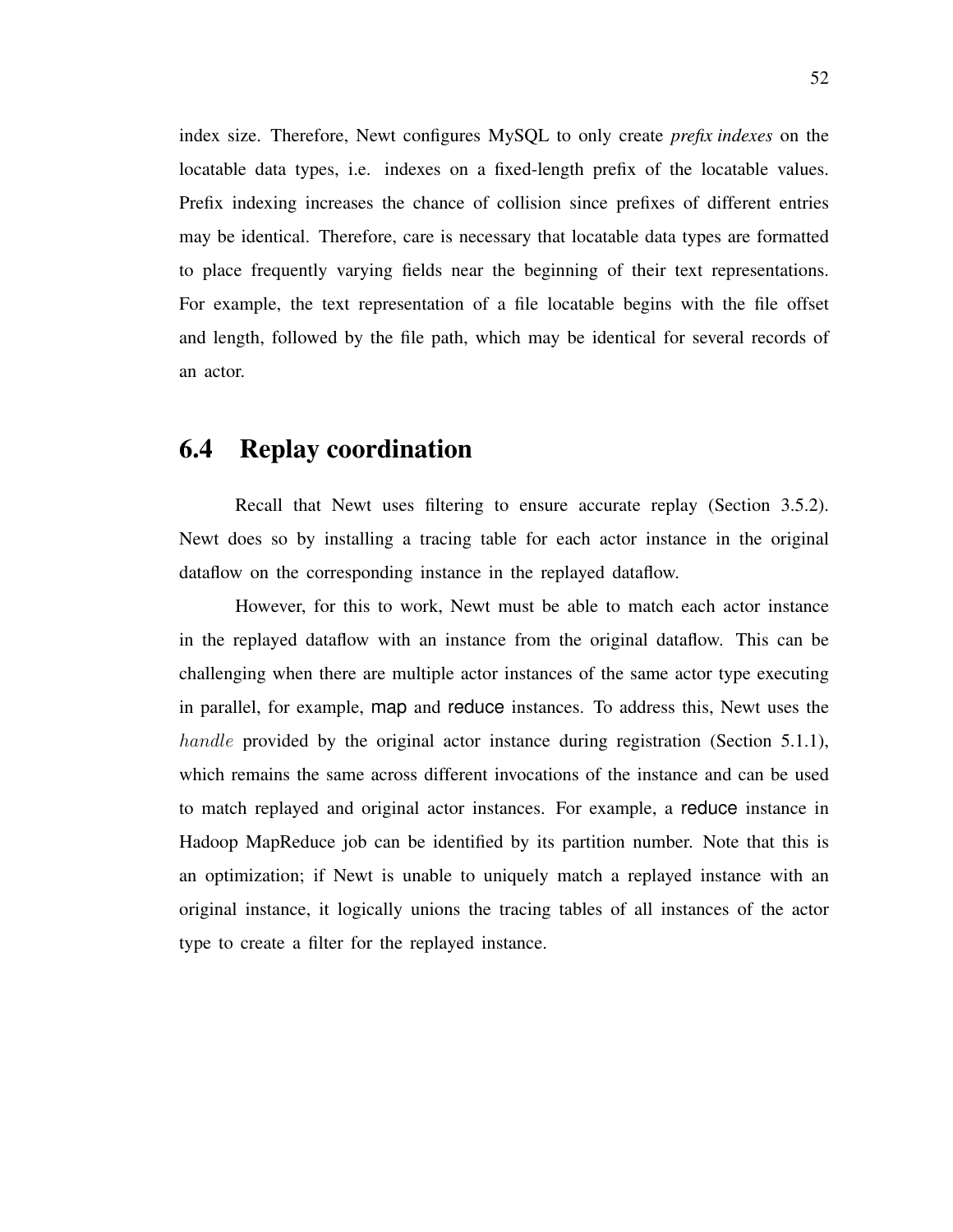# 6.5 Communication

An essential component of Newt is its communication module, which is used for both communicating with the client and within the Newt cluster. We use Hessian 2.0 RPC package [5] for all communication. Hessian is a binary web service protocol with its own serialization library. During evaluations, we observed a warmup phenomenon during the first few RPC requests, which incur larger overheads than the stable-state time to send lineage (average time to send lineage observed over a large number of requests). Actors that produce little lineage, and thus, require only a few requests to send it all to Newt, incurred higher overheads due to this.

To avoid this pitfall, the Newt client caches Hessian connection objects for each peer in the Newt cluster, and reuses them across all actors on the client machine. This prevents each actor from needing to warm-up its connection object and significantly reduced time overheads for an experimental dataflow, which consisted of a large number of actors, each of which produced little lineage.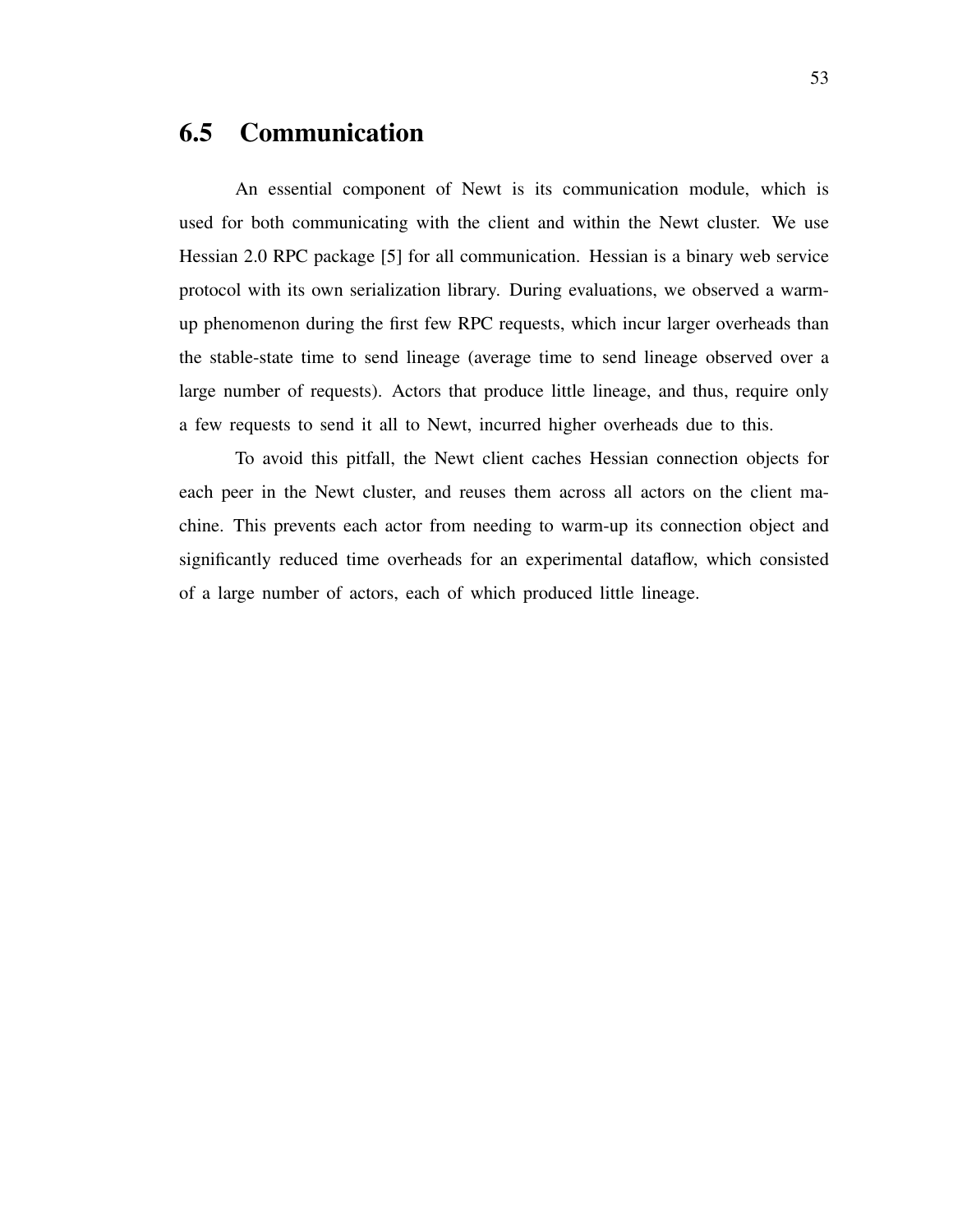# Chapter 7

# Evaluation

This chapter describes the evaluation of our Newt prototype. We evaluate Newt in several contexts. We first describe how Newt can be used to instrument two DISC systems, Apache Hadoop [1] and Hyracks [21], for fine-grain lineage capture and replay. Next, we evaluate Newt's ability to scale with increasing lineage generation rates. Next, we measure time and space overheads incurred when capturing lineage with Newt using several different workloads, including a Contrail [53] genome assembly workload. Next, we evaluate the tracing query performance with different lineage table placement policies, and study accuracy of the lineage captured by Newt. We also evaluate Newt's replay performance and accuracy. Finally, we evaluate Newt's debugging accuracy when used to identify faulty actors in a dataflow.

Unless noted otherwise, all experiments use a 15-node cluster of Dual Intel Xeon 2.4GHz machines with 4GB of RAM, a single SCSI disk, and connected by gigabit Ethernet. Newt employs seven nodes: six Newt peers and the Newt controller. The other eight nodes run our instrumented Hadoop environment. All experiments use vertical co-location table placement (Section 5.4) as it outperforms other placement policies for all tested tracing queries.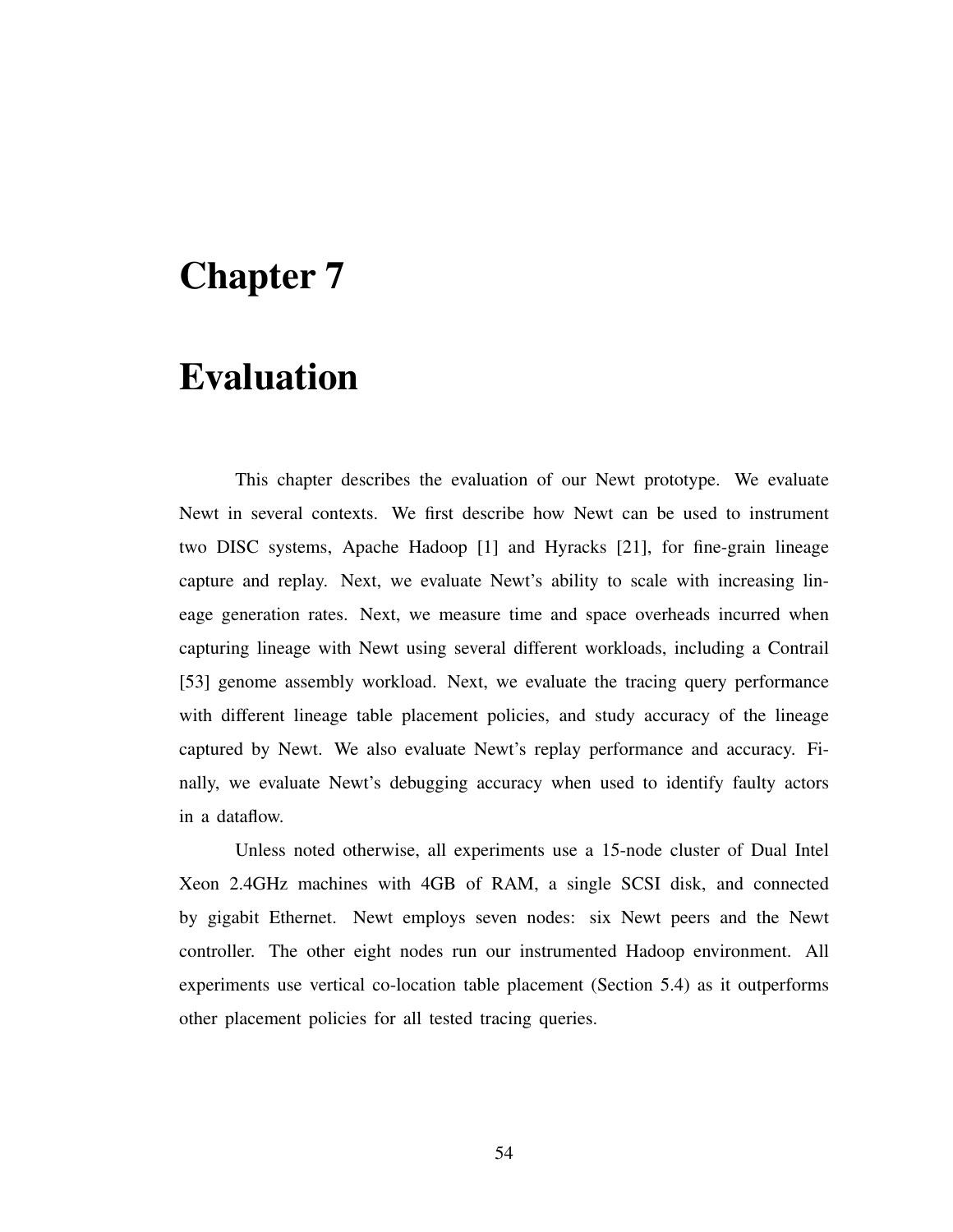# 7.1 Instrumenting DISC systems

This section describes how we instrument Hadoop and Hyracks using the Newt client library. The primary goal of instrumentation is to capture accurate fine-grain lineage from dataflows, while being transparent to user-defined functions, such as, map and reduce. Unlike other approaches, which must propagate lineage through the dataflow [38], Newt's instrumentation requires developers to only insert capture calls at the input and output boundaries of actors. Thus, Newt requires less intrusive modifications in the DISC system.

We use Newt to instrument version 0.21.0 of Hadoop. Instrumentation adds 53 lines of code to the job controller, 9 lines to map, and 11 lines to reduce. For Hyracks, we instrument version 0.1.8, adding 60 lines to the job controller, 10 lines for the FileWrite operator, 15 lines for FileScan, and 20 lines for the HashGroup operator.

### 7.1.1 Hadoop instrumentation

Hadoop is a framework for running applications on a large cluster of commodity hardware, which implements the MapReduce paradigm [27], described in Section 2.1.3. We instrument the job controller, the record reader, map, reduce and record writer operators to capture lineage and enable replay.

Job controller. We instrument the job controller to first specify the MapReduce gsets (shown in Figure 2.2) to Newt. Next, the job controller uses the register API to register each MapReduce job submitted to it as an instance of *MRJob* type, and captures input and output files of the job using unpaired capture. The job controller also registers the job's record reader, map, reduce and record writer instances with Newt. When the job successfully completes, the job controller calls commit on all these instances. Finally, the job controller implements the restartable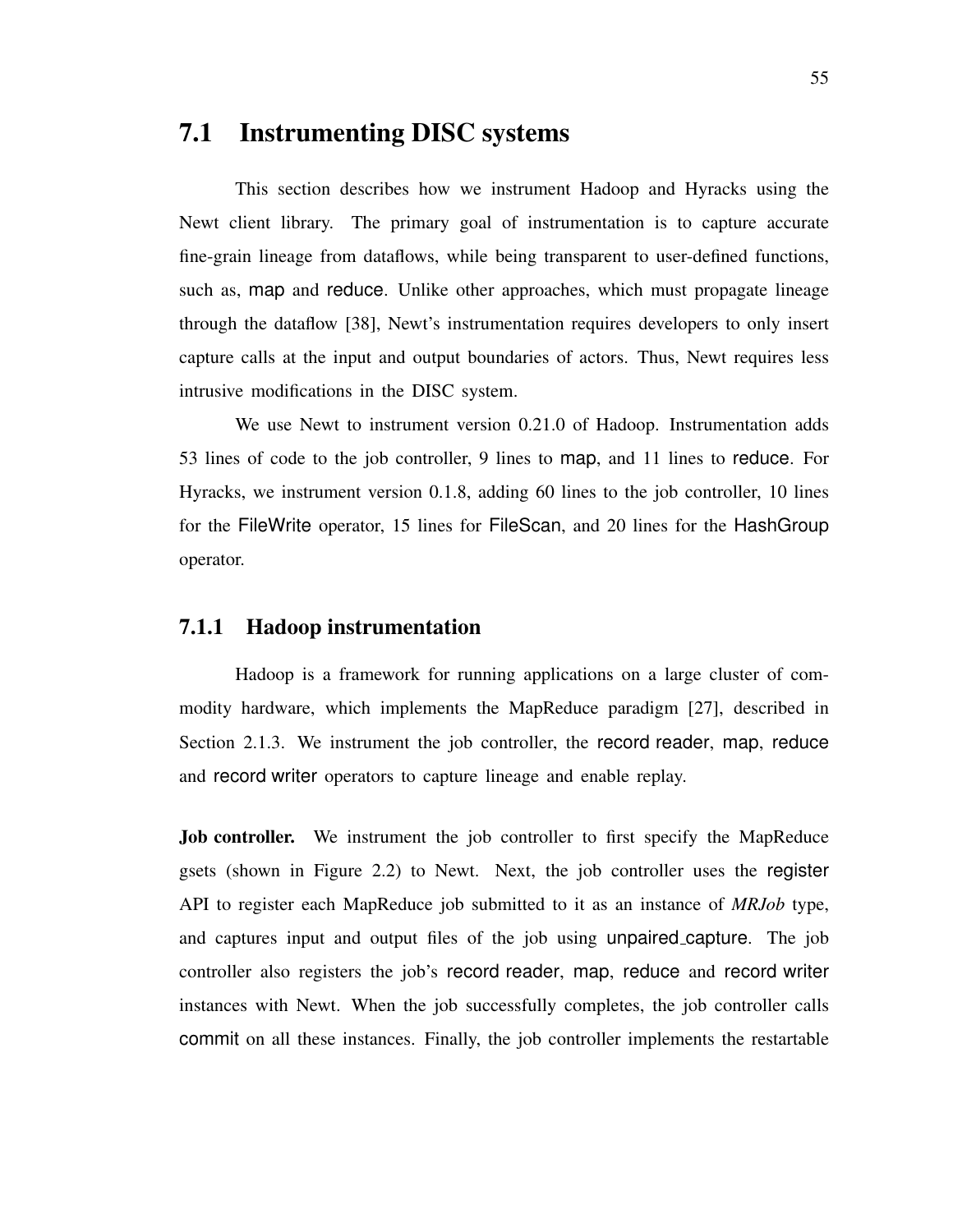API to enable Newt to restart MapReduce jobs during replay.

Record Reader. record reader reads inputs from a materialized source, and produces output records as key-value pairs. We instrument the record reader with unpaired capture to collect its inputs and outputs, which hash to locatables and 128-bit bytes arrays, respectively.

Map. map instances consume key-value pairs generated by record reader instances, and produce key-value pairs. We instrument map with unpaired capture to collect its inputs and outputs, which hash to 128-bit byte arrays. Each map instance in Hadoop is directly linked to exactly one record reader instance and vice-versa. The map instance uses flow link to specify its upstream record reader instance to Newt.

Reduce. reduce instances read inputs as a key and a list of values (key-value-list), and produce key-value pair outputs. reduce uses an iterator to read and process values in the list one at a time. Thus, each output record may depend on any number of input values already seen for the current input key being processed. We instrument reduce with the timed capture APIs to timestamp and collect inputs and outputs separately, and build the lineage using timestamps after the actor terminates. We also configure the addInput API to issue a reset each time a new input key is seen, to prepare for the next set of input values (Section 3.3.2). reduce instances can receive inputs from any of the upstream map instances, hence, they do not specify any instance as their direct upstream actor. Newt uses dataflow archetypes to link all reduce instances of a job to all its map instances.

Record Writer. The record writer is symmetrical to the record reader, except that it reads key-value pairs and writes to a file. We instrument the record writer using unpaired capture, hashing its inputs and outputs to 128-bit byte arrays and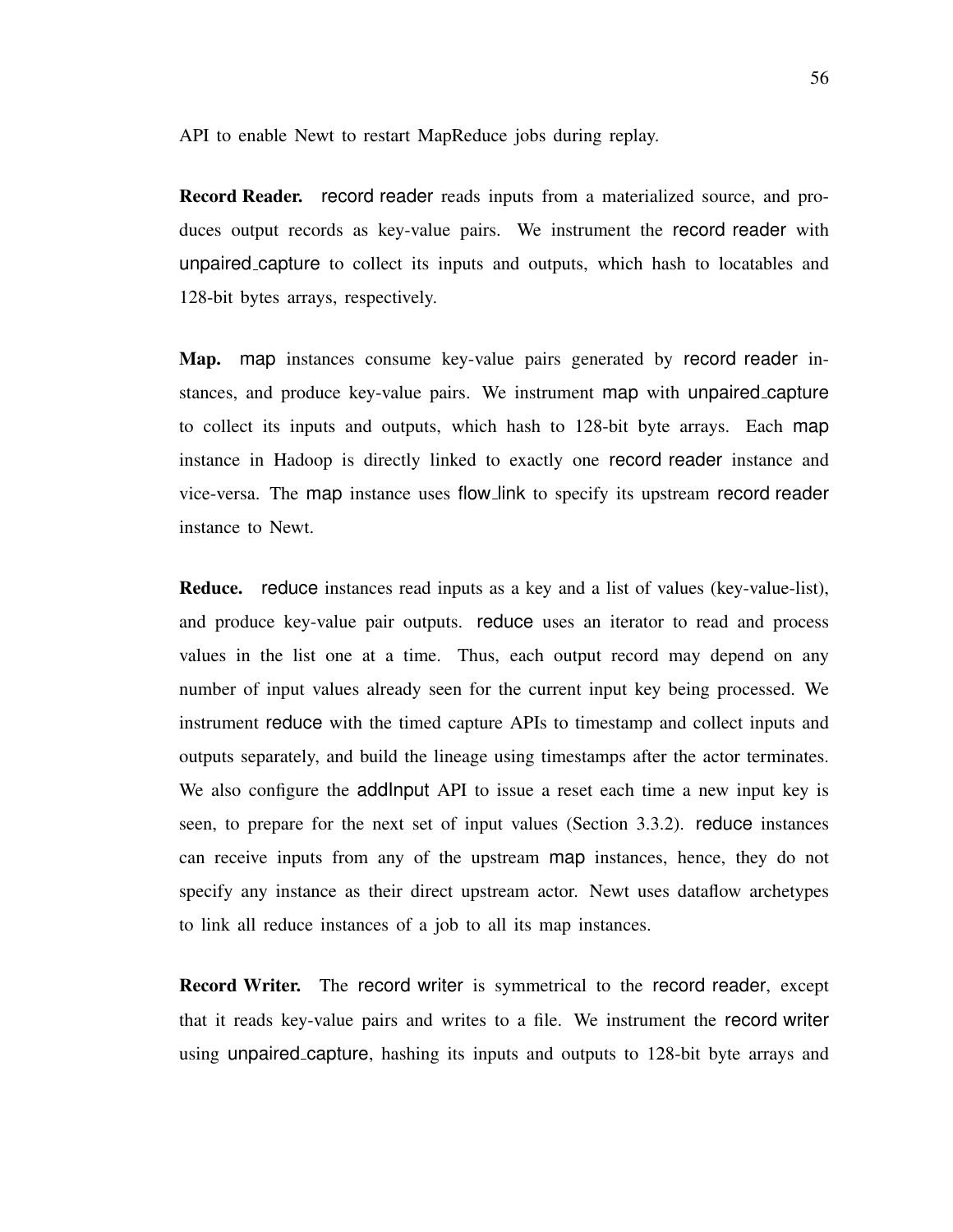locatables, respectively. Each record writer instance is directly linked to a reduce instance, and uses flow link to specify its upstream reduce instance to Newt.

Replay filtering. The capture instrumentation also enables replay. record reader, map, and record writer instances check the value of filter returned by the capture APIs before allowing outputs to propagate to downstream actors. However, reduce instances check filter during both input and output capture, before accepting inputs or allowing outputs to propagate.

#### 7.1.2 Hyracks

Hyracks provides a flexible platform for executing large-scale analytics. Unlike Hadoop, in which programs are represented as sequences of maps and reduces, Hyracks programs are represented as arbitrary DAGs of operators. We instrument three operators in Hyracks - FileScan, FileWrite and HashGroup, along with the Hyracks job controller.

Job controller. When a user submits a job to Hyracks, the job controller builds a DAG of operators and executes them. However, the operators (or actors) in a Hyracks DAG can be connected in an arbitrary way. As such, unlike in Hadoop, it is difficult to specify fixed dataflow archetypes in Hyracks. Instead, the Hyracks job controller uses flow link to directly specify the links between different actors to Newt.

Instrumenting operators. Operators in Hyracks read input tuples, and apply arbitrary functions to generate output tuples. We have instrumented three Hyracks operators found in several common dataflows - the FileScan operator that reads input files and emits words, the FileWrite operator that writes tuples to a file, and the HashGroup operator that implements hash-based grouping and can apply any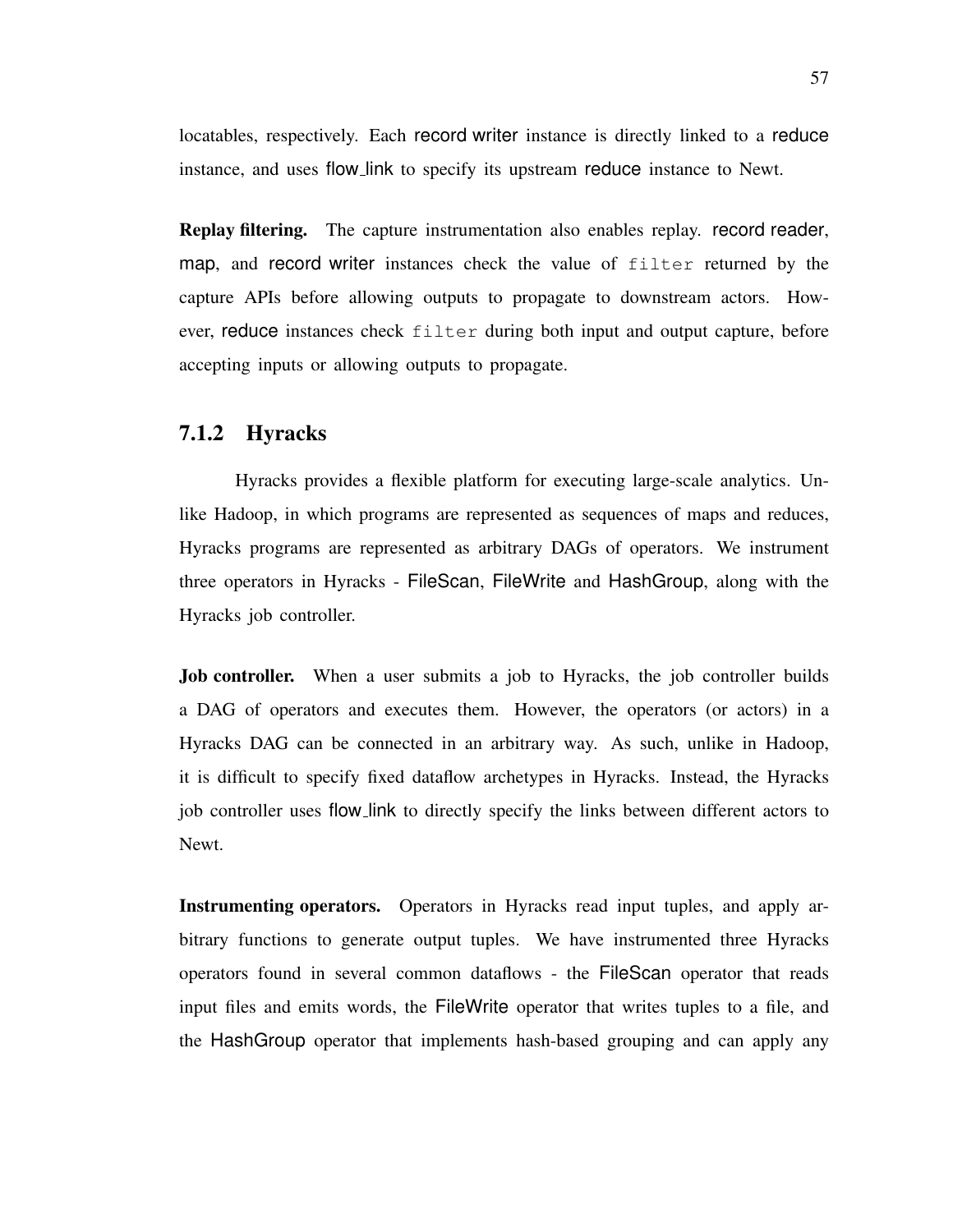user-defined aggregation function per group. FileScan and FileWrite are similar to record reader and record writer, respectively. Here, we describe instrumentation for the HashGroup operator.

Before the HashGroup operator begins processing, it reads all input tuples and hashes them into a hashtable based on a grouping attribute in the tuples. For each input tuple read, it updates the aggregate (e.g. a count) in the corresponding entry in the hashtable. After reading all input tuples, it emits each entry in the table.

While similar to the reduce operator in Hadoop, HashGroup receives unordered inputs, and must read all input tuples before emitting any output. Using the timed capture APIs, as in the Hadoop reduce, would result in associating each output tuple to every input tuple, generating inaccurate lineage.

Instead, we instrument HashGroup with tagged capture APIs, using the hash of the grouping key as the tag for each input and output tuple. Thus, for each input tuple read, HashGroup calls addInput( $tuple_in, hashkey$ ), and for each emitted output, HashGroup calls addOutput( $tuple\_out, hashkey$ ). We also configure add-Output to reset the association set for the output tag after each output is emitted. This enables Newt to capture accurate lineage for the HashGroup operator.

## 7.2 Capture scaling

By default, the Newt clients are configured to batch five hundred associations in each lineage request to a Newt peer, and employ double-buffering to enable continuous lineage collection and logging. The default replication factor in the Newt cluster is 2.

Figure 7.1 shows the aggregate performance of the Newt cluster. Here we measure throughput in terms of total volume of lineage recorded as we increase the number of actors by starting dummy Hadoop jobs. The Newt controller is assigning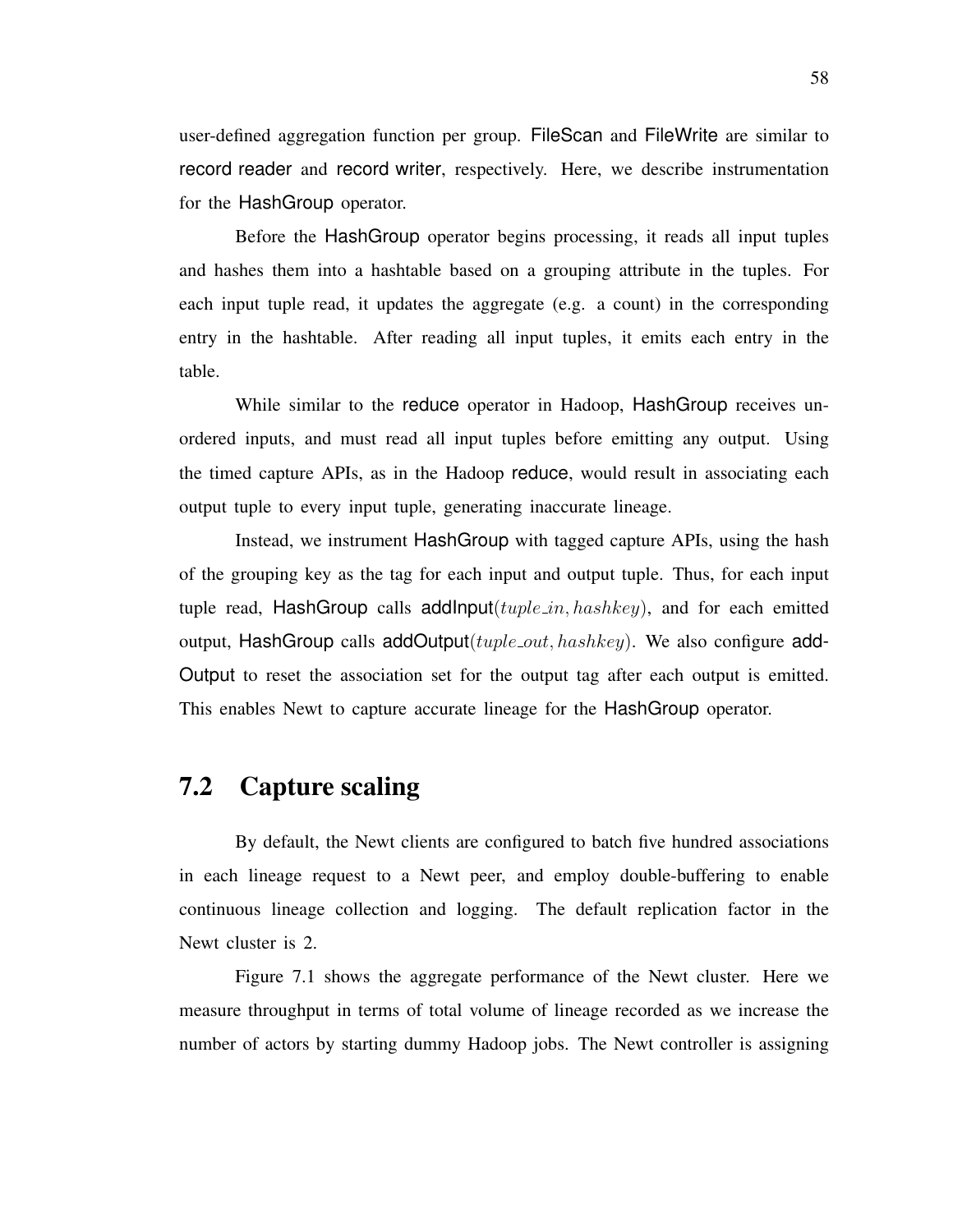dummy actors to Newt peers in a round-robin manner. We observe the average rate of logging lineage at a Newt peer to be 67.33 MB/s without replication and 60.56 MB/s with replication. The cluster tops out at a combined 403.98 MB/s without replication and 363.36 MB/s with replication. Thus a single actor can send approximately 1.62 million associations a second to a single peer (without replication), until the local disk throughput becomes the bottleneck.



Figure 7.1: Combined throughput of our 7-node (6 peer) Newt cluster in terms of rate of lineage logged to disk. The aggregate throughput reaches 9.7 million associations per second.

Next, we evaluate our load balancing scheme for Newt and DISC cluster layouts. The Newt cluster can be physically separate from the DISC cluster, or can run co-located in the same physical cluster. Balancing the load from logging captured lineage and creating association tables across all peers is crucial for highthroughput dataflows, to avoid overloading peers when there are input or processing skews in DISC actors. To do so, Newt uses weighted moving averages of CPU to find the peer with the least load, which is then assigned to the next new actor. Newt also finds the peer with the least disk utilization for creating new lineage association tables.

Figure 7.2 shows the Hadoop job throughput of the Newt cluster as we increase the number of concurrently executing jobs. We compare our CPU and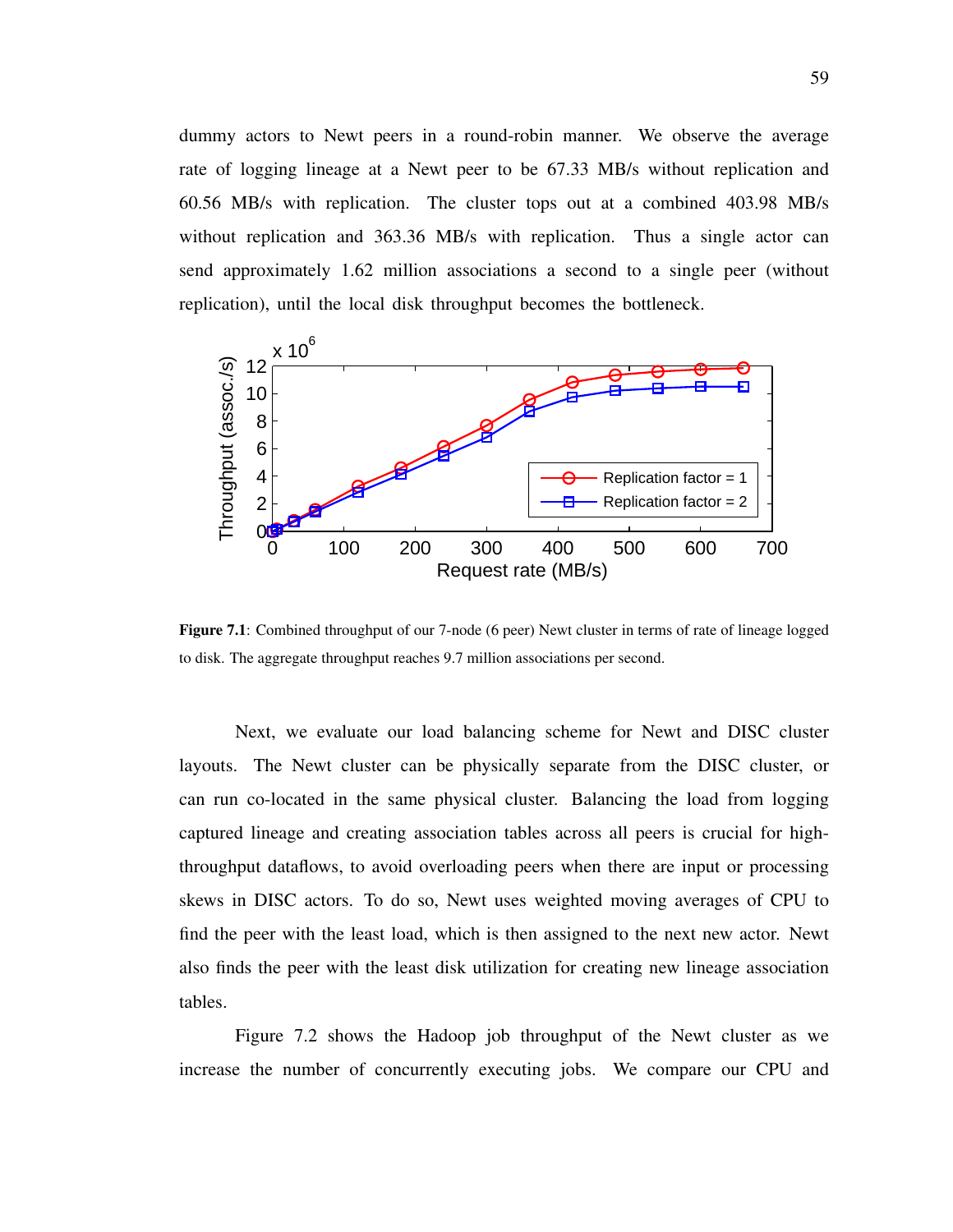

Figure 7.2: Average number of jobs completed by the DISC system per minute (while capturing lineage) for different co-location and load balancing policies in Newt. Dynamic CPU and disk load balancing improves throughput by 50% over fixed peer assignments.

disk load balancing scheme to a fixed assignment, as well as to a layout, in which the Newt cluster is separated from the DISC cluster. We observe that Newt's load balancing scheme improves job throughput by 50% over static, fixed peer assignments.

## 7.3 Capture overheads

Next we measure time and space overheads of capturing fine-grain lineage in DISC dataflows. Typically, the size of lineage captured depends on whether capture uses paired or unpaired APIs, and the selectivity of the actors in the dataflow, where the selectivity of an actor is a function of its input data and processing logic. We evaluate lineage capture on both Hadoop and Hyracks dataflows. In Hadoop, we ran PigMix [8] benchmarks and an identity MapReduce job. The PigMix benchmarks consist of a variety of operators, including join, groupby,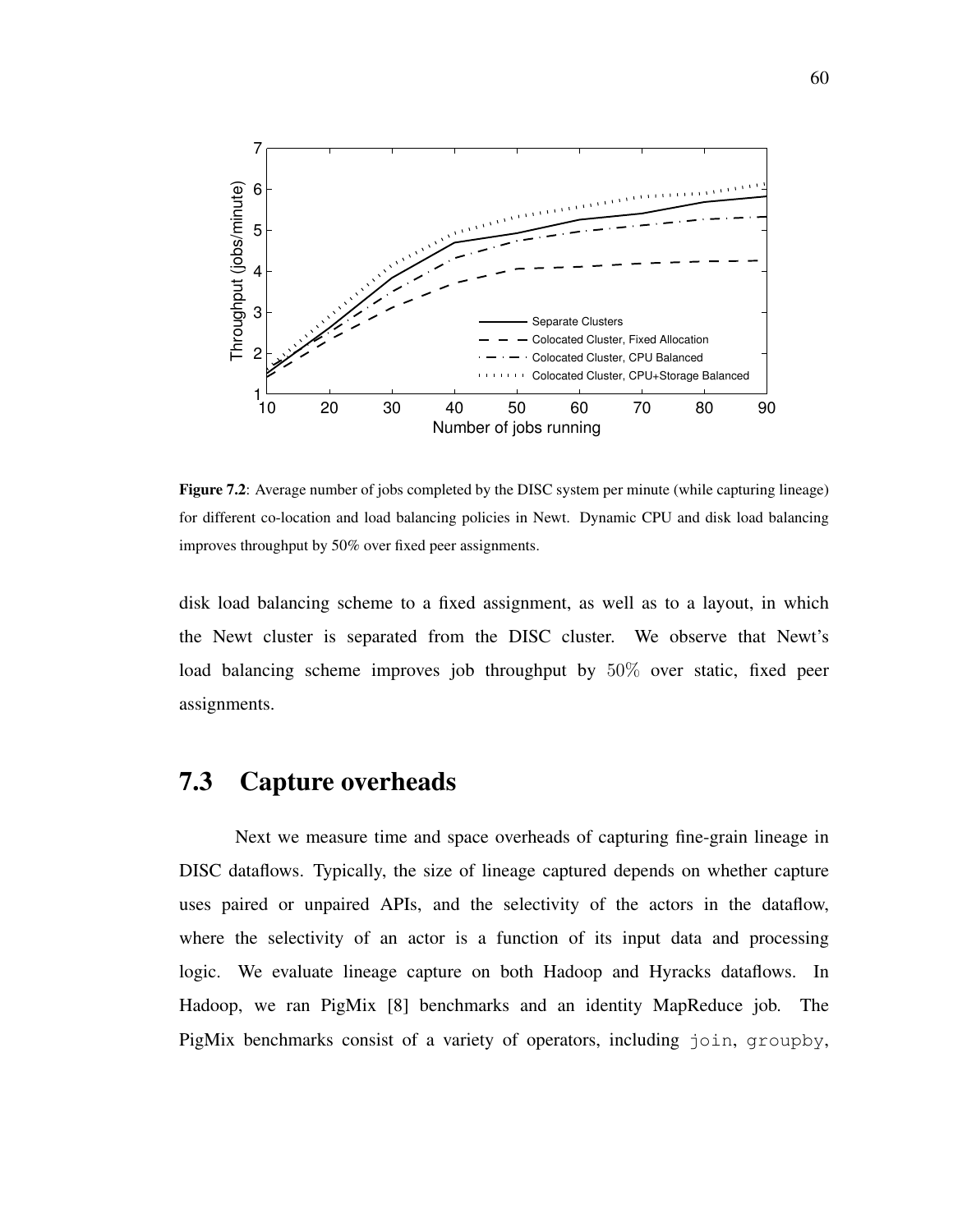

Figure 7.3: The time overheads of PigMix benchmarks, identity MapReduce job and Hyracks WordCount job with and without paired capture.

orderby and union. In Hyracks, we evaluate Newt on a WordCount program on a 34GB Wikipedia dataset.

Figure 7.3 shows that we incur low-to-moderate overheads when capturing lineage with Newt. The PigMix benchmarks and the identity job incur overheads ranging from 10-26%, while WordCount incurs 51%. The overhead for WordCount is larger because it is computationally inexpensive and generates too many lineage associations. We also observe that paired capture incurs higher time overheads, which is expected, since it uses twice as many API calls as unpaired capture. Unpaired capture incurs 9-24% time overheads for PigMix identity jobs, while overheads for these jobs are in the range 10-26% for paired capture. The identity job has the lowest overhead since it creates approximately 1 million associations per job versus an average 5 million for the PigMix jobs. Note that we do not evaluate Hyracks WordCount using unpaired capture because it is difficult to instrument without using separate capture calls for inputs and outputs.

However, paired capture also improves lineage accuracy and reduces the size of the captured lineage. Figure 7.4 shows the space overheads incurred as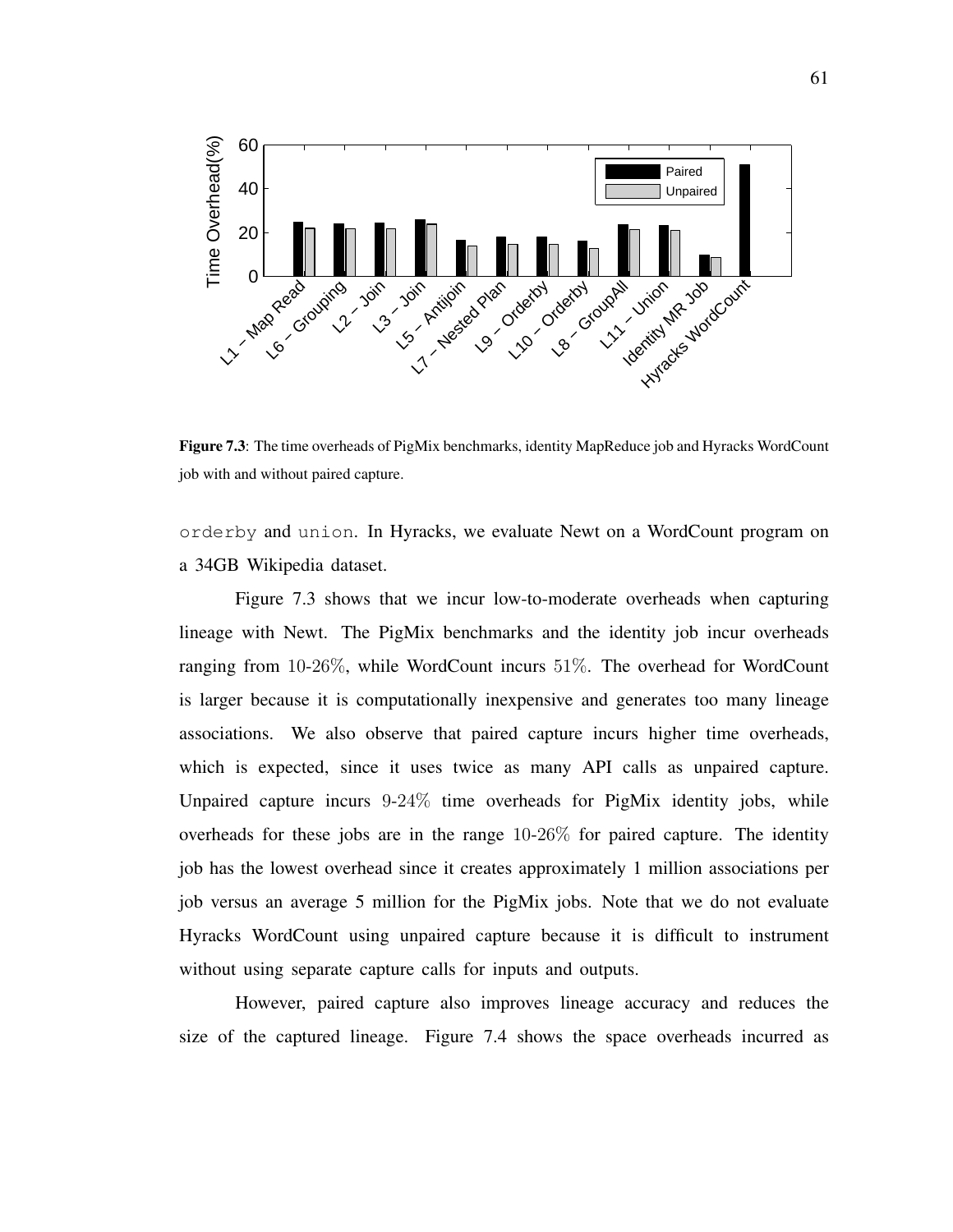

Figure 7.4: The space overheads (relative to total output data) of storing lineage for PigMix benchmarks, identity MapReduce jobs and Hyracks WordCount job with and without paired capture.

a percentage of the size of total output of these jobs. We calculate the size of stored lineage as the number of bytes on disk for all association tables, including all indexes on each table. Note that on an average, indexes add 10% overhead on table size. We observe that paired capture has smaller overheads than unpaired capture, requiring 31% less space on average. Again, the large space overheads for WordCount reflect the higher time overheads incurred due to large number of associations generated by the job.

We believe these overheads are reasonable in many scenarios when Newt is used for debugging dataflows. While space overheads approach 120%, storage is cheap compared to CPU costs. However, these workloads consist of short dataflows (2-3 jobs) and mostly use simple or relational operators, unlike several real-world analytics, which use complex non-relational operators and involve long multi-stage dataflows.

To evaluate Newt on such an analytics, we ran Contrail [53], a de novo genomic assembler for Hadoop. Contrail takes as input a set of short reads (short, ≤ 50, DNA sequences) and assembles the original genome sequence by building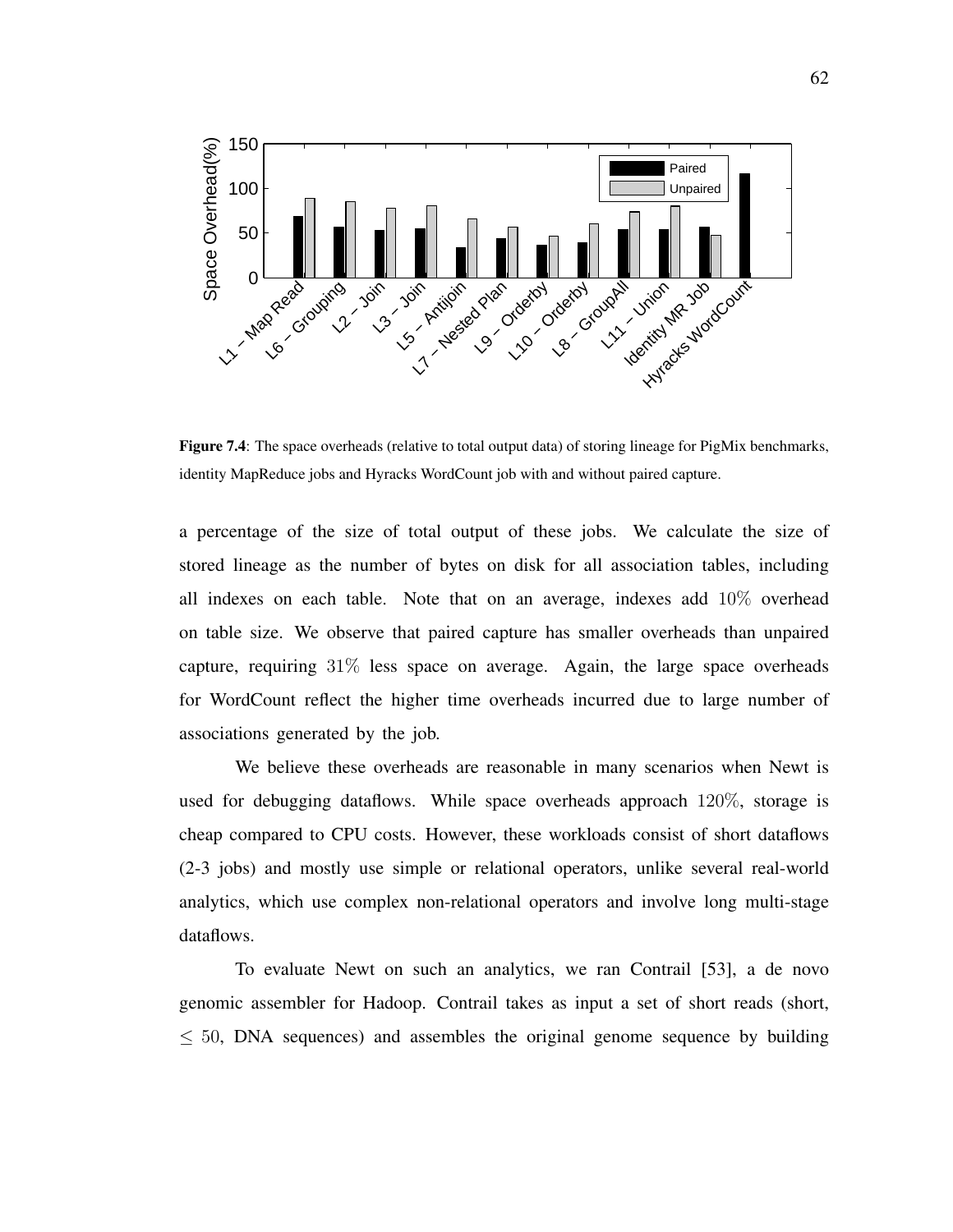and repeatedly refining De Bruijn graphs from these reads.

Genome assembly is both extremely CPU and data intensive. A genome assembly on 2MB of short reads took approximately 3 hours on a 4-node (3 slaves) Hadoop cluster (without lineage capture), and produced 49MB of total output. We evaluate Newt on an assembly of Bacillus subtilis subsp. natto BEST195 from 2.29GB of short read data [3], on a 65-node (64 slaves) EC2 cluster, running large instances with 7.5GB RAM, 4 compute units and "high" I/O performance. For this experiment, we ran the Newt cluster co-located with the Hadoop cluster (with dynamic load balancing).

Contrail stages produce over 20 times as much lineage per second as the most intensive PigMix program. Bacillus assembly required 145 MapReduce jobs and Newt captured lineage from 34927 actor instances. However, lineage capture only incurred 14% time overhead without requiring any additional hardware. The assembly produced 306GB of intermediate and final data, and Newt incurred space overheads of 86%.

### 7.4 Tracing query and selectivity

Here we explore how tracing query performance is affected by different table placement policies (Section 5.4). This experiment uses lineage captured from a MapReduce WordCount job on an input of 85k randomly generated text lines. The Hadoop job created 70 association tables from 49 mappers and 21 reducers.

Figure 7.5 shows the total query processing time for random, vertical colocation and horizontal co-location table placement policies. Each data point is the average of three runs, where each run consisted of both a forward and backward tracing query that randomly selects records to trace. The tracing time typically increases linearly as more records are traced. We observe that horizontal co-location yields poor query performance for this workload, while vertical co-location performs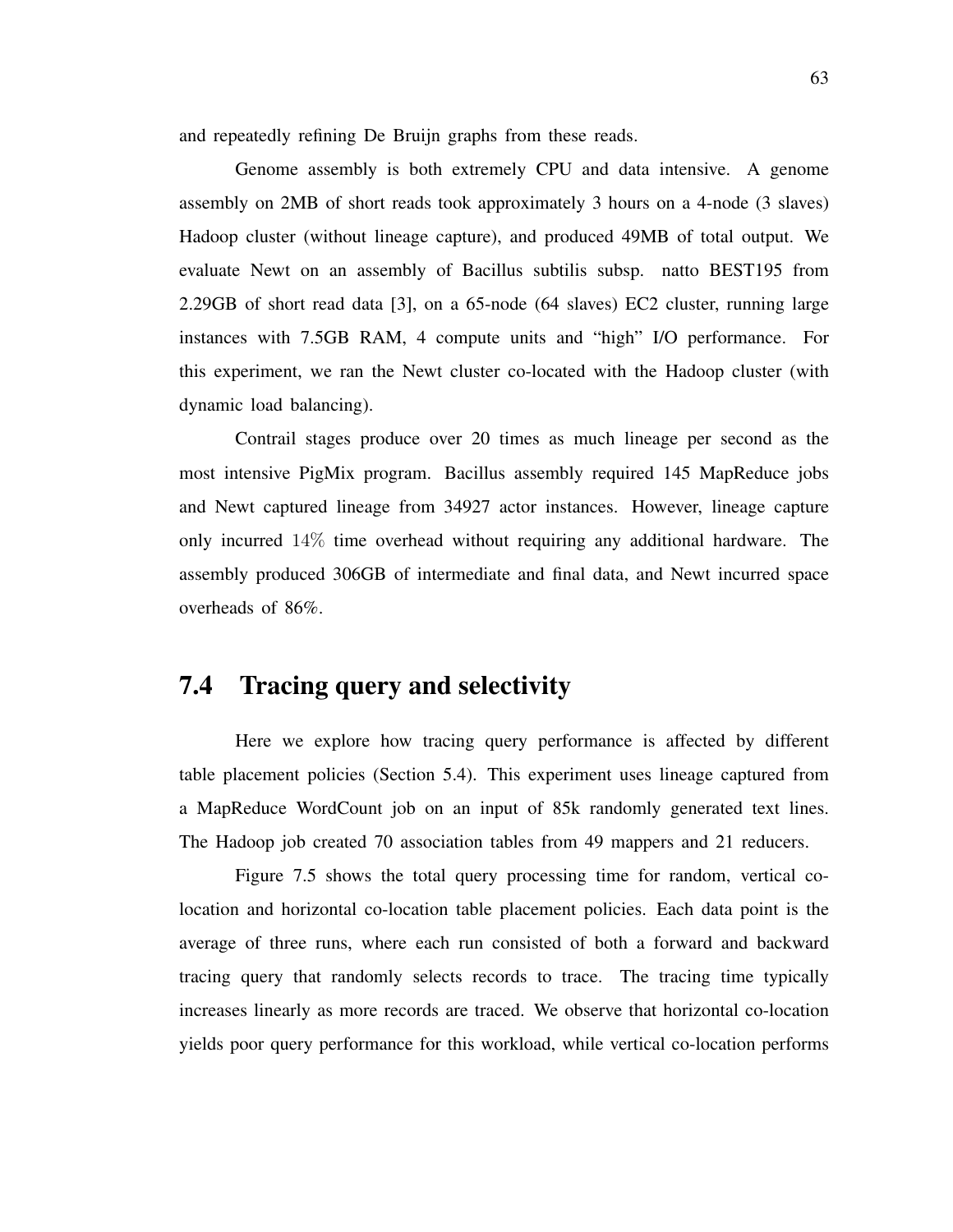

Figure 7.5: Tracing query latencies for different table placement policies.

best. We use vertical placement for all of our experiments.



Figure 7.6: Tracing selectivity for PigMix jobs.

We also study *trace selectivity*, the per-actor ratio of the tracing table size to the association table size for the PigMix benchmarks. We can use trace selectivity to determine accuracy of the captured lineage and obtain a lower bound on the amount of work required to replay a dataflow on the tracing dataflow. Figure 7.6 shows the average percentage of input items that a randomly selected output depends upon for each job. From the figure, we observe that paired capture improves accuracy by 12% over unpaired capture.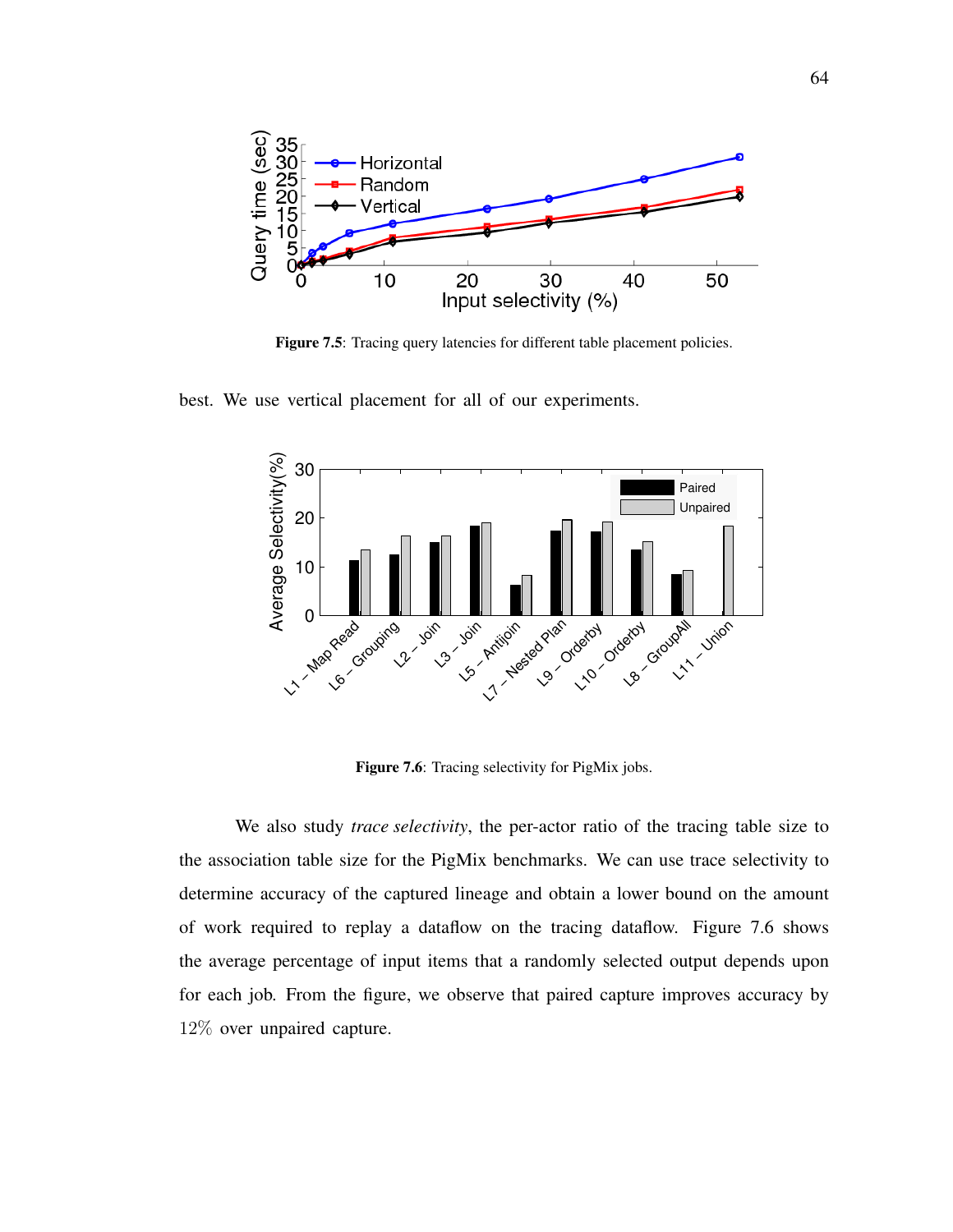#### 7.5 Replay

This section evaluates Newt's selective replay accuracy and performance. These experiments used a MapReduce WordCount job with 635,000 lines of input generating 1,173,443 output records. We randomly select output records to replay and verify that the output reproduced was identical. A replayed dataflow can produce more records than those originally requested, due to the presence of one-many, many-many or non-monotonic transforms. These extra records represent potentially unnecessary work, and are filtered out at the downstream stage in the dataflow. We measure replay accuracy by comparing the number of these unnecessary records at each stage of the replay.



Figure 7.7: The percentage of data required to replay WordCount for each logical actor in the dataflow.

Figure 7.7 summarizes tracing selectivity for each logical actor. Since Word-Count is a many-one operation, the selectivity increases as we move from the output to input. For instance, the record reader must replay at least 4.5% of the input to reproduce 10E3 records, while the record writer processes less than one percent (the exact size of the output).

Next, we evaluate Newt's replay accuracy. Accurate replay depends on the ability to filter input data not present in the actor's tracing table (Section 3.5.2). Thus Newt installs tracing tables as filters in the clients. Figure 7.8 shows the *replay accuracy* for each logical actor. This is the ratio of the required output records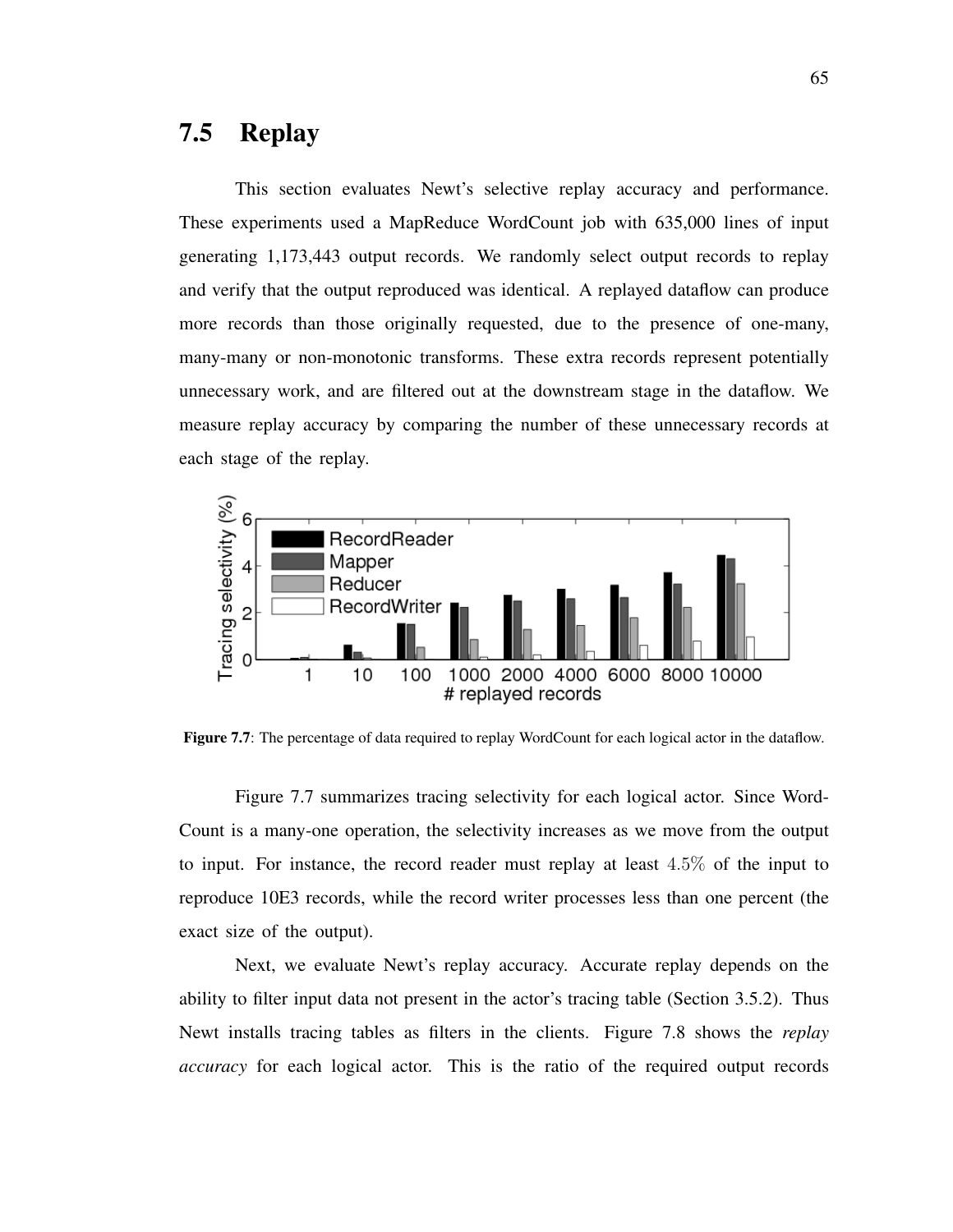

Figure 7.8: A replay may produce extra outputs besides the requested records. . other output besides the requested records. This graph shows the percentage of requested records in the entire output.

to the output records actually produced after replay. We observe that despite exact input filtering, the map actor generates additional records (since it is a one-many transform) by splitting input text lines into multiple words, some of whose counts were not selected to be regenerated. However, the replay for the rest of the actors is 100% accurate and the final replayed output is exact.



Figure 7.9: The percentage of normal running time required to reproduce a fraction of the output data set. For reference, the absolute count of reproduced records is identical to Figure 7.7.

Finally, we measure time to replay different subsets of original output, increasing in size. Figure 7.9 shows replay time, as the percentage of normal running time, as a function of the fraction of the output data set to regenerate. While the replay takes longer than a scaled version of the original execution, for small numbers of records (less than a 100), this holds true for WordCount. In fact, a single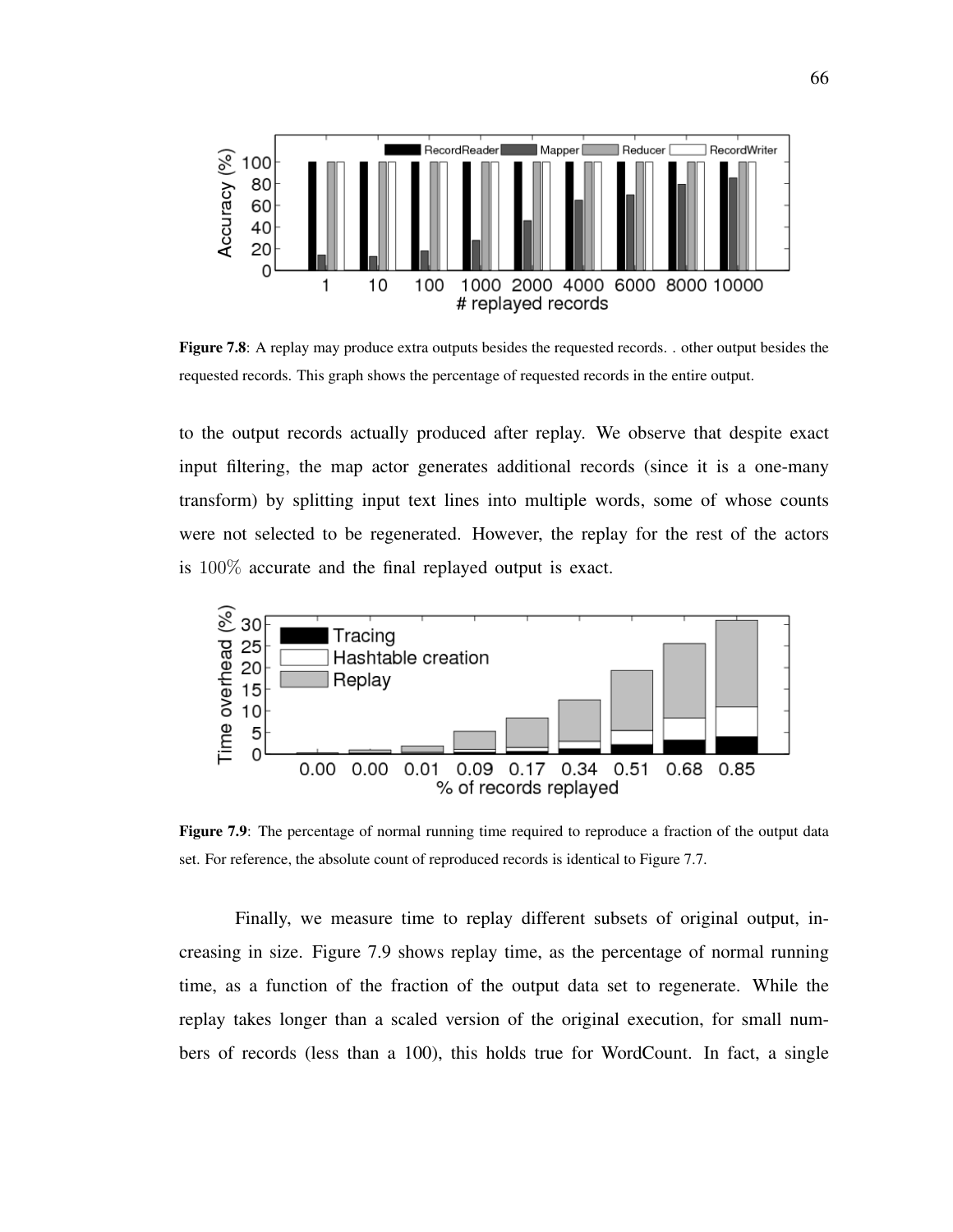

Figure 7.10: This figure illustrates the accuracy of the ranking scheme as a function of the magnitude of the error for different debugging queries and sample sizes of good outputs provided. As the error increases in size (left to right), the scheme ranks the offending actor higher.

record replay can execute in 0.3% of the original execution time. This is useful for step-wise debugging, where the user may want to replay the lineage of a single bad output and needs fast replay times, or for regenerating small sets of output (from a disk latent sector error), where it can be vastly less time intensive to regenerate the outputs with Newt.

#### 7.6 Using fine-grain lineage for dataflow debugging

Finally, we evaluate the accuracy of our debugging methodology for identifying faulty actors in a dataflow using selectivity. We experiment with a dataflow that uses a sequence of three MapReduce jobs to join four different datasets, described below. The job has a total of 42 actor instances. Two faulty mapper instances are instrumented to produce spurious outputs when they encounter a specific key. We denote the number of spurious outputs produced as the *error magnitude* of the mapper. Because these datasets can be joined in several different join orders, we can move the faulty mappers to any of the three MapReduce stages in the pipeline.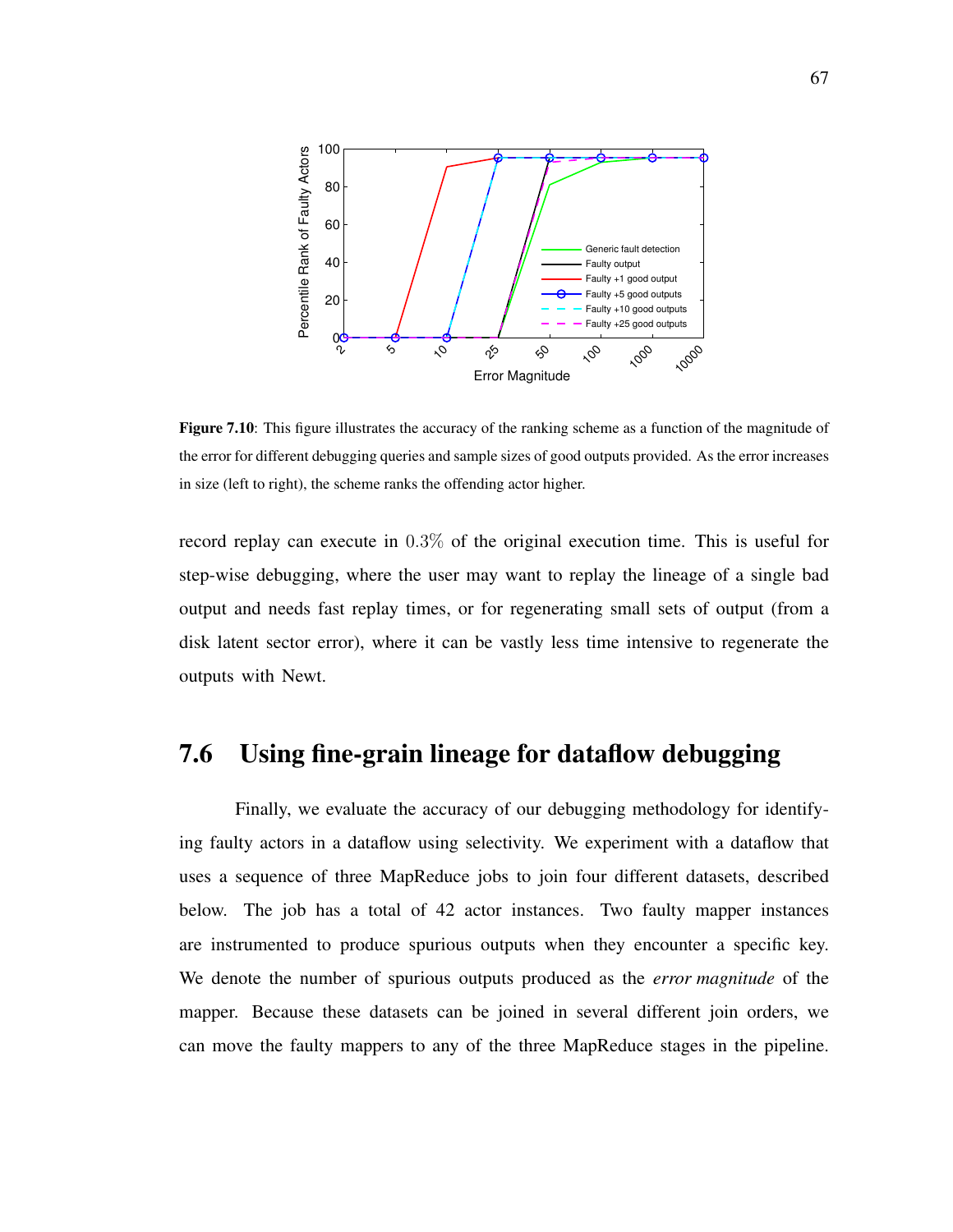

Figure 7.11: This figure shows the response time of each query. Providing more information (bad and good outputs) selects only a subset of the entire dataflow lineage for mining, and improves runtime by as much as 85%.

The job of our anomaly detector is to identify the faulty map actors.

The first dataset contains tuples of form  ${name, SSN, license_number}$ . The second dataset contains tuples of form {SSN, outstanding balance}. The third dataset contains tuples of form  ${line}$   ${line}$   ${line}$   ${line}$ ,  ${on}$   ${of}$   ${fense}$ , and the final dataset contains tuples of form  $\{name, age, gender\}$ . The first faulty mapper in this application produces spurious *of fense* records for a specified *license\_number*. The second faulty mapper produces spurious *outstanding balance* records for a specified SSN. We examine the accuracy of our ranking algorithm as a function of error magnitude. We test the effectiveness of Newt under three different conditions: user queries Newt for the general health of the dataflow without supplying any faulty outputs to be investigated, user supplies Newt with a known faulty output, and user supplies a known faulty output along with a sample of good outputs.

Figure 7.10 shows the percentile rank assigned to the faulty actor instances as a function of their error magnitude. As we expected, increasing error magnitude makes it easier to identify faulty actors, thus elevating their ranks. While providing a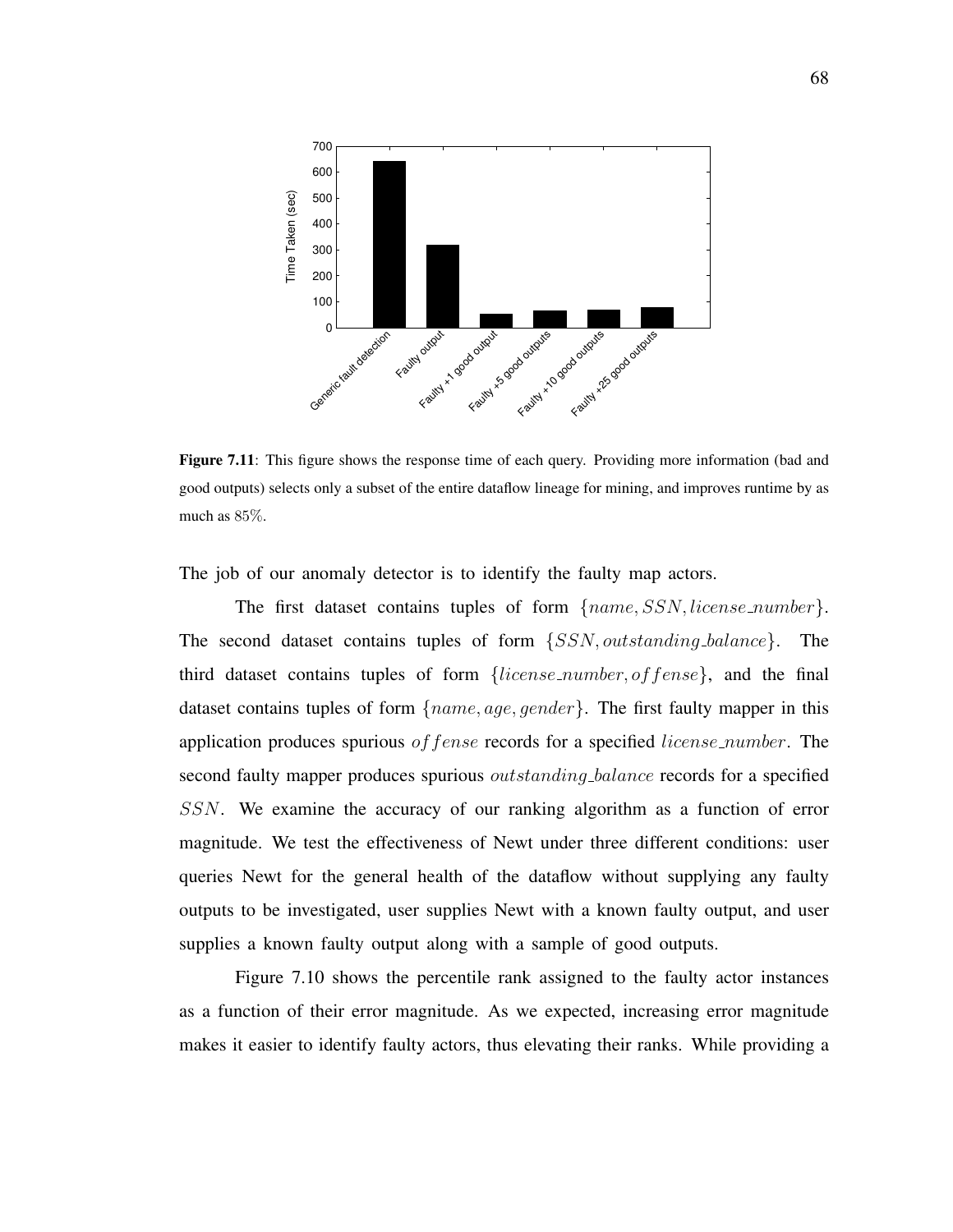single faulty output only marginally improves sensitivity, providing a small sample (5 or 10) of good inputs improves accuracy by enabling Newt to identify faulty actors that produce five or ten spurious outputs. However, adding too many good inputs masks the faulty behavior by adding too much noise, again reducing sensitivity. This behavior is at least partially because the Grubbs' method identifies a single outlier. Using more sophisticated algorithms to find multiple outliers may prove useful here.

Finally, we measure the query response time for each different query and different sample sizes of good outputs. We expect the time taken to be a function of the size of the lineage considered for each query. Figure 7.11 confirms this. While a general query to assess the health of the entire dataflow can be expensive, providing more information (bad and good outputs) limits the input data sizes and decreases the response time by 85%.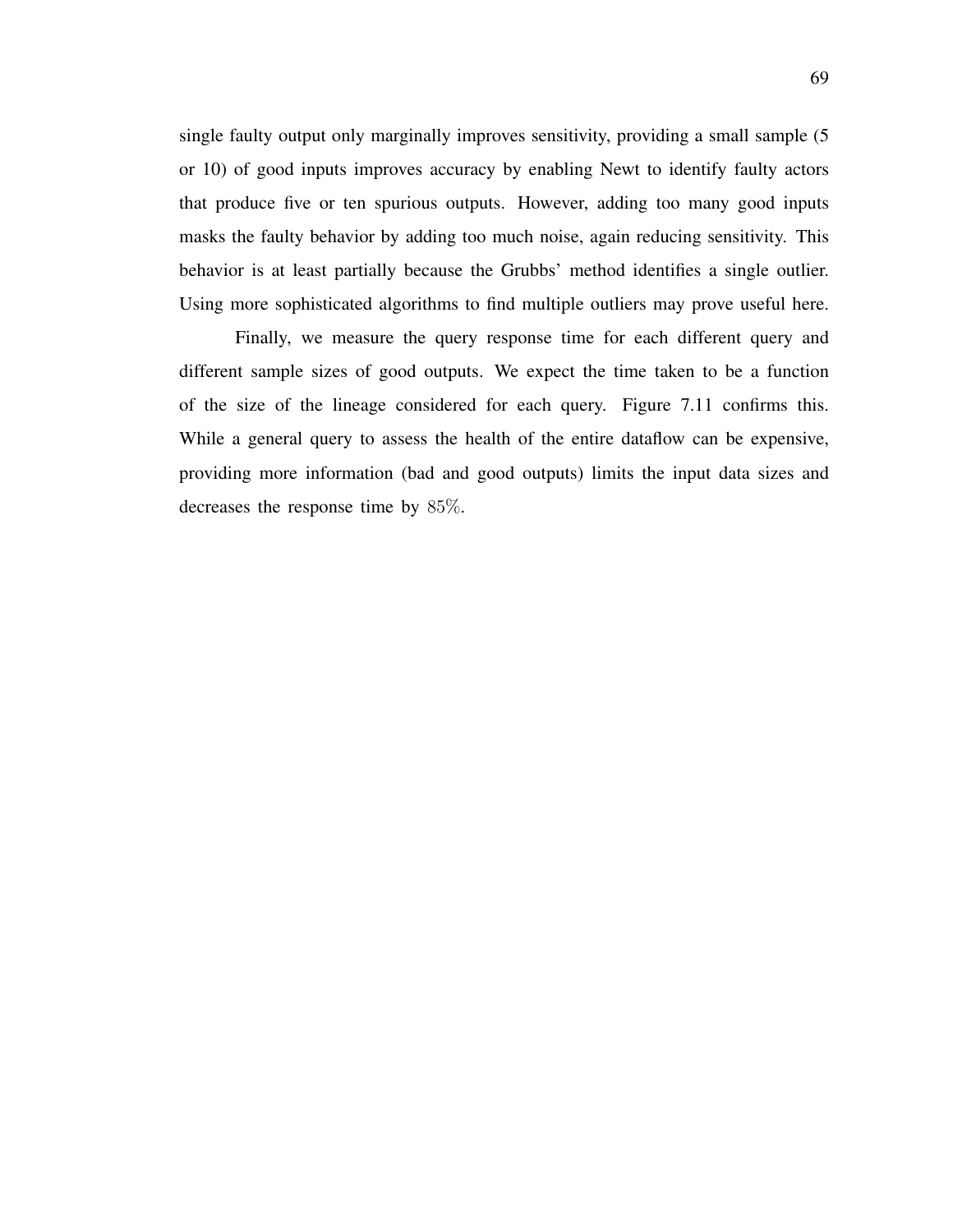# Chapter 8

### **Conclusions**

DISC system analytics enable mining of large volumes of data for useful information. However, analyzing and debugging these analytics is one of the major challenges to utilizing the full potential of DISC systems and big data. To address these challenges, this thesis presents Newt, an architecture for capturing and using fine-grain lineage for analyzing and debugging in DISC systems. Newt actively collects fine-grain lineage from a DISC dataflow and enables efficient tracing, replay and debugging to provide transparency into the dataflow and trace individual data elements and errors through the analytics.

Experiments with different systems and analytics, including Apache Hadoop [1] and Hyracks [21], and a large-scale genomic assembly [53, 3], show that the Newt capture model is generic to different DISC systems and scales efficiently to multi-stage non-relational analytics. Capturing lineage with Newt incurs 10- 51% runtime overheads for a variety of operators and workloads, while enabling a multitude of debugging options, such as step-wise debugging, removing inputs from a dataflow and retrospective lineage analysis to pinpoint errors in the dataflow. Newt accomplishes this through a unique instrumentation API, which supports common DISC system operators and works well with black-boxes, combined with a scalable capture, query and replay architecture, and outlier detection techniques for mining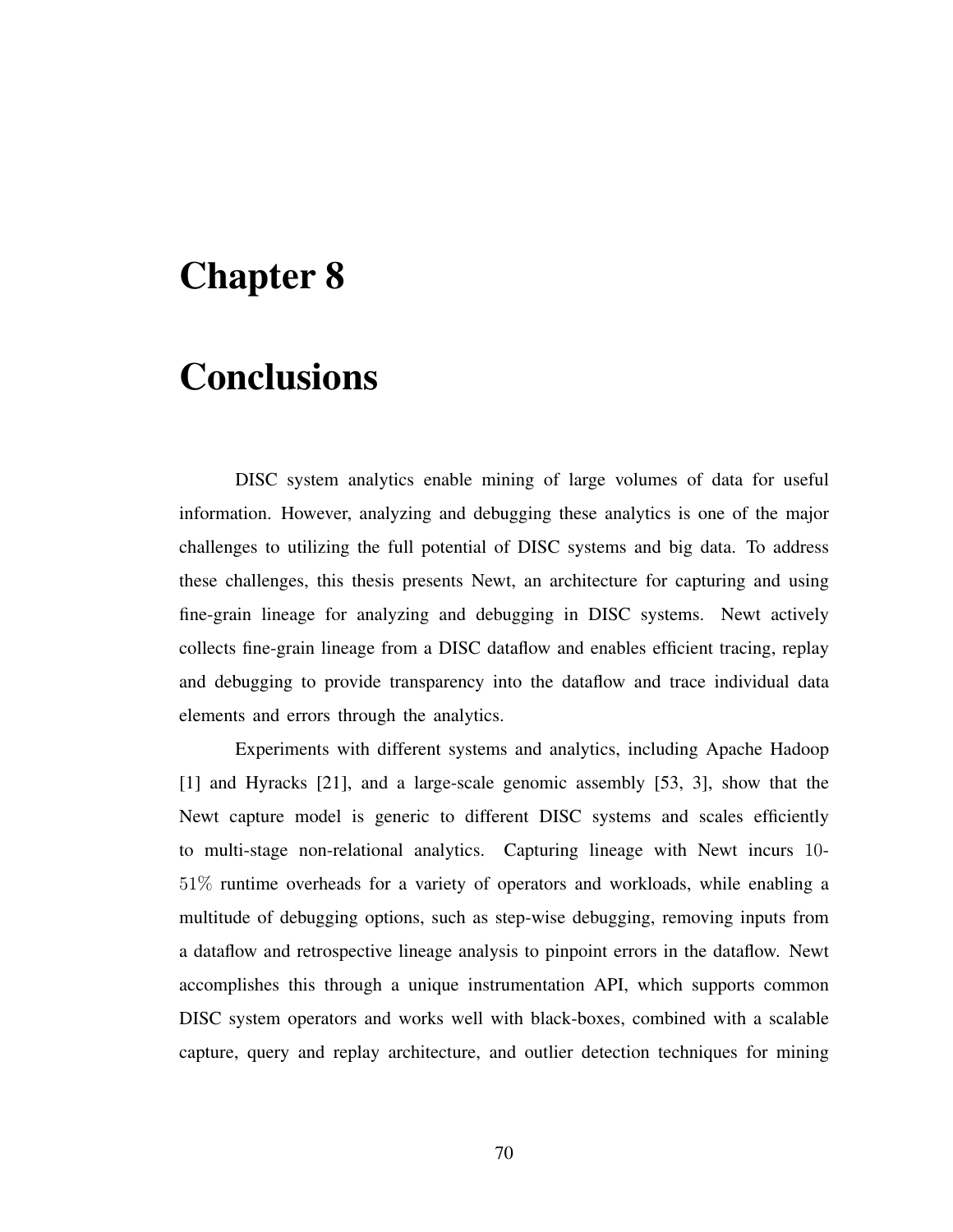captured lineage.

However, while Newt provides a powerful methodology for debugging DISC analytics, it also has limitations. Below, we discuss these limitations and interesting directions for future work.

• Incomplete lineage. Newt captures lineage through an instrumentation API that collects inputs and outputs at actor boundaries, instead of propagating lineage through the dataflow. This enables Newt to capture lineage across arbitrary UDFs. However, it also requires the developer to instrument all actors in the dataflow to capture complete lineage. If the developer overlooks a crucial actor, Newt is unable to successfully reconstruct the dataflow across these missing actors, and runs tracing queries only on the part of the dataflow that it could reconstruct.

• Cyclic dataflows. Newt performs output-input matching during tracing assuming acyclic physical dataflows. If a tracing query encounters cyclic dependencies between physical actor instances (including an actor instance reading its own output), it may return incomplete results or possibly loop forever through the cycle until killed. However, since most DISC system dataflows are physically structured as DAGs [27, 1, 21, 41], this is largely not an issue for such systems. Note that Newt can handle logical cycles as long as the cycles are unrolled in the physical dataflow.

• Non-deterministic actors. Non-deterministic actors can produce different outputs on the same input dataset during different executions. As such, Newt is unable to accurately replay non-deterministic actors, since any lineage captured for such actors is uncertain at best.

These limitations open up several opportunities for future research, including using copy-provenance [40], tracing functions [26] or probabilistic techniques [54] to trace across missing actors. Use of additional metadata, such as versioning, to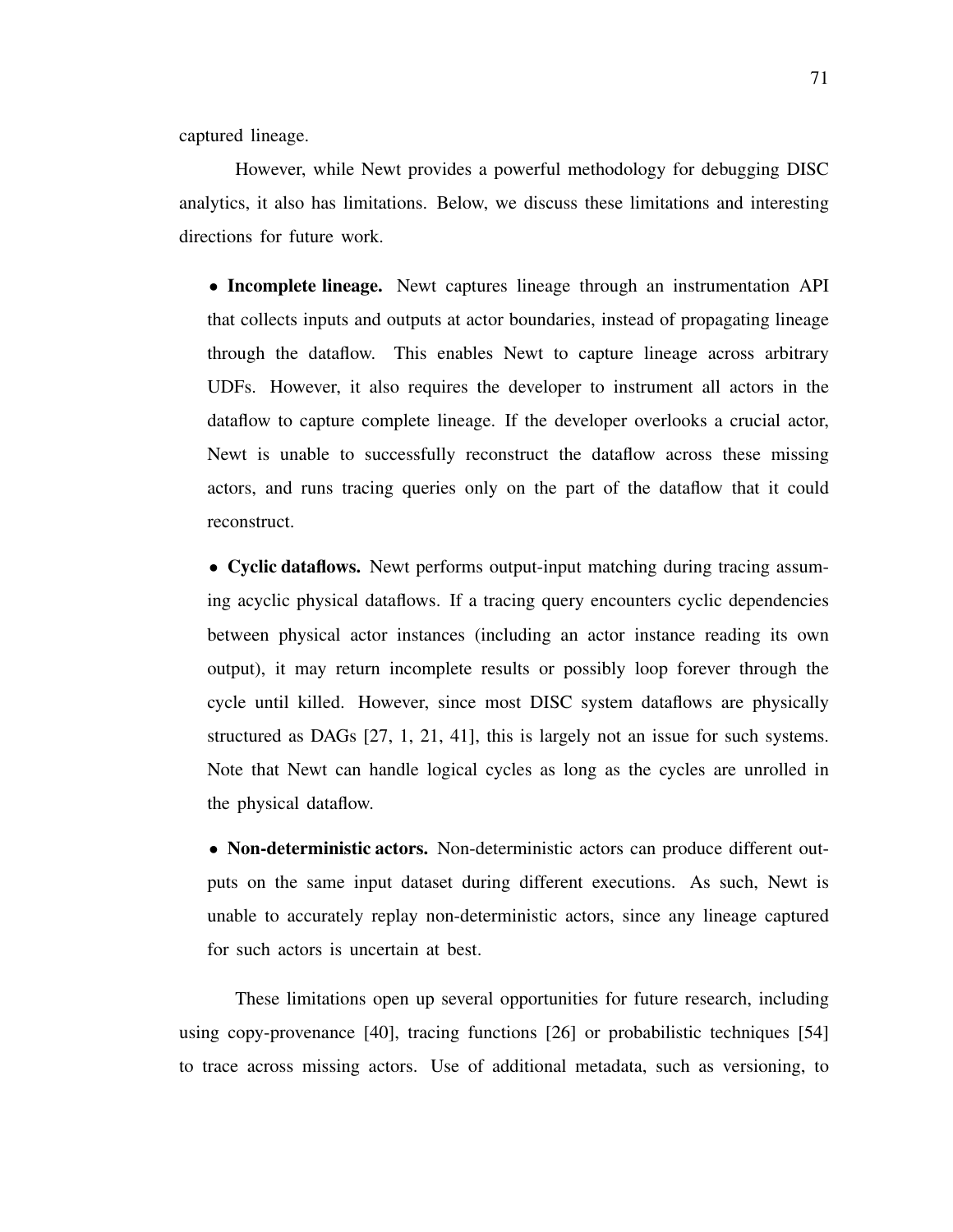handle cyclic dependencies is another interesting idea. Other research directions include sampling lineage to reduce overheads, while still enabling retrospective lineage analysis to identify faulty actors, and using lineage for data cleaning [51]. This research can also benefit from further evaluations of our replay and debugging methodologies on real-world applications, more sophisticated outlier detection techniques involving multiple dataflow properties and a gradational scoring scheme for faulty actors.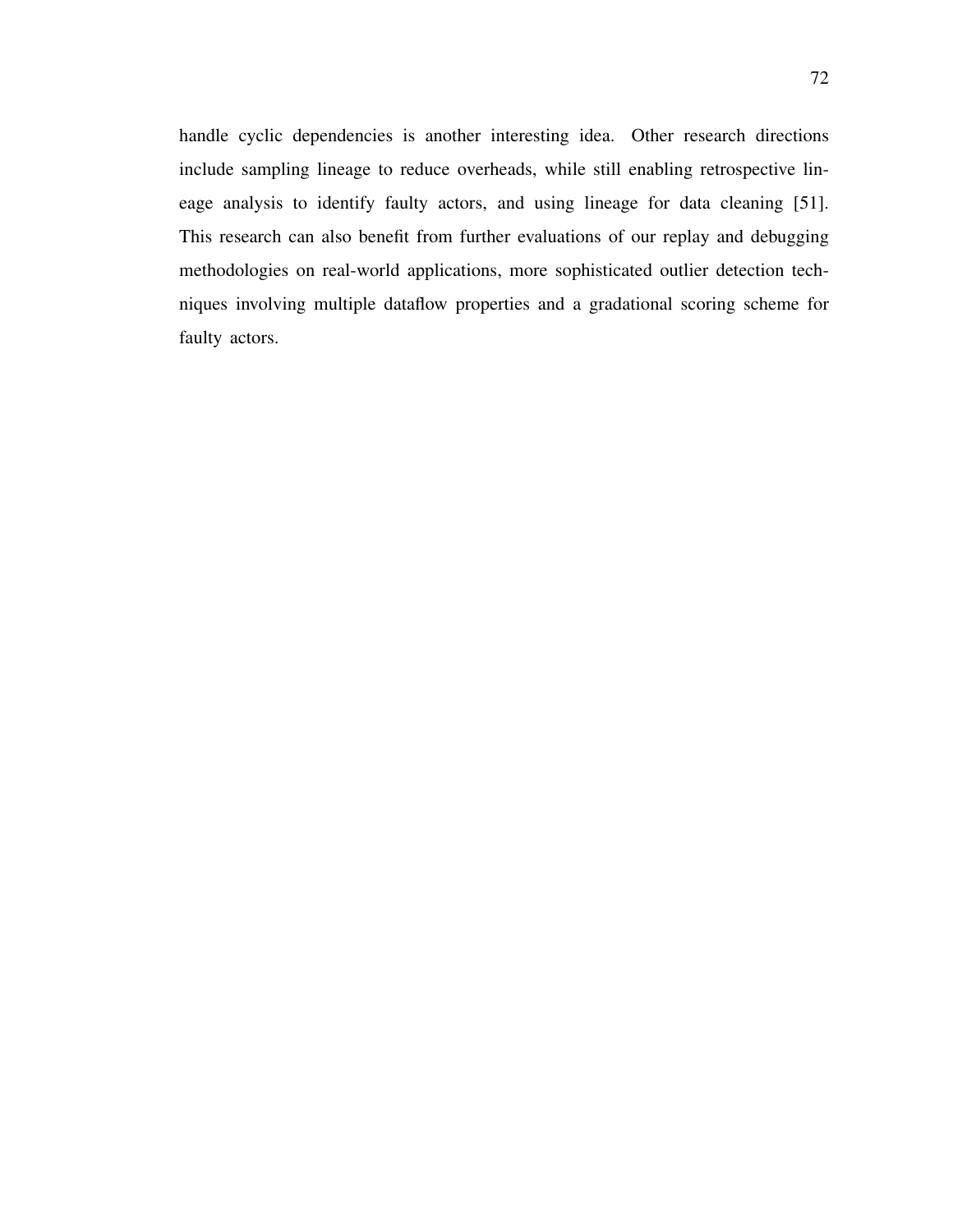# Bibliography

- [1] Apache Hadoop. http://hadoop.apache.org.
- [2] Apache Oozie. http://incubator.apache.org/oozie/.
- [3] Bacillus subtilis subsp. natto best195 genome sequencing project. http://www.ncbi.nlm.nih.gov/bioproject/38027.
- [4] Climate data analytics using mapreduce. https://portal.futuregrid.org/projects/ 192.
- [5] Hessian Binary Web Service Protocol. http://hessian.caucho.com.
- [6] Large synoptic survey telescope. http://www.lsst.org/lsst/public/tour software.
- [7] MySQL 5.5 Reference Manual. http://dev.mysql.com/doc/refman/5.5/en.
- [8] Pigmix benchmark. https://cwiki.apache.org/PIG/pigmix.html.
- [9] Google processing 20 petabytes a day. http://www.datacenterknowledge.com/ archives/2008/01/09/google-processing-20-petabytes-a-day, 2008.
- [10] http://www.smartercomputingblog.com/2011/05/11/ new-approaches-for-big-data-part-1-introduction, 2010.
- [11] The data deluge in genomics. https://www-304.ibm.com/connections/blogs/ibm healthcare/entry/data\_overload\_in\_genomics3?lang=de, 2010.
- [12] Libraries and archives for future generations. http://netpreserve.org/events/ 2010GApresentations/01 iipc Singapore Anderson 2010.pdf, 2010.
- [13] Scaling facebook to 500 million users and beyond. http://www.facebook.com/ note.php?note id=409881258919, 2010.
- [14] Google search terms used to track disease outbreaks. http://www.pcworld.com/ article/228527/google search terms used to track disease outbreaks.html, 2011.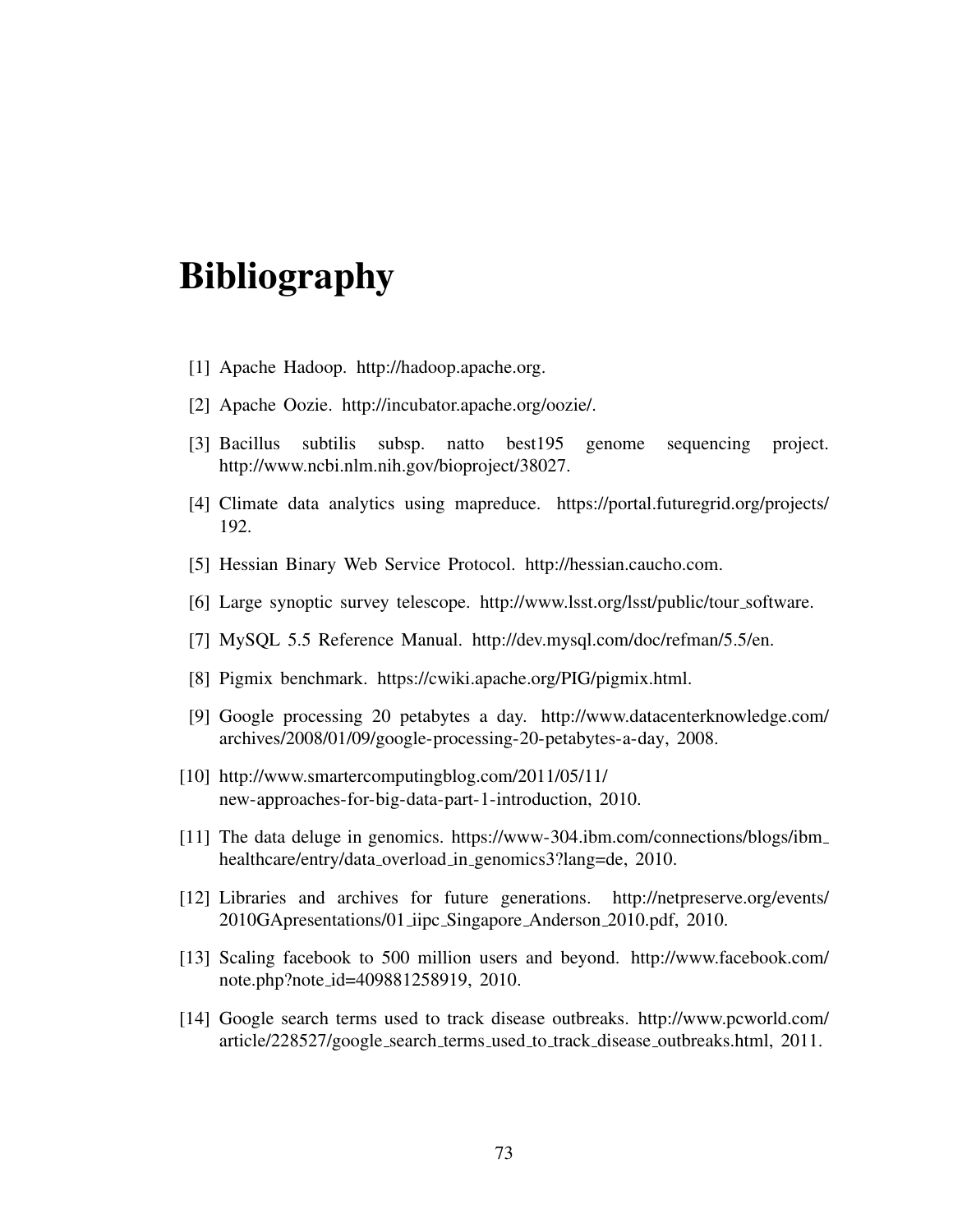- [15] Walmartlabs launches shopycat for social gift suggestions. WalmartLabs Launches Shopycat For Social Gift Suggestions, 2011.
- [16] Forecasting with internet search data. http://libertystreeteconomics.newyorkfed. org/2012/01/forecasting-with-internet-search-data.html, 2012.
- [17] Hiralal Agrawal and Joseph R. Horgan. Dynamic program slicing. In *Proc. of ACM SIGPLAN*, June 1990.
- [18] Yael Amsterdamer, Susan B. Davidson, Daniel Deutch, Tova Milo, and Julia Stoyanovich. Putting lipstick on a pig: Enabling database-style workflow provenance. In *Proc. of VLDB*, August 2011.
- [19] Przemyslaw Kazienko andKatarzyna Musial and TomaszKajdanowicz. Multidimensional social network and itsapplication to the social recommender system. *IEEE Transactions on Systems, Man and Cybernetics - Part A: Systems and Humans*, 41(4):746–759, 2011.
- [20] L. Bairavasundaram, G. Goodson, S. Pasupathy, and J. Schindler. An analysis of latent sector errors in disk drives. In *Proceedings of SIGMETRICS'07*, 2007.
- [21] Vinayak Borkar, Michael Carey, Raman Grover, Nicola Onose, and Rares Vernica. Hyracks: A flexible and extensible foundation for data-intensive computing. In *Proc. of ICDE*, 2011.
- [22] Peter Buneman, James Cheney, and Stijn Vansummeren. On the expressiveness of implicit provenance in query and update languages. *ACM Transactions on Database Systems*, 33(4):28:1–28:47, December 2008.
- [23] Peter Buneman, Sanjeev Khanna, and Wang Chiew Tan. Data provenance: Some basic issues. In *Proceedings of the 20th Conference on Foundations of SoftwareTechnology and Theoretical Computer Science*, FST TCS 2000, pages 87–93, London, UK, UK, 2000. Springer-Verlag.
- [24] Ronnie Chaiken, Bob Jenkins, Per-Ake Larson, Bill Ramsey, Darren Shakib, Simon Weaver, and Jingren Zhou. SCOPE: Easy and efficient parallel processing of massive data sets. In *Proceedings of the 34th International Conference on Very large Data Bases (VLDB'08)*, August 2008.
- [25] Shimin Chen and Steven W. Schlosser. Map-reduce meets wider varieties of applications. Technical report, Intel Research, 2008.
- [26] Y. Cui and J. Widom. Lineage tracing for general data warehouse transformations. *VLDB Journal*, 12(1), 2003.
- [27] Jeffrey Dean and Sanjay Ghemawat. Mapreduce: simplified data processing on large clusters. *Commun. ACM*, 51(1):107–113, January 2008.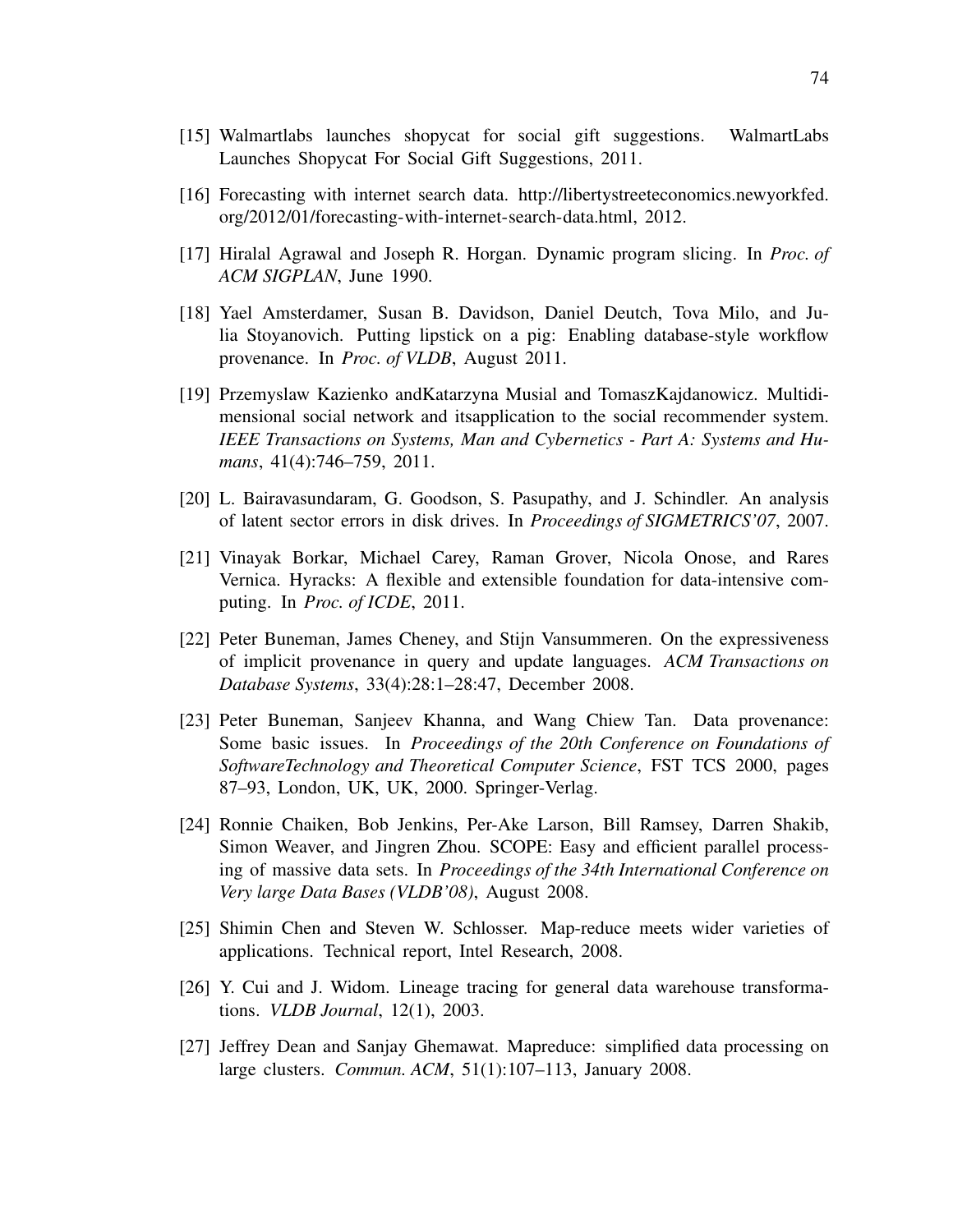- [28] Jaliya Ekanayake, Shrideep Pallickara, and Geoffrey Fox. Mapreduce for data intensive scientific analyses. In *Proceedings of the 2008 Fourth IEEE International Conference on eScience*, ESCIENCE '08, pages 277–284, Washington, DC, USA, 2008. IEEE Computer Society.
- [29] Hao Fan and Ra Poulovassilis. Using schema transformation pathways for data lineage tracing. In *In BNCOD*, pages 133–144. Springer, 2005.
- [30] Rodrigo Fonseca, George Porter, Randy H. Katz, Scott Shenker, and Ion Stoica. X-trace: A pervasive network tracing framework. In *In Proceedings of NSDI'07*, 2007.
- [31] Ian Foster, Jens Vockler, Michael Wilde, and Yong Zhao. Chimera: A Virtual Data System for Representing, Querying, and Automating Data Derivation. In *14th International Conference on Scientific and Statistical Database Management*, July 2002.
- [32] Jerome Francois, Shaonan Wang, Walter Bronzi, Radu State, and Thomas Engel. Botcloud: Detecting botnets using mapreduce. *Information Forensics and Security, IEEE International Workshop on*, 0:1–6, 2011.
- [33] Helena Galhardas, Daniela Florescu, Dennis Shasha, Eric Simon, and Cristian-Augustin Saita. Improving data cleaning quality using a data lineage facility. In *DMDW*, volume 39 of *CEUR Workshop Proceedings*, page 3. CEUR-WS.org, 2001.
- [34] Boris Glavic and Gustavo Alonso. Perm: Processing provenance and data on the same data model through query rewriting. *2009 IEEE 25th International Conference on Data Engineering*, pages 174–185, 2009.
- [35] Frank E Grubbs. Procedures for detecting outlying observations in samples. *Technometrics*, 11(1):1–21, 1969.
- [36] Pradeep Kumar Gunda, Lenin Ravindranath, Chandramohan A. Thekkath, Yuan Yu, and Li Zhuang. Nectar: automatic management of data and computation in datacenters. In *Proceedings of OSDI'10*, 2010.
- [37] Dustin Hillard, Stefan Schroedl, Eren Manavoglu, Hema Raghavan, and Chirs Leggetter. Improving ad relevance in sponsored search. In *Proceedings of the third ACM international conference on Websearch and data mining*, WSDM '10, pages 361–370, New York, NY, USA, 2010. ACM.
- [38] Robert Ikeda, Hyunjung Park, and Jennifer Widom. Provenance for generalized map and reduce workflows. In *Proc. of CIDR*, January 2011.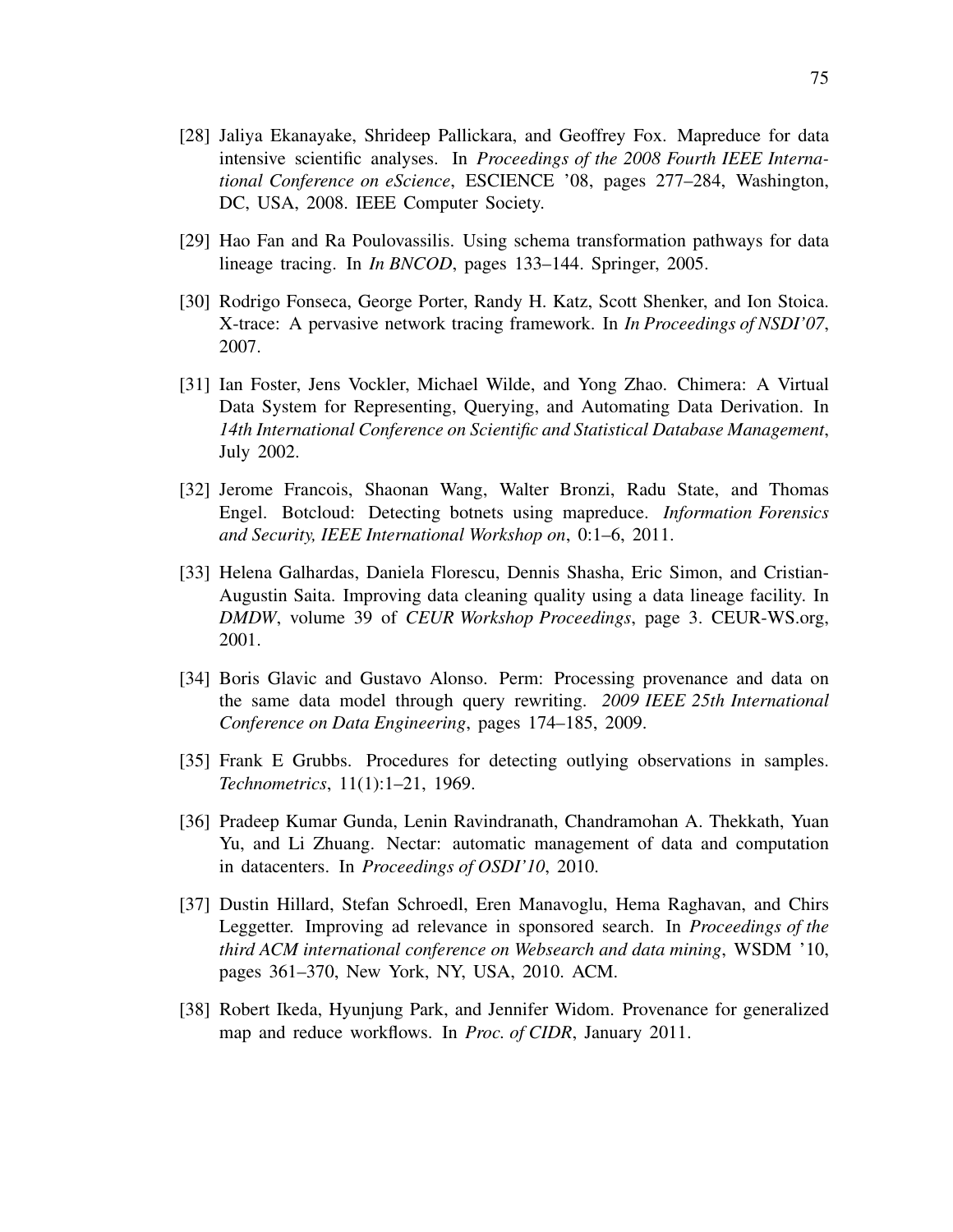- [39] Robert Ikeda, Semih Salihoglu, and Jennifer Widom. Provenance-based refresh in data-oriented workflows. In *Proceedings of the 20th ACM international conference on Information and knowledge management*, CIKM '11, pages 1659–1668, New York, NY, USA, 2011. ACM.
- [40] Robert Ikeda and Jennifer Widom. Data lineage: A survey. Technical report, Stanford University, 2009.
- [41] Michael Isard, Mihai Budiu, Yuan Yu, Andrew Birrell, and Dennis Fetterly. Dryad: distributed data-parallel programs from sequential building blocks. In *Proceedings of the 2nd ACM SIGOPS/EuroSys European Conference onComputer Systems 2007*, EuroSys '07, pages 59–72, New York, NY, USA, 2007. ACM.
- [42] Xiang Li, Beth Plale, Nithya N. Vijayakumar, Rahul Ramachandran, Sara J. Graves, and Helen Conover. Real-time storm detection and weather forecast activation through data mining and events processing. *Earth Science Informatics*, 1(2):49–57, 2008.
- [43] Grzegorz Malewicz, Matthew H. Austern, Aart J.C Bik, James C. Dehnert, Ilan Horn, Naty Leiser, and Grzegorz Czajkowski. Pregel: a system for largescale graph processing. In *Proceedings of the 2010 international conference on Managementof data*, SIGMOD '10, pages 135–146, New York, NY, USA, 2010. ACM.
- [44] Andréa Matsunaga, Maurício Tsugawa, and José Fortes. Cloudblast: Combining mapreduce and virtualization on distributedresources for bioinformatics applications. In *Proceedings of the 2008 Fourth IEEE International Conference on eScience*, ESCIENCE '08, pages 222–229, Washington, DC, USA, 2008. IEEE Computer Society.
- [45] Kiran-Kumar Muniswamy-Reddy, Joseph Barillariy, Uri Braun, David A. Holland, Diana Maclean, and Margo Seltzer. Layering in provenance systems. In *Proceedings of USENIX Technical Conference*, June 2009.
- [46] C. Olston and A. Das Sarma. Ibis: A provenance manager for multi-layer systems. In *Proc. of CIDR*, January 2011.
- [47] Christopher Olston, Greg Chiou, Laukik Chitnis, Francis Liu, Yiping Han, Mattias Larsson, Andreas Neumann, Vellanki B.N. Rao, Vijayanand Sankarasubramanian, Siddharth Seth, Chao Tian, Topher ZiCornell, and Xiaodan Wang. Nova: continuous pig/hadoop workflows. In *Proceedings of the 2011 international conference on Management of data*, SIGMOD '11, pages 1081–1090, New York, NY, USA, 2011. ACM.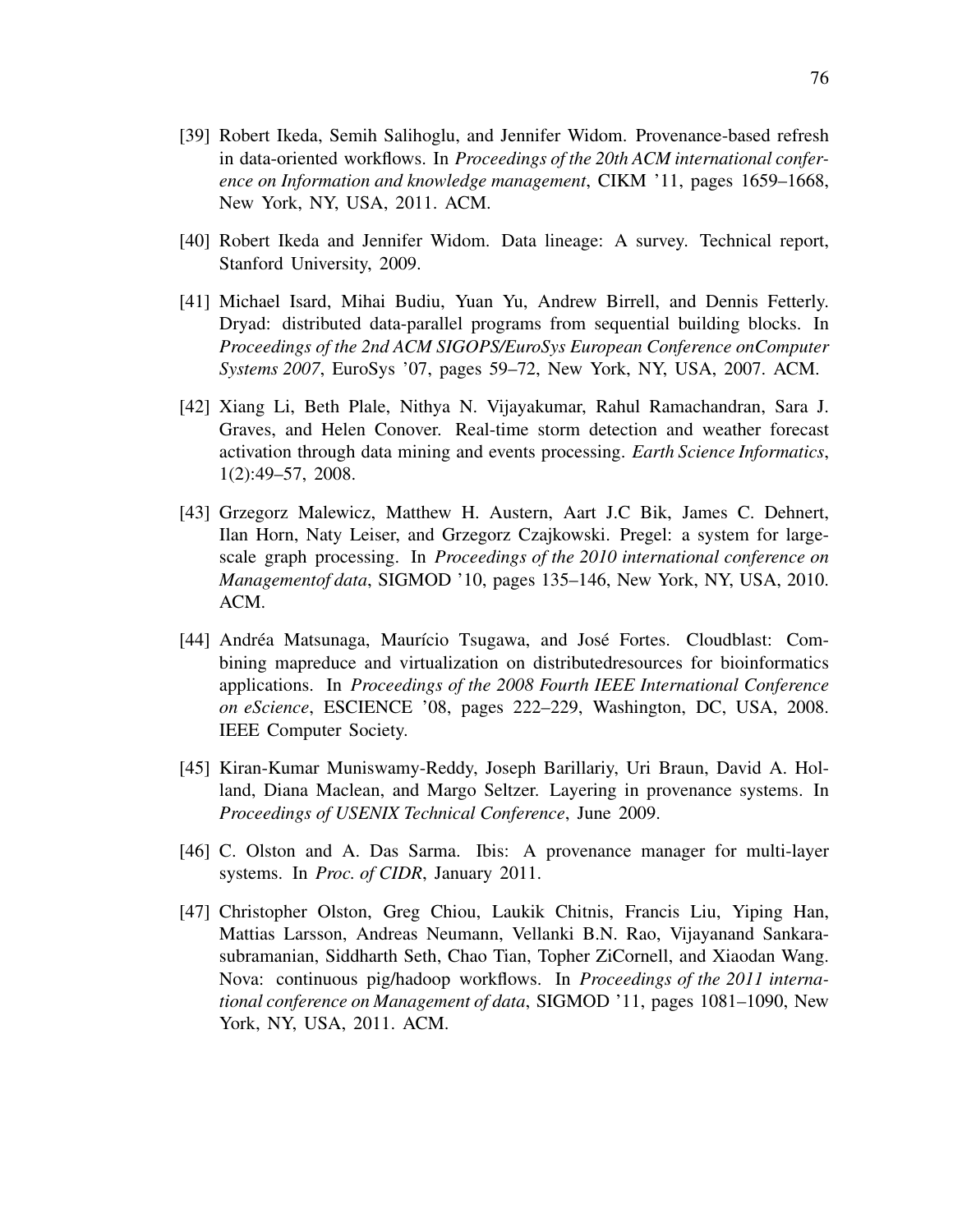- [48] Christopher Olston and Benjamin Reed. Inspector gadget: A framework for custom monitoring and debugging of distributed dataflows. In *Proc. of VLDB*, August 2011.
- [49] Christopher Olston, Benjamin Reed, Utkarsh Srivastava, Ravi Kumar, and Andrew Tomkins. Pig latin: A not-so-foreign language for data processing. In *Proc. of ACM SIGMOD*, Vancouver, Canada, June 2008.
- [50] Luca Pireddu, Simone Leo, and Gianluigi Zanetti. Mapreducing a genomic sequencing workflow. In *Proceedings of the second international workshop on MapReduce and its applications*, MapReduce '11, pages 67–74, New York, NY, USA, 2011. ACM.
- [51] Erhard Rahm and Hong H. Do. Data Cleaning: Problems and Current Approaches. *IEEE Data Engineering Bulletin*, 23(4):3–13, 2000.
- [52] Anish Das Sarma, Alpa Jain, and Philip Bohannon. PROBER: Ad-Hoc Debugging of Extraction and Integration Pipelines. Technical report, Yahoo, April 2010.
- [53] Michael Schatz, Avijit Gupta, Rushil Gupta, David Kelley, Jeremy Lewi, Deepak Nettem, Dan Sommer, and Miahi Pop. Contrail: Assembly of Large Genomes using Cloud Computing. http://sourceforge.net/apps/mediawiki/contrail-bio.
- [54] Benjamin H. Sigelman, Luiz Andr Barroso, Mike Burrows, Pat Stephenson, Manoj Plakal, Donald Beaver, Saul Jaspan, and Chandan Shanbhag. Dapper, a large-scale distributed systems tracing infrastructure. Technical report, Google Inc, 2010.
- [55] Yogesh L. Simmhan, Beth Plale, and Dennis Gannon. A survey of data provenance in e-science. *SIGMOD Rec.*, 34(3):31–36, September 2005.
- [56] Salvatore J. Stolfo, David W. Fan, Wenke Lee, Andreas L. Prodromidis, and Philip K. Chan. Credit card fraud detection using meta-learning: Issues and initial results. In *of AAAI Workshop on AI Approaches to Fraud Detection and Risk Management*, pages 83–90, 1997.
- [57] Vinay Sudhakaran and Neil P. Chue Hong. Evaluating the suitability of mapreduce for surface temperature analysis codes. In *Proceedings of the second international workshop on Dataintensive computing in the clouds*, DataCloud-SC '11, pages 3–12, New York, NY, USA, 2011. ACM.
- [58] Ashish Thusoo, Joydeep Sen Sarma, Namit Jain, Zheng Shao, Prasad Chakka, Suresh Anthony, Hao Liu, Pete Wyckoff, and Raghotham Murthy. Hive -